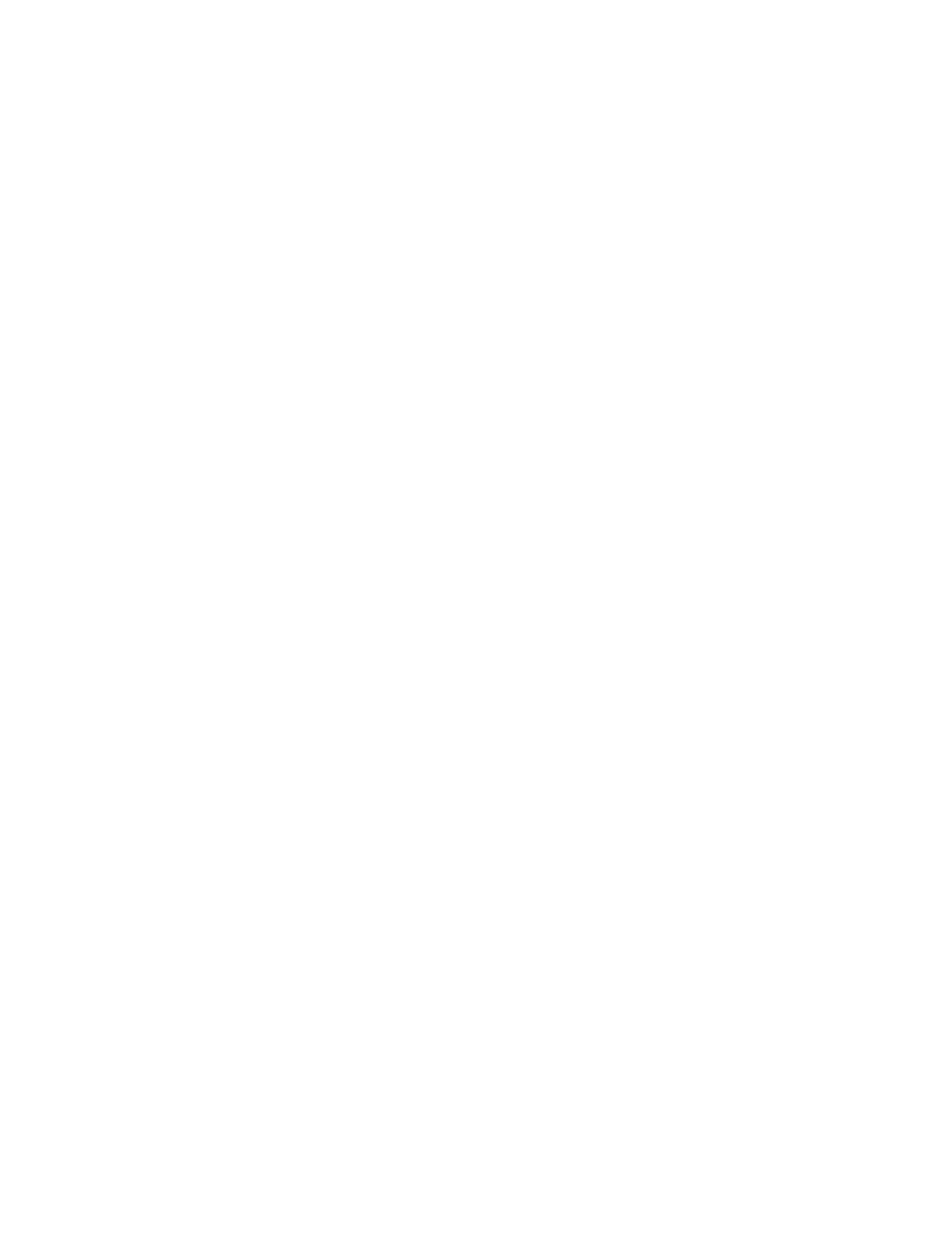## **Looking Back… and Forward**

*by Patty Wickstrom*

HE ANNUAL CYCLE CONTINUES WITH the year 2004 now history and a new

HE ANNUAL CYCLE CONTINUES WITH<br>the year 2004 now history and a new<br>year beginning. Quite often—or is it nearly always?—<br>we are so caught up in the hectic pace of our lives that we year beginning. Quite often—or is it nearly always? fail to keep track of what occurred during the previous year. In this first journal issue of 2005, I would like to reflect on a few of the impressive activities of the Canadian Dental Hygienists Association during 2004.

We started the year by inviting various stakeholders, including the presidents of the provincial associations, to a consultation meeting in Calgary, Alberta, to discuss the current bylaws. In this workshop, we gathered significant information that helped to draft new bylaws that are more appropriate for today's dental hygienists. Members were consulted on the draft document and it was then approved at a Special General Meeting last June in St. John's, Newfoundland, in conjunction with our Annual Conference.

### *I would like to reflect on a few of the impressive activities of the Canadian Dental Hygienists Association during 2004*

In April, Susan Ziebarth and I were invited, along with other allied dental professions, to present at and participate in the Canadian Dental Association Strategic Planning session on third-party insurance plans. Discussions centred on what makes a good insurance plan, how it benefits employees, and how to ensure that employers understand the importance of such a plan. Following this session, we met with the CDA Executive Committee for our annual meeting.

In May, we met in Ottawa with the American Dental Hygienists' Association to discuss the activities that our countries are involved in. The problems as well as the progress we are making in solving them are strikingly similar on both sides of the border.

In the same month, CDHA was pleased to sponsor and participate in the Access to Care Symposium, "Towards a National Oral Health Care Strategy," that was hosted by the University of Toronto, George Brown College, and the Toronto Oral Health Coalition. This brought professionals from all fields to discuss ways to address the access-to-care

## **Regard rétrospectif… et prospectif**

*par Patty Wickstrom*

E CYCLE ANNUEL CONTINUE : L'ANNÉE 2004 EST<br>maintenant chose du passé et voilà qu'une<br>nouvelle année commence. Bien souvent – ou<br>presque toujours? – nous sommes tellement pris par le E CYCLE ANNUEL CONTINUE : L'ANNÉE 2004 EST maintenant chose du passé et voilà qu'une nouvelle année commence. Bien souvent – ou rythme effréné de la vie que nous oublions de noter ce qui s'est produit au cours de l'année écoulée. Dans ce premier numéro du journal pour 2005, j'aimerais donc réfléchir à quelques activités frappantes de l'Association canadienne des hygiénistes dentaires survenues en 2004.

*J'aimerais donc réfléchir à quelques activités frappantes de l'Association canadienne des hygiénistes dentaires survenues en 2004*

Pour commencer, nous avons invité divers intervenants, dont les présidents des associations provinciales, à une réunion de consultation à Calgary (Alberta), pour discuter des règlements actuels. Lors de cet atelier, nous avons recueilli de l'information substantielle qui nous a aidés à rédiger de nouveaux règlements, mieux adaptés aux hygiénistes dentaires d'aujourd'hui. Les membres ont été consultés à propos de la version préliminaire du document; celui-ci a ensuite été approuvé à l'assemblée générale spéciale qui a eu lieu en juin dernier, à St. John's (Terre-Neuve), à l'occasion de notre conférence annuelle.

En avril, Susan Ziebarth et moi avons été invitées, avec d'autres professions dentaires alliées, à participer à la séance de planification stratégique de l'Association dentaire canadienne sur les régimes d'assurance responsabilité civile, où nous avons fait une présentation. Les discussions ont porté sur ce qui fait la qualité d'un régime d'assurance, la façon dont ils profitent aux employés et la manière de faire en sorte que les employeurs comprennent l'importance d'un régime de ce genre. À la suite de cette séance, nous avons rencontré le comité de direction de l'ADC pour notre réunion annuelle.

En mai, nous avons eu une rencontre avec l'American Dental Hygienists' Association, à Ottawa, afin de discuter des activités dans lesquelles nos pays sont engagés. Les problèmes ainsi que les progrès que nous faisons pour les résoudre ont une ressemblance frappante de part et d'autre de la frontière.

**Regard rétrospectif… et prospectif** *…suite page 8*

**Looking Back…and Forward** *…continued on page 9*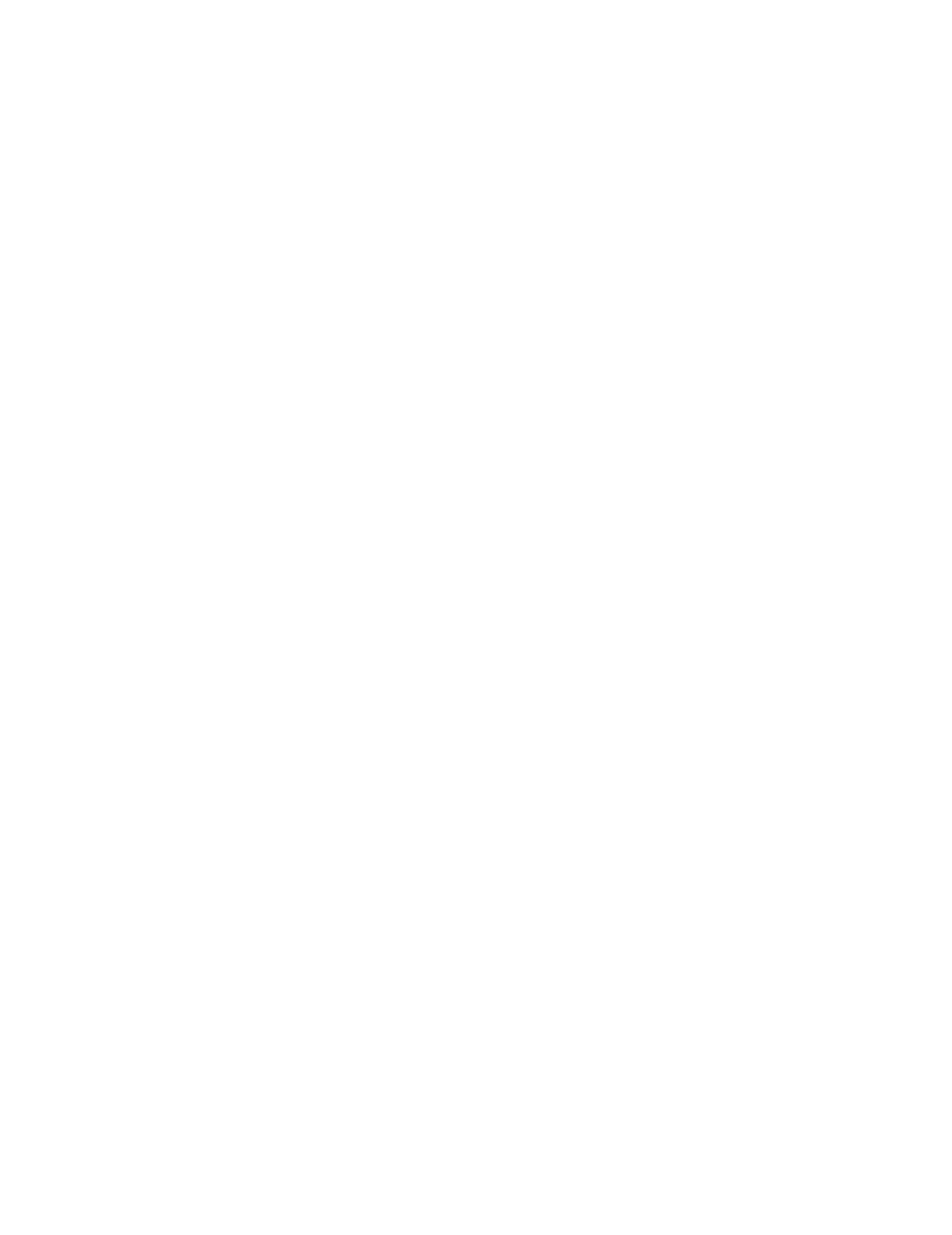CDHA BOARD OF DIRECTORS<br>
Patty Wickstrom Alberta - President<br>
Karen Wolf New Brunswick - President Elect<br>
Karen Wolf New Brunswick - President<br>
Lynn Smith<br>
British Columbia Patty Wickstrom *Alberta - President* Diane Thériault *New Brunswick - President Elect* Karen Wolf *Nova Scotia - Past President* Lynn Smith *British Columbia* Saskatchewan<br>Manitoba **Carol Ann Yakiwchuk** *Manitob*<br>**Evic Jesin** *Ontario* Evie Jesin *Ontario* Chantal Normand *Quebec* Alison MacDougall *Prince Edward Island* Palmer Nelson *Newfoundland and Labrador* Bonnie Blank *Dental Hygiene Educators Canada* Dominique Derome *Dental Hygiene Regulatory Authorities* RESEARCH ADVISORY COMMITTEE Susanne Sunell *(Scientific Editor)* Joanne Clovis Marilyn Goulding<br>Sandra Cobban Salme Lavigne Salme Lavigne<br>Barbara Long Bonnie Craig Barbara Long<br>Shafik Dharamsi Audrey Penner Shafik Dharamsi<br>Indu Dhir Gladys Stewart Dianne Gallagher MANAGING EDITOR Patricia Buchanan TRANSLATION AND REVISION Version Plus Louise Saint-André GRAPHIC DESIGN AND PRODUCTION Mike Donnelly Published six times a year, January/February, March/April, May/June, July/August, September/October, November/ December, by the Canadian Dental Hygienists Association, 96 Centrepointe Drive, Ottawa, ON K2G 6B1. Tel: (613) 224-5515 Canada Post #40063062. CANADIAN POSTMASTER Notice of change of address and undeliverables should be sent to: Canadian Dental Hygienists Association 96 Centrepointe Drive, Ottawa, ON K2G 6B1 ADVERTISING Keith Health Care Inc. 1599 Hurontario Street, Suite 104 Mississauga, ON L5G 4S1 (905) 278-6700 1 800 661-5004 **SUBSCRIPTIONS** \$85 plus GST in Canada, \$140 Cdn for U.S., and \$145 Cdn elsewhere. Fifty cents per issue is allocated from membership fees for journal production. All statements are those of the authors and do not necessarily represent the CDHA, its Board, or its staff. CDHA 2005 **6176 CN ISSN 1712-171X** *(Print)* **ISSN 1712-1728** *(Online)* GST Registration No. R106845233 CDHA OFFICE STAFF *Executive Director:* Susan A. Ziebarth *Health Policy Communications Specialist:* Judy Lux *Director of Strategic Partnerships:* Monica Helgoth *Membership and Conference Coordinator:* Martine Proulx *Executive Assistant:* Frances Patterson *Library Services:* Nancy Roberts *Administrative Assistant:* Lythecia Blanchard CDHA CORPORATE SPONSORS<br>Oral-B Procter and Can Procter and Gamble All CDHA members are invited to call the CDHA's Member Line toll-free, with their questions/inquiries Monday to Friday, 8:30 a.m. - 5:00 p.m. ET: **Toll free: 1 800 267-5235, Fax: (613) 224-7283 Internet: http://www.cdha.ca E-mail: info@cdha.ca** The Canadian Dental Hygienists Association's Journal, *Canadian Journal of Dental Hygiene,* is the official publication of the CDHA. The CDHA invites submissions of original research, discussion papers, and statements of opinions pertinent to the dental hygiene profession. All manuscripts are refereed anonymously. Contributions to the journal do not necessarily represent the views of the CDHA, nor can the CDHA guarantee the authenticity of the reported research. Copyright 2005. All materials subject to this copy-EVIDENCE FOR PRACTICE **Finance, November 18, 2004** DEPARTMENTS **Your Opinion**

La voix de l'hygiène dentaire pendant 40 ans

of scientific or educational advancement. *Cover photo:* image100/Getty Images

right may be photocopied for the non-commercial purpose

| Qualitative Research Methods: The Unstructured Interview                                                                                                        | 14 |
|-----------------------------------------------------------------------------------------------------------------------------------------------------------------|----|
| Self-Assessment for Dental Hygiene Ethics<br>by Evie Jesin $\ldots \ldots \ldots \ldots \ldots \ldots \ldots \ldots \ldots \ldots \ldots \ldots$                |    |
| Investing in Oral Health - The Missing Link in the Health System<br>Brief Submitted to the House of Commons Standing Committee on<br>Finance, November 18, 2004 |    |

| President's Message de la présidente<br>Looking Backand Forward / Regard rétrospectif                                                                                   |    |
|-------------------------------------------------------------------------------------------------------------------------------------------------------------------------|----|
|                                                                                                                                                                         | 3  |
| Executive Director's Message de la directrice générale<br>"Keeping the Thing Going While Things are Stirring" /<br>« Maintenir le cap pendant que la situation évolue » | 7  |
| Your Opinion                                                                                                                                                            |    |
| For our 40th Birthday, "Dental Hygienists" deserve an                                                                                                                   | 10 |
|                                                                                                                                                                         | 13 |
|                                                                                                                                                                         | 37 |
|                                                                                                                                                                         | 38 |
|                                                                                                                                                                         | 42 |
|                                                                                                                                                                         | 42 |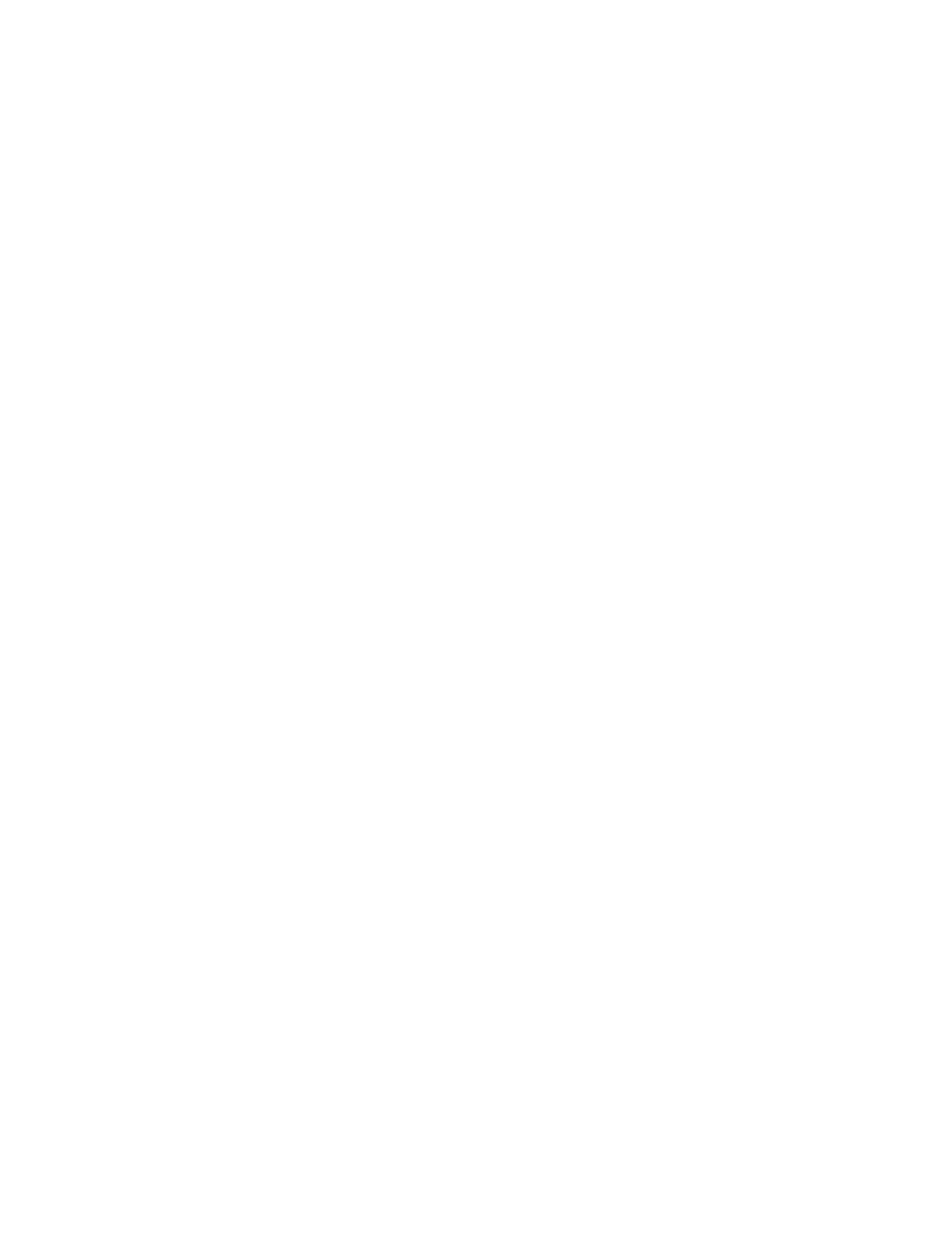# **"Keeping the Thing Going While Things Are Stirring"\***



*by Susan Ziebarth, BSc, MHA, CHE*

*So I am for keeping the thing going while things are stirring; because if we wait till it is still, it will take a great while to get it going again.* – Sojourner Truth, speech delivered in 1867\*

HIS PAST FALL, I HAD THE OPPORTUNITY TO SPEND A week with a team of people I had never met before, working on common goals. This intensive week was an exhilarating journey that saw us, previously strangers, HIS PAST FALL, I HAD THE OPPORTUNITY TO SPEND A week with a team of people I had never met before, working on common goals. This intensive week was develop into a cohesive team with a clear mission and identity that spoke to the heart of our sojourn together. Seeking inspiration, we looked to Sojourner Truth (1797–1883), an example of an individual who embodied the spirit of lifelong learning and sharing of knowledge. Sojourner Truth was born into slavery in New York as

### *One of my team members attests to the dental hygienists' pursuit of lifelong learning and demonstrates that knowledge is valuable when shared Une hygiéniste dentaire témoigne*

Isabella Bromfree and became an American abolitionist and advocate of women's rights. She ran away from her master in 1826 and gained her freedom in 1827 when New York abolished slavery. She was illiterate all of her life but had a passion to learn and share that knowledge. She became a popular evangelist, speaker, and teacher. She embodied for us the sense that knowledge is not useful unless it is shared.

This sentiment is one that resonates with those who have chosen the profession of dental hygiene. One of my team members was a dental hygienist from Twin Falls, Idaho, who embodied this spirit. She attests to the dental hygienists' pursuit of lifelong learning and demonstrates that knowledge is valuable when shared. Dental hygienists

**"Keeping the Thing Going While Things Are Stirring"** *…continued on page 22*

# **« Maintenir le cap pendant que la situation évolue\* »**

*par Susan Ziebarth, B.Sc., M.H.A., C.H.E.*

*Alors, j'opterais pour maintenir le cap pendant que la situation évolue; parce que si j'attends que le calme soit revenu, il faudra attendre longtemps pour remettre les choses en marche.*

– Sojourner Truth, discours prononcé en 1867\*

ET AUTOMNE, J'AI EU L'OCCASION DE PASSER UNE<br>semaine à travailler à des objectifs communs en<br>compagnie d'un groupe de personnes que je n'avais<br>jamais rencontrées aunaravant Cette semaine intensive a semaine à travailler à des objectifs communs en compagnie d'un groupe de personnes que je n'avais jamais rencontrées auparavant. Cette semaine intensive a été un parcours passionnant au cours duquel nous, qui étions jusque-là de parfaits étrangers, sommes parvenus à former une équipe soudée, pourvue d'une mission et d'une identité claires qui constituaient la raison de notre séjour ensemble. En quête d'inspiration, nous nous sommes tournés vers Sojourner Truth (1797-1883), un exemple de personne qui a incarné l'esprit de l'apprentissage continu et du partage des connaissances. Sojourner Truth est née dans l'esclavage à New York, sous le nom d'Isabella Bromfree; devenue abolitionniste, cette Américaine a pris

*de la recherche de l'apprentissage continu chez l'hygiéniste dentaire et montre que le savoir est précieux s'il est communiqué*

fait et cause pour les droits des femmes. Après s'être enfuie de chez son maître en 1826, elle a obtenu sa liberté en 1827 par suite de l'abolition de l'esclavage à New York. Toute sa vie elle a été illettrée, mais elle nourrissait une passion d'apprendre et de communiquer son savoir. Aussi est-elle devenue une évangéliste, une oratrice et une enseignante populaire. À nos yeux, elle incarnait le sentiment que le savoir est inutile à moins d'être partagé.

**« Maintenir le cap pendant que la situation évolue\* »** *…suite page 11*

Sojourner Truth. Keeping the thing going while things are stirring. A speech delivered by Sojourner Truth in 1867 [on-line]. [Cited Nov 29, 2004.] Available from: www.pacifict.com/ron/ Sojourner.html.

Sojourner Truth, « Keeping the thing going while things are stirring », discours prononcé par Sojourner Truth en 1867 [en ligne]. [Cité le 29 novembre 2004.] Voir : www.pacifict.com/ron/ Sojourner.html.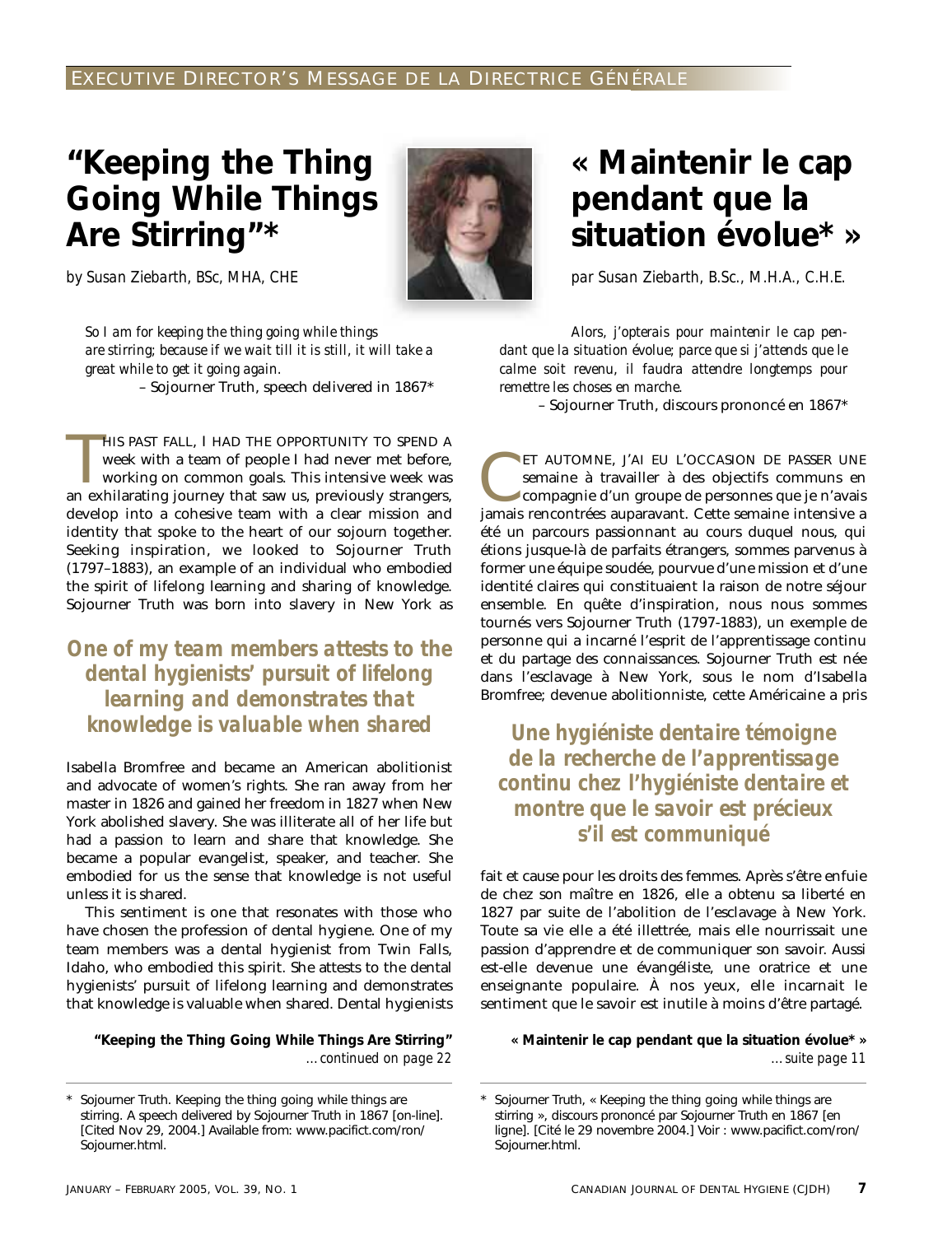### **Regard rétrospectif… et prospectif** *(suite de la page 3)*

Le même mois, l'ACHD avait le plaisir de participer au colloque sur l'accès aux soins et de commanditer cet événement organisé par l'Université de Toronto, le Collège George Brown et la Toronto Oral Health Coalition. Sous le thème « Vers une stratégie nationale de santé buccodentaire », ce colloque a rassemblé des professionnels de tous les domaines; ceux-ci y ont discuté des moyens de s'attaquer aux problèmes d'accès aux soins qui tracassent une partie substantielle du public canadien. Conscients du fait qu'il ne s'agit pas d'un dossier qui peut se régler du jour au lendemain, les participants se sont montrés déterminés à continuer de travailler sur la question de l'accès et ils ont l'intention de se réunir de nouveau à l'avenir. Lors de ce colloque, également, Mme Carolyn Bennett, ministre d'État à la Santé publique, a annoncé l'intention du gouvernement fédéral de créer un poste d'administrateur en chef de la santé bucco-dentaire.

Le Comité consultatif sur la recherche de l'ACHD a été mis sur pied et il a tenu sa première réunion par téléconférence en mai 2004. Ce comité aide à orienter davantage le journal de l'ACHD vers la recherche et la pratique fondée sur des preuves et à en rehausser l'image professionnelle. Par ailleurs, la revue *Probe* a fait peau neuve et le premier numéro du nouveau *Journal canadien de l'hygiène dentaire* qui lui succède a paru en septembre 2004.

La 15e Conférence professionnelle annuelle de l'ACHD, qui s'est déroulée à St. John's (Terre-Neuve) en juin, a été un grand succès; c'était la première fois que Terre-Neuveet-Labrador avait l'occasion d'organiser cette activité. La



Fondation canadienne pour la recherche et l'éducation en matière d'hygiène dentaire a été lancée officiellement au cours de la conférence. Elle a aussi organisé sa première activité de financement – un encan de vive voix et un encan silencieux –, ce qui a été très amusant et qui a suscité de nombreux dons. L'attribution du prix de l'ACHD pour service méritoire exceptionnel à Susanne Sunell, une récipiendaire qui le méritait vraiment, a été un autre moment mémorable.

De concert avec Pfizer Canada, l'ACHD a été fière d'annoncer le partenariat pour la Semaine de la gingivite qui s'est déroulée du 7 au 13 juin 2004, la première à avoir jamais eu lieu. Cette semaine avait pour but de sensibiliser à la gingivite; de combler le fossé entre les personnes qui savent qu'elles ont de la gingivite et celles qui ne le savent pas, et de stimuler le dialogue entre les clients et leurs hygiénistes dentaires. Le site Web <www.gingivitis.ca> a été lancé au cours de cette campagne; celui-ci vise à offrir aux Canadiennes et aux Canadiens tout ce qu'ils ont besoin de savoir à ce sujet.

Au cours de l'année écoulée, l'ACHD a publié deux déclarations de principe; bien documentées, celles-ci sont arrivées à point nommé. La première, rendue publique au printemps, est l'œuvre de Salme Lavigne et du personnel de l'ACHD et s'intitule « Votre bouche, porte d'entrée de votre corps ». La deuxième, publiée dans le numéro de novembre de ce journal, a pour titre « Le rôle de l'hygiéniste dentaire en matière de désaccoutumance au tabac ».

En octobre a eu lieu la Semaine nationale annuelle des hygiénistes dentaires; à cette occasion, Oral-B a lancé sa campagne « Dix questions à poser à votre hygiéniste dentaire ». Comme d'habitude, les hygiénistes dentaires du Canada ont créé de nombreux moyens novateurs de promouvoir l'hygiène dentaire et la santé bucco-dentaire dans tout le pays.

Cette liste ne fait qu'effleurer certains des événements qui se sont produits au cours de l'année dernière. De nombreux prix ont été décernés; des étudiants ont été reconnus; il y a eu des réunions, des présentations ou des discussions. Nous avons aussi pleuré la perte de quelques hygiénistes dentaires qui ont accompli énormément pour la profession d'hygiéniste dentaire.

L'ACHD se réjouit à la perspective des célébrations du 40e anniversaire qui se poursuivront dans les mois à venir, surtout des plans stimulants faits pour la 16e Conférence professionnelle annuelle qui se tiendra à Ottawa (Ontario), en juin 2005. Tenez-vous au courant pour obtenir plus de précisions.

Merci à tous ceux et celles qui ont fait de 2004 un grand succès comme celui-là. Je souhaite que tous et toutes vous trouviez de la force dans vos joies comme dans vos peines au cours de l'année qui vient.

Bonne année tout le monde!

*On peut communiquer avec Patty Wickstrom à l'adresse < president@cdha.ca >.*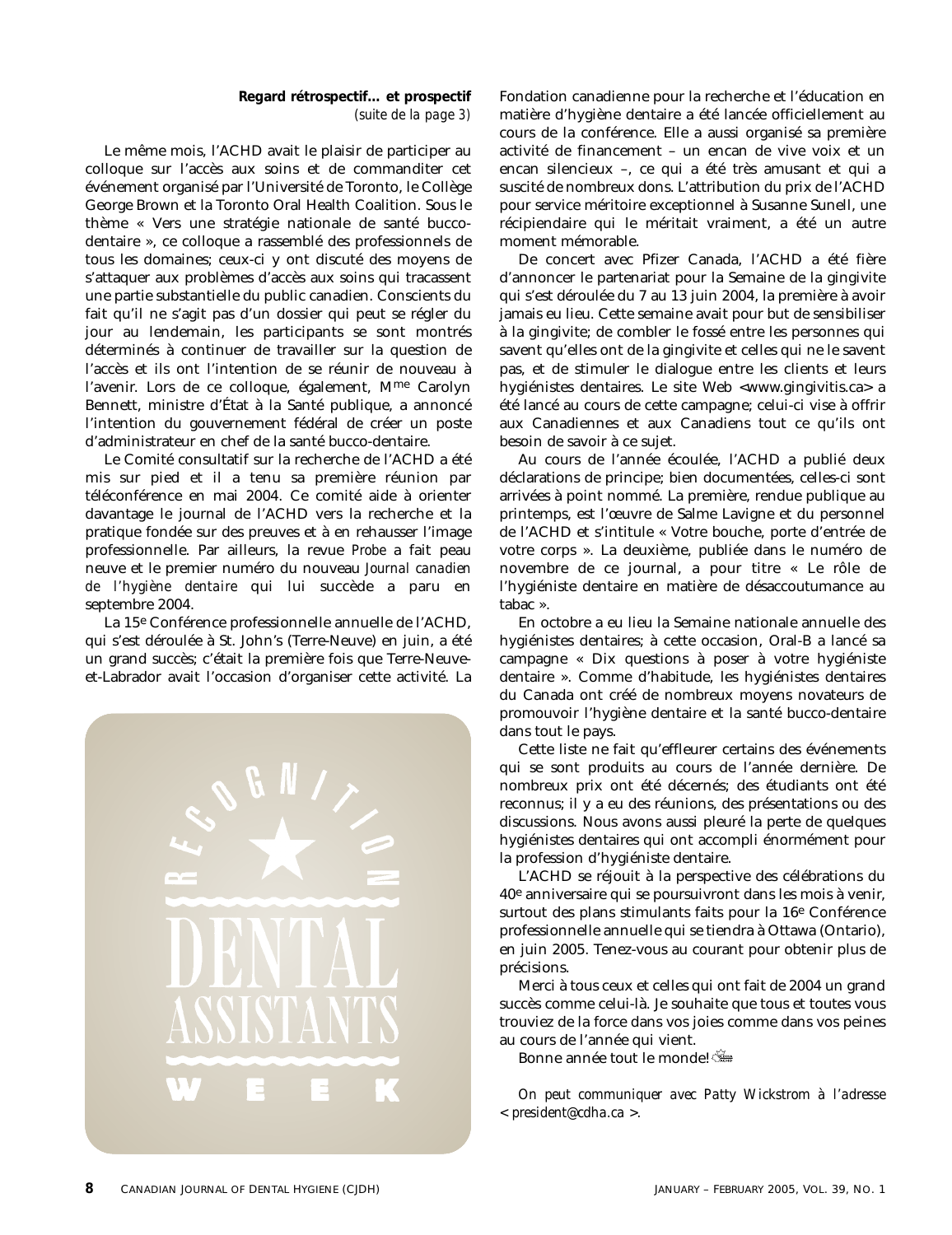issues that plague a substantial portion of the Canadian public. Realizing the problem is not one that can be solved overnight, the participants were determined to continue working on the access issue and intend to have more meetings in the future. Also at this symposium, the Honourable Carolyn Bennett, Minister of State (Public Health), announced the federal government's intent to create a Chief Oral Health Officer position.

The CDHA Research Advisory Committee was formed and had its first meeting via teleconference in May 2004. This Committee is helping to focus the CDHA journal more on research and evidence-based practice and to raise its professional image. The journal *Probe* was transformed into the new *Canadian Journal of Dental Hygiene,* with the first issue released in September 2004.

The CDHA 15th Annual Professional Conference, held in June in St. John's, Newfoundland, was a great success and marked the first opportunity for Newfoundland/ Labrador to host this event. The Canadian Foundation for Dental Hygiene Research and Education had its launch during the conference. It also had its first fundraising event—both live and silent auctions—that was a lot of fun and generated many donations. Another memorable moment was Susanne Sunell's being presented with the CDHA Distinguished Service Award—a most deserving recipient.

Along with Pfizer Canada, CDHA was proud to announce the partnership for the first-ever Gingivitis Week, June 7–13, 2004. The week's goals were to raise awareness of gingivitis; to close the gap between those who know they have gingivitis and those who don't know; and to stimulate a dialogue between clients and their dental hygienists. The <www.gingivitis.ca> website was launched during this campaign to provide Canadians with "everything that they need to know about gingivitis."

During the past year, CDHA published two timely and well-researched position papers. The first one, released in the spring, was entitled "Your Mouth – Portal to Your Body" and written by Salme Lavigne together with CDHA staff. The second paper, published in the November 2004 issue of this journal, was "Tobacco Use Cessation Services and the Role of the Dental Hygienist."

October saw the annual National Dental Hygienists Week at which time Oral-B launched their "10 Questions to Ask Your Dental Hygienist" campaign. As usual, Canadian dental hygienists created many innovative ways to promote dental hygiene and oral health through the country.

This listing touches on just some of the events occurring during the past year. There were many awards granted, graduating students recognized, meetings attended, presentations made, and discussions held. We also mourn the loss of some dental hygienists who have done so much for the dental hygiene profession.

CDHA looks forward to the 40th birthday celebration continuing in the upcoming months, especially the exciting plans made for the 16th Annual Professional Conference to take place in Ottawa in June 2005. Look for more details in the journal and on-line.

Thank-you to everyone who made 2004 such a great success. May you all find strength in both your joys and sorrows in this coming year. Happy New Year to you all!

*Patty Wickstrom can be reached at <president@cdha.ca>.*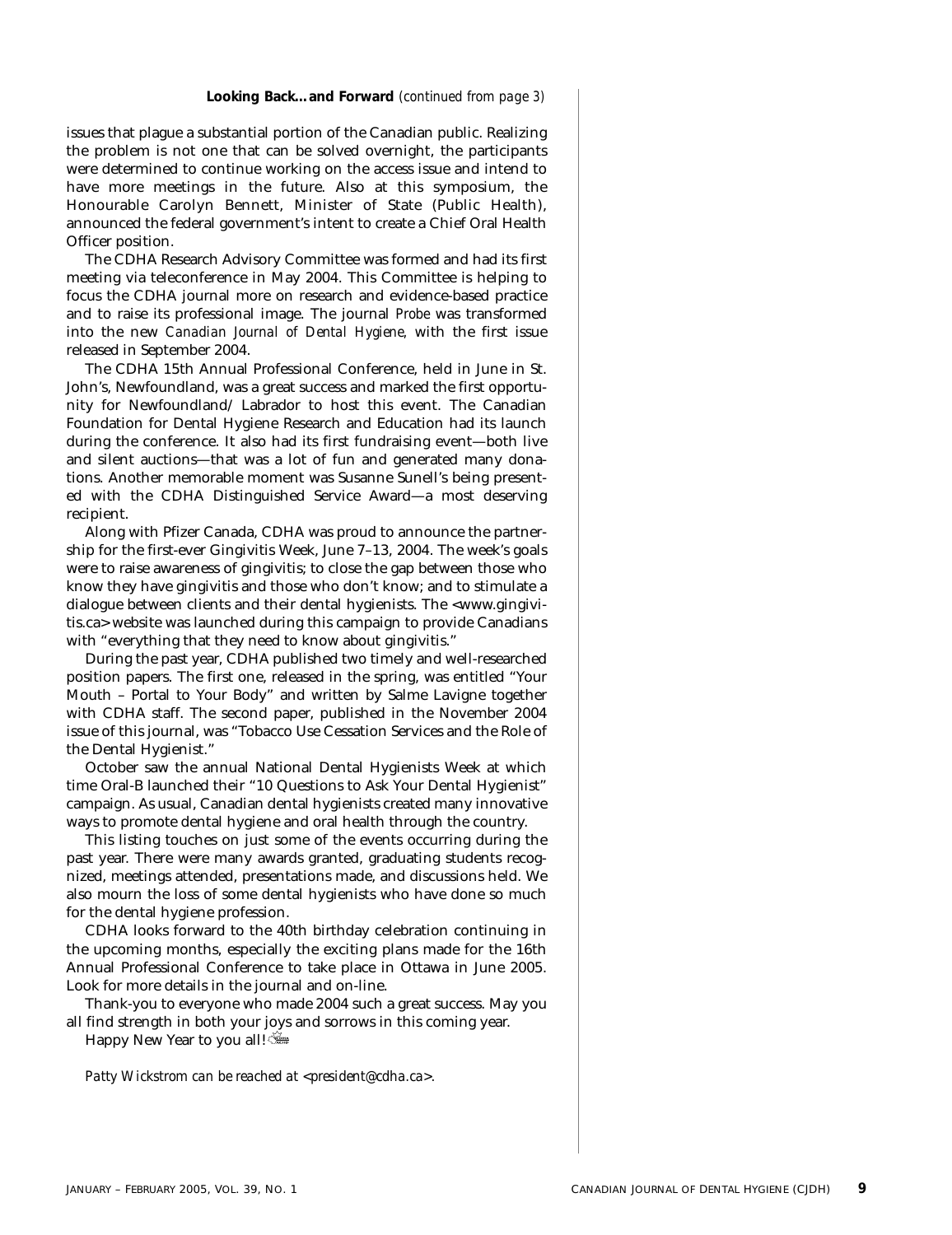## **For our 40th Birthday, "dental hygienists" deserve an….Extreme Name Makeover!**

*by Lorraine J. Assmus, RDH\**

HE CANADIAN DENTAL HYGIENISTS ASSOCIATION<br>turns 40 this year and I believe it's time to shake it up<br>and find a new name for our profession. "Dental<br>hygienist" is just not working for us any more and we are HE CANADIAN DENTAL HYGIENISTS ASSOCIATION turns 40 this year and I believe it's time to shake it up and find a new name for our profession. "Dental in desperate need of an Extreme Name Makeover! Recently our professional journal, *Probe,* changed its name after 20 years because the name was no longer reflecting the scientific focus of the journal. "Dental hygienist" was created more that 90 years ago—isn't it time we also had a name change? To quote the late Rodney Dangerfield, with a name like "dental hygienist," it is no surprise we "get no respect."

### *"Dental hygienist" was created more that 90 years ago—isn't it time we also had a name change?*

Many, many years ago, the words "hygiene" or "hygienist" conveyed a healthy, respected, positive image. But hygiene, which means cleanliness and sanitization, is now a demeaning word that falsely gives the public and other professionals a negative, limiting profile of the multi-task professionals we have grown to be. Our profession is making fantastic strides to prepare for the future. Shouldn't we also have a progressive name that encompasses ALL that our profession is and expects to be for the next century?

For the first 5 years in practice, I puffed up with pride every time someone asked me what I did for a living. But that was 20 years ago. Although I am still profoundly passionate about my profession, unfortunately my mission to "spread the dental hygiene word" has been greatly deflated over the years. Why do we still have this silly, confusing name?

"A what?" they ask

"A dental hygienist."

"Oh," they answer. "What's that?"

"I care for patient's oral health."

"Oh, I see," they say, clearly confused.

"One of the things I do is to clean people's teeth," I explain further.

"Oh, I get it—you work with the dentist."

"Well, sort of," I say. "I work in my own room with my own patients and the dentist works with the dental assistant in another room."

"Oh," they say. "So you're a dental assistant."

Registered Dental Hygienist is often confused with similar names such as Registered Dental Assistant, Certified Dental Assistant, Industrial Hygienist, Chemical Hygiene, Safety Hygienist or the worst…Feminine Hygiene Products. Check out the "Personal Hygiene Products" section in your neighbourhood supermarket or drugstore and you will find feminine hygiene products or other hygiene items like baby diapers, incontinence undergarments, and prophylactics. The dental products are in the "Oral Care" section. People may look for a sign that *reads* "Hygiene" but they definitely do not want to say the word, especially in reference to their own mouths. Even within our profession, people hate to say the word hygiene…it just sounds, well, creepy! Instead, hygienists are often referred to as the girl that "cleans and buffs," "the one who cleans teeth," the "gum gardener," and of course the classic "prophy queen." In addition to all the name confusion, in today's dental offices there are dentists and dental assistants also scaling and polishing teeth. It is no wonder that Canadians remain at a complete loss as to who or what a dental hygienist really is.

But it is not because dental hygienists haven't tried. We have. Our founding father, Dr. Alfred C. Fones, referred to us originally as "prevention specialists." But by the time the first school of hygiene opened in 1913, the name had been changed to "dental hygienists." Since that time, there have been countless initiatives to educate the public about who we are but the name has never caught on and I am not sure it ever will. However, what *has* caught on is the legend: hygienists are auxiliaries and they are all "babes in pink uniforms." Will we ever dispel this myth? And will the name "dental hygienist" ever look strong enough to stand on its own; significant on a business card; marketable on a storefront window; or capable of conveying confidence and autonomy?

But despite all of our challenges, the practice of dental hygiene has advanced considerably over the years. We have evolved to become a profession where both women and men provide essential preventive dental health care services. **We are specialists in our field AND our professional future is just getting started. Isn't it time for a name that keeps pace with us?**

Perhaps we could look to other professions for inspiration. For example, denturists were originally named dental mechanics; today most Canadians know them as denture

Lorraine graduated with her DipDH from Algonquin College, Ottawa. She has worked in clinical private practice, as the Western Canada Dental Hygiene Coordinator for Tridont Dental Centre, and most recently as the Dental Hygiene Services Manager for a practice management company that owns and operates seven dental practices in Alberta.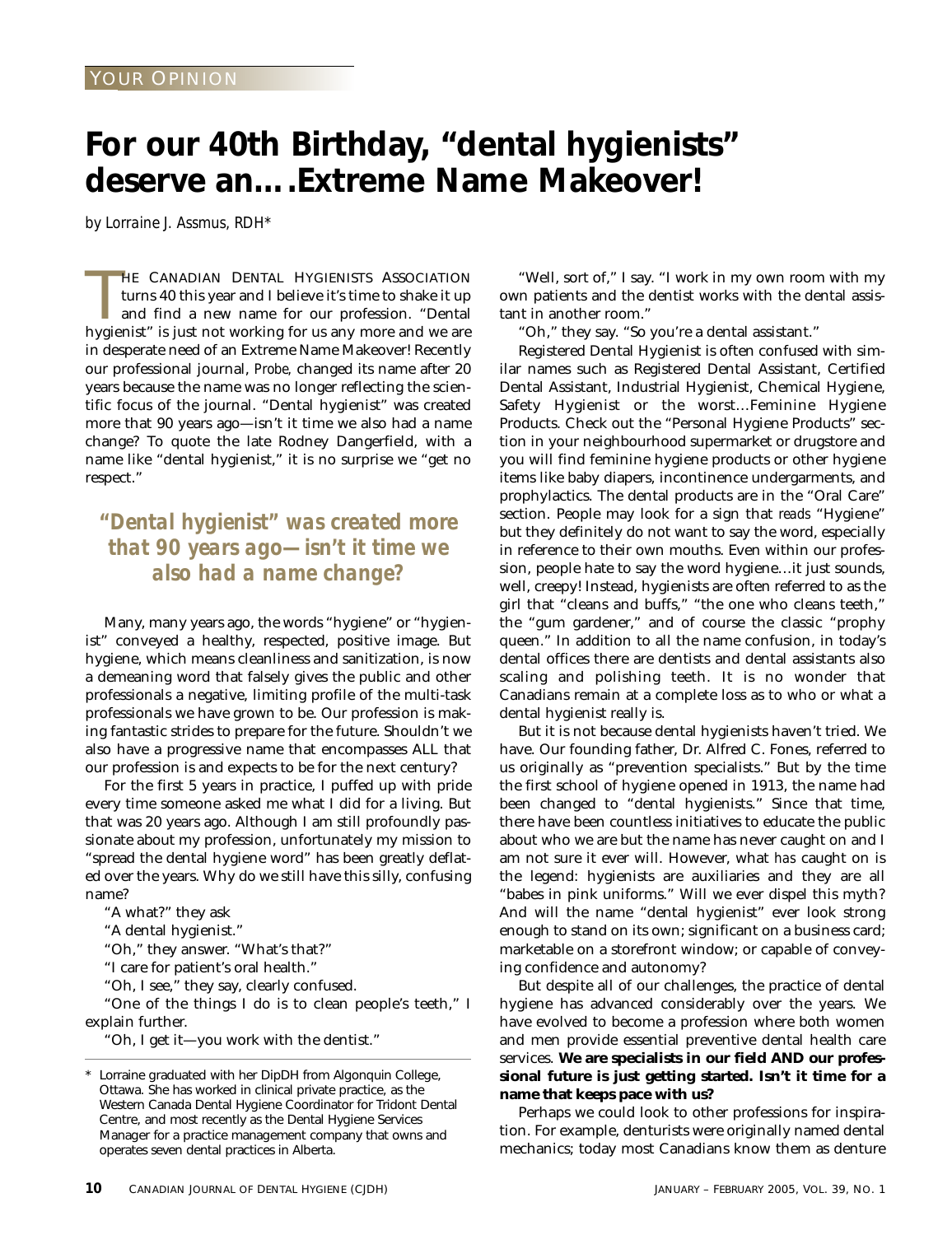specialists. Periodontists also recognized it was time for a change and started using designations like "Certified Specialist in Gum Problems." Hygienists also need a memorable, likeable name that all Canadians can say and understand. A name that sets us apart from the pack! Names such as Oral Health Practitioner, Oral Health Therapist, Dental Hygiene Specialist, Oral Wellness Practitioner, Dental Health Practitioner, Oral Care Practitioner, and Preventive Oral Health Practitioner would help convey the correct image of the comprehensive dental health care professionals that we are. Or perhaps we could create an original, groundbreaking word, a word that defines us exclusively.

Of course, changing a name can be tricky. All the paper work. The cost. And the strange feeling of saying something different. But change is possible. Hygienists together with marketing professionals must first choose the perfect name. Perhaps all Canadian dental hygienists could put their collective heads together and brainstorm...we could have a contest! The process could start as a grassroots initiative with each and every hygienist re-introducing themselves to their patients, friends and family members. Then our provincial and federal associations would jump on board. The media could generate a buzz and create a coun-

trywide awareness. Complicated? You bet! But, a name change has a very fast learning curve and the old name is quickly forgotten when replaced by a new and improved one—a name that is working for us!

The many countries, businesses, organizations, professions and scientific journals that have changed names know a name must evolve to keep pace with the world. **Names Matter!** So let's truly celebrate the CDHA's 40th birthday by finally retiring the name "dental hygienist." With a fresh and new influential name, I believe our profession will achieve a higher level of recognition, respect, and ultimately success…in legislative initiatives and in our individual professional settings. Isn't it time for a name that all Canadians can pronounce, identify, understand…and embrace. This birthday celebration would be the ideal occasion. **Because really, doesn't everyone deserve a makeover and a little more respect when they turn 40?**

*Although this is written "tongue-in-cheek," I firmly believe that the name "dental hygienist" will hinder our profession's future. Your comments and opinions are welcome and encouraged. Send them to the Editor of the CJDH journal at* peb@cdha.ca *or to CDHA's Executive Director at* saz@cdha.ca*.*

### **« Maintenir le cap pendant que la situation évolue\* »** *(suite de la page 7)*

Ce sentiment a une résonance auprès des personnes qui ont choisi la profession d'hygiéniste dentaire. Une hygiéniste dentaire de Twin Falls, dans l'Idaho, qui faisait partie de mon équipe, incarnait cet esprit. Cette femme témoigne de la recherche de l'apprentissage continu chez l'hygiéniste dentaire et montre que le savoir est précieux s'il est communiqué. Les hygiénistes dentaires font part de leurs connaissances pour aider leurs clients à jouir de la meilleure santé bucco-dentaire et de la meilleure santé générale possibles.

La communication du savoir s'effectue aussi dans les groupes d'étude, les sociétés d'hygiène dentaire, les associations provinciales, à Dental Hygiene Educators Canada (DHEC) et, bien entendu, au sein de votre association nationale, l'ACHD : nous en avons la preuve. Dans le présent numéro du *Journal*, vous trouverez le mémoire présenté récemment par l'ACHD au Comité permanent des finances de la Chambre des communes. Ce mémoire met l'accent sur le rôle des hygiénistes dentaires dans l'amélioration de la santé des Canadiennes et des Canadiens grâce à la communication de leurs connaissances spécialisées, l'objectif étant de promouvoir la santé bucco-dentaire et de prévenir la maladie.

Deux autres articles portent sur le comportement d'apprentissage continu des hygiénistes dentaires. L'article intitulé « Qualitative Research Methods: The Unstructured Interview » [Méthodes de recherche qualitative : l'entretien non structuré] traite de l'utilisation de l'entretien en recherche qualitative et de la façon dont on peut s'en servir pour acquérir des connaissances. Le

deuxième article est une auto-évaluation de la déontologie en hygiène dentaire, un outil essentiel pour les professionnels.

En plus de plaider ardemment en faveur de l'acquisition continue du savoir, Sojourner Truth était une fervente partisane de la justice. De part et d'autre de la frontière, bon nombre de dirigeants en hygiène dentaire œuvrent pour la justice à l'égard de la profession. Il est juste que les hygiénistes dentaires s'autoréglementent et soient en mesure de choisir le cadre dans lequel ils et elles pourront exercer toute la gamme de pratiques pour lesquelles on les a formés.

À l'aube de la nouvelle année, dans la froideur de l'hiver, l'expérience de croissance personnelle que j'ai vécue me tonifie et je continuerai d'en bénéficier grâce à ma participation à l'équipe des Sojourners. Je vous encourage tous et toutes à réchauffer vos cœurs avec l'esprit que Sojourner Truth a manifesté tout au long de sa vie. C'était une femme courageuse qui a souffert d'une double discrimination en raison de sa couleur et de son sexe. Pourtant, elle a continué de lutter pour ce en quoi elle croyait : la liberté pour les autres esclaves et les droits des femmes. Son combat pour la justice a été couronné de succès, même si elle a affronté ce qui me semble avoir été des obstacles insurmontables et des publics hostiles.

« J'ai plus de quatre-vingts ans; il est à peu près temps pour moi de partir. J'ai passé quarante ans dans l'esclavage et quarante ans en liberté, et je demeurerais ici quarante ans de plus pour obtenir des droits égaux pour tous. Je suppose que l'on me garde ici parce qu'il me reste quelque chose à faire; je suppose que je dois encore contribuer à briser la chaîne. »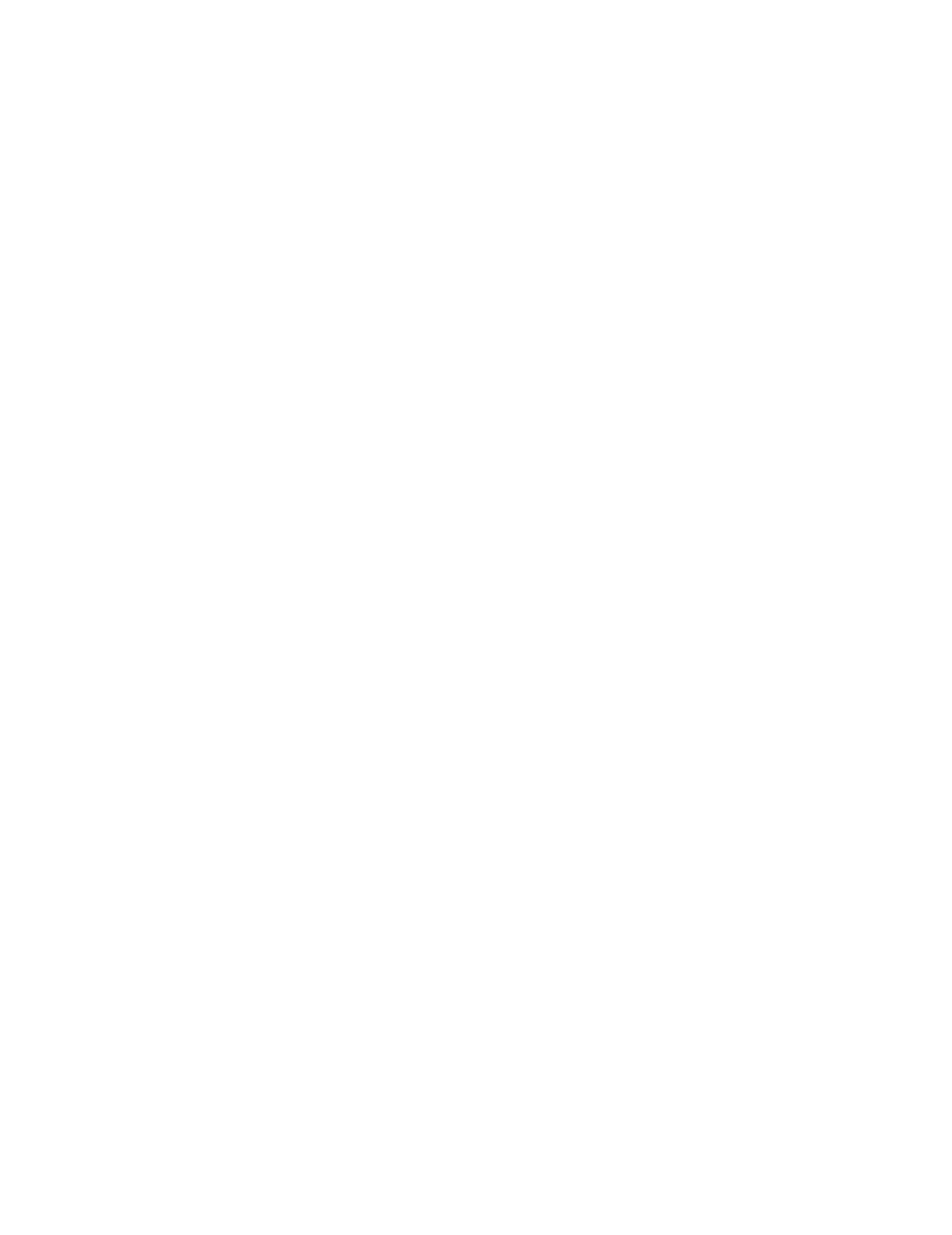### LETTERS TO THE EDITOR

#### ■ **FLUORIDE DENTIFRICE**

Vancouver Island Health Authority – Central 1665 Grant Avenue Nanaimo, BC V9S 5K7 October 6, 2004

### Managing Editor *Canadian Journal of Dental Hygiene*

Congratulations on a great new name and look for our professional journal. I am always pleased to receive my journal and to read the excellent articles.

I was aghast, though, when I turned to page 238 of the September-October 2004 issue. There was a full page advertisement for Orajel's non-fluoride toothpaste. I am very aware of the research around the use of a fluoride dentifrice, and the concern over fluorosis. However, the CDHA's position statement on fluoride states "Fluoride dentifrice should be used widely, at least twice a day. Children younger than six years of age should be supervised and use only a thin smear of fluoridated dentifrice." This advertisement does not support the CDHA's own policy on the use of fluoride dentifrice.

Living in a non-fluoridated area, and working in public health, we see rampant decay in children under age 3. The Association of Dental Surgeons of B.C.'s *Children's Dentistry Task Force Report* in 2001 estimated that each year almost 6000 children receive dental treatment under General Anaesthetic, at a cost of almost 11 million dollars. Most of these children were under the age of four. Rampant decay still exists!! Using a non-fluoridated toothpaste puts a child at high risk for early childhood caries.

I would encourage you to take a closer look at potential advertising in CDHA publications and ensure they are in line with the CDHA's policies.

I ask that this particular advertisement be discontinued immediately. I also look forward to hearing any comments you may have on this concern.

Sincerely, Anita Vallée Regional Dental Hygienist

### ■ **EDITOR'S RESPONSE**

### October 20, 2004

Dear Ms. Vallée:

Thank you for your letter of October 6, 2004. I am pleased you like the new look and the professional focus.

However, the main part of your letter discussed one of our advertisements, the ad by Del Pharmaceuticals for their Orajel Training Toothpaste. This toothpaste, formulated specifically for teaching young children how to brush their teeth properly, does appear on the surface to be in conflict with the CDHA position statement on fluoride.

Thank you for bringing this to our attention. It is a matter we definitely take seriously as we vet the journal's advertisements in an attempt to avoid this type of conflict situation or even the perception of it. We have discussed your concern since receiving your letter.

The statement from the position paper—"Fluoride dentifrice should be used widely, at least twice a day. Children younger than six years of age should be supervised and use only a thin smear of fluoridated dentifrice"—describes the overarching policy. However, some studies mentioned in the position paper also express concern about the increasing rate of fluorosis. To quote from page 210 of the position paper: "In 1994, C. Clark conducted a literature review and found the prevalence of dental fluorosis is now between 35 and 60 per cent in fluoridated communities and between 20 and 45 per cent in non-fluoridated areas." Fluoride is ingested from many other sources than just toothpaste and water.

However, in a non-fluoridated area such as yours, very young children also suffer from early childhood caries. As you say in your letter, the number of admissions of children under the age of four for dental procedures is far too high, resulting in anxiety for parents and children and much higher costs for our health system.

So there is the danger of ECC on the one hand and of fluorosis on the other, depending on the area one lives in and the fluoridation policies of the provincial and municipal governments. Thus dental hygienists are in a very good position to assess the situation in their particular community and make the appropriate recommendation to the parents. If a parent in a fluoridated area wants to teach a child how to brush without running the risk of the child swallowing a considerable amount of fluoridated toothpaste, this Orajel toothpaste might be a good training tool. It can be discontinued as soon as the parent believes that the child can reliably brush his or her teeth without swallowing a lot of toothpaste.

The target audience for the CDHA journal is dental hygienists. The public can access the journal only if they go to specialized libraries or are shown the journal at the dental hygienists' or dental office. This ad for Orajel serves to acquaint dental hygienists with a tool they *might* recommend to a parent. Obviously in your area on Vancouver Island, dental hygienists would want to recommend a fluoride toothpaste to try to reduce the incidence of ECC.

I hope that this rather long letter explains our reasoning behind accepting the Orajel ad for the journal. Please do not hesitate to write again (or e-mail me at peb@cdha.ca) if there are further concerns.

Yours sincerely,

Patricia Buchanan Managing Editor *Canadian Journal of Dental Hygiene*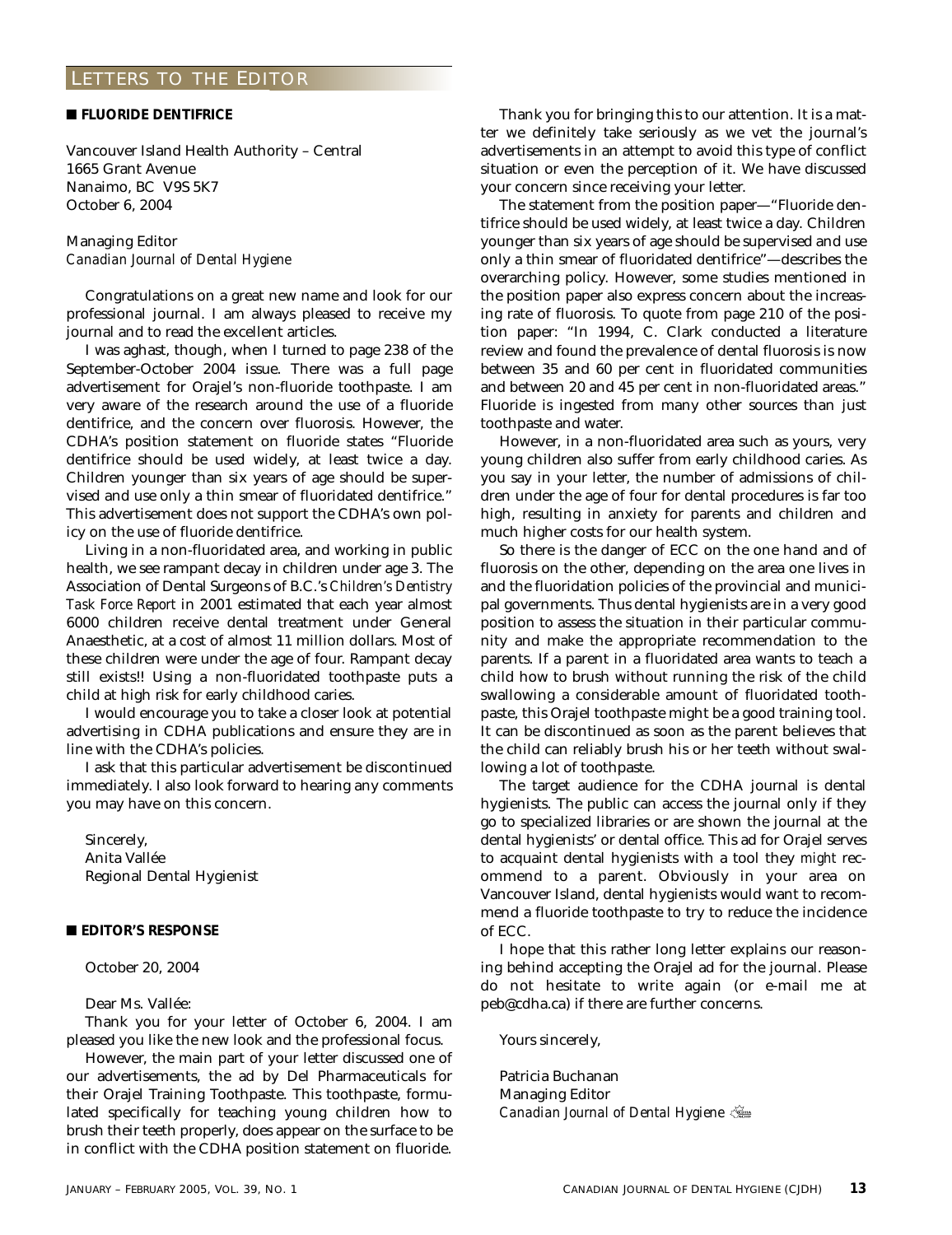### **Introduction To Research Methodology**

Research is a process of disciplined or systematic inquiry that attempts to answer questions arising in the real world of practice. The relationship between inquiry and practice is cyclical, with practice questions being answered through research and research attempting to provide the best evidence for practice. Research is conducted within a framework of beliefs and practices that define the direction and strategies to be used. It is the differences in beliefs about how humans can understand the world and acquire knowledge that ultimately directs the determination of theory and method in research. Typologies of research paradigms distinguish the objective, deductive, reliable, and generalizable characteristics of quantitative research from the subjective, inductive, valid, and insider attributes of qualitative research. Although there are fundamental differences between the qualitative and quantitative traditions in research, there are many similarities and opportunities for integrating the perspectives in the creation of functional partnerships.

The quantitative and qualitative subcultures of research each demonstrate considerable variation and have their more liberal and orthodox followers. At the methodological level of the quantitative-qualitative paradigms, there is clearly some overlap. Pragmatically, many combinations of methods may be applied to respond to real research questions. Effective strengthening of research outcomes can be achieved by using multiple methodologies, designs, or analyses in a triangulation—a bringing together—of data, investigators, theory, and methodologies. Blends of data, method, and theory are useful tools that help us to develop meaningful responses to purposeful research questions.

In this and subsequent issues of CJDH, articles demonstrating differing methodologies will provide a foundation for understanding how they are applied in research.

*- Joanne Clovis, CDHA Research, Advisory Committee member*

### EVIDENCE FOR PRACTICE

## **Qualitative Research Methods: The Unstructured Interview**

*by Sharon Compton, DipDH, BSc, MA(Ed), PhD\**

#### **ABSTRACT**

This article explores the use of interviews in qualitative research. The author argues that interviews are an invaluable method for gaining insight into the day-to-day lived experiences of research participants, the meanings these experiences hold, and the context in which these realities develop and are resolved. Interviews provide researchers with a deeper understanding of the reasons, emotions, and thoughts that underlie everyday decisions, actions, and motivations. While the article differentiates among the structured, unstructured, and semi-structured interview, the main focus is on the use of the unstructured and semi-structured interview as a means of getting to the essence of the stories being told. Practical considerations for the selection of research participants and for the interview process itself are provided. Strategies for conducting effective interviews are explored; these strategies include, but are not limited to, engaging in active listening; registering verbal and non-verbal clues; and creating a safe environment and an atmosphere that welcomes the telling of stories. When told, the stories lend voice to research participants' evoking emotion and memories and highlighting the commonalities and differences between the researcher and researched. The influence of the interviewer on the interview process is discussed as is the negotiation of power within the interview context as it relates to gender, race, ethnicity, and class. The steps involved in the analysis and collection of data are discussed and recommendations provided. The need to maintain rigour within the research and interview process—in order to ensure credibility, transferability, dependability, and confirmability—is also examined.

### **INTRODUCTION**

An assumption can be made that each person reading this article has been an interviewer, an interviewee, or both and that each person reading this understands the process of an interview. However, the various ways to use an interview for qualitative research—more specifically,

the *process* for using such an interview—may be less understood. The purpose of this article is to describe the unstructured interview process as a qualitative research method.

However, before focusing on the unstructured interview, it might be helpful to look briefly at the *structured* interview process in order to understand how it differs from the unstructured and to appreciate where each is most appropriately used for research purposes. The struc-

Associate Professor and Director, Dental Hygiene Program, University of Alberta, Edmonton, Alberta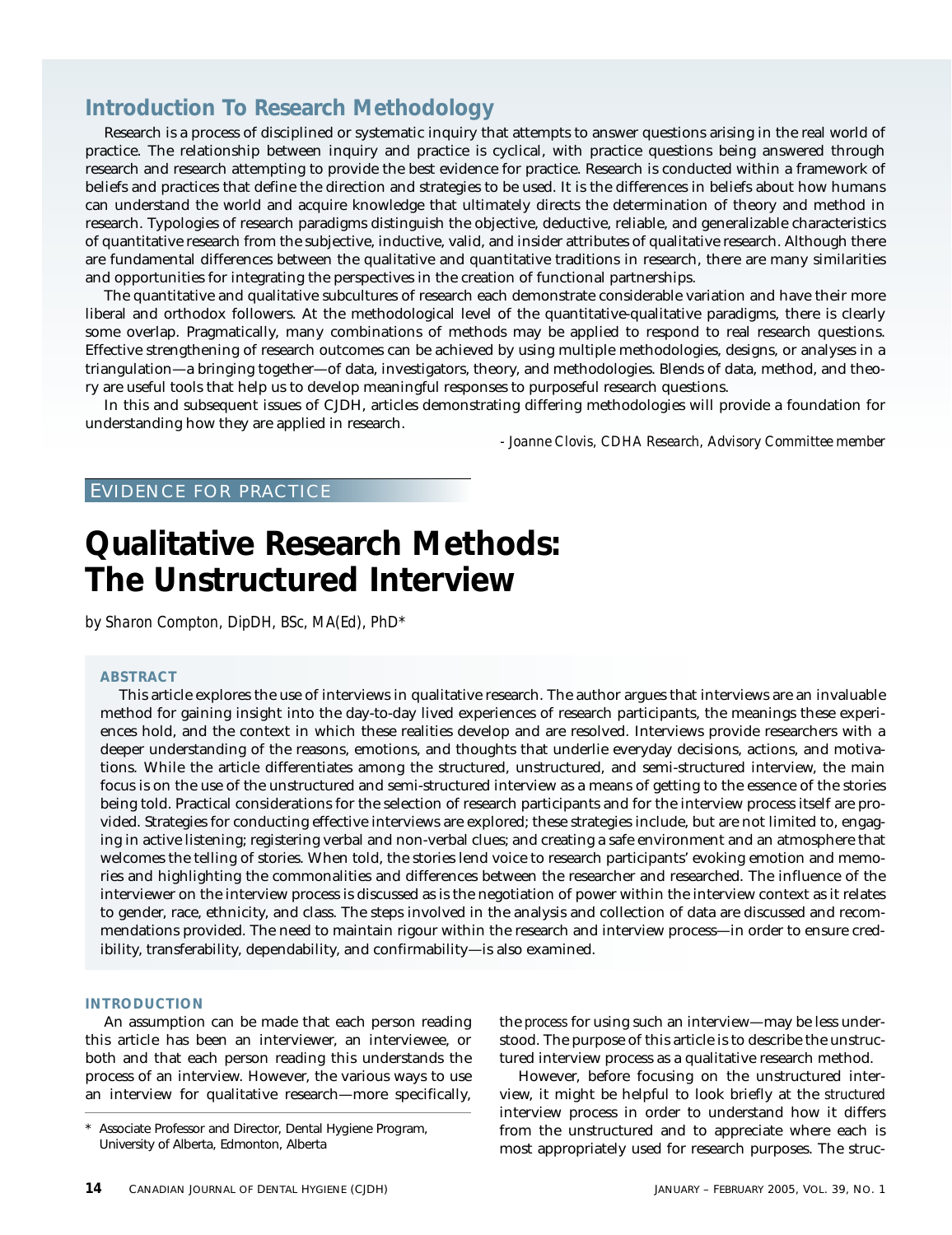tured or standardized interview process seeks to keep the interview format as identical as possible from one interview to the next. The questions are always asked in exactly the same manner and in exactly the same sequence. The interviewer does not direct the responses in any way and does not probe into the respondent's answers unless this is prompted by the structured interview guide. In essence, the interviewer attempts not to influence the interview setting in any way. This rigidity has been criticized in that it "may create awkward interactions and answers may be inaccurate"1 (p. 579). However, others support structured interview processes, saying that potential bias is decreased with this method.<sup>1</sup>

#### **AIMS OF THE INTERVIEW PROCESS**

A basic aim underlying qualitative research is to "better understand human behaviour and experience."2-6 Dharamsi, Cobban, and Compton7 stated that qualitative researchers use open-ended discussions and interviews to "study people's accounts of events and focus on the complexity, variance, detail, and context of their experiences" (p. 222). In essence, the qualitative researcher seeks to understand the "what," "how," and "why" of an experience,7 and frequently, the interview is the method used for data collection.

Kvale described the process of the research interview as a guided conversation between the researcher/interviewer and the participant/interviewee.5 He further described the research interview, as a qualitative research method, as a "uniquely sensitive and powerful method for capturing the experiences and lived meanings of the subjects' everyday world".5 He proposed that "an interview is literally an *inter view,* or an inter change of views between two persons conversing about a theme of mutual interest"5 (p. 2). Warren8 noted that the participants are viewed as active contributors to the research process and not simply passive conduits through whom the researcher extracts answers.

Barone and Switzer9 emphasized that the interviewing technique used by social science researchers attempts to learn about the participants by asking them about themselves and their experiences. Qualitative research interviews probe deeply into the individual's experience by interviewing a few people at great depth for the purpose of descriptive understanding.9 For example, dental hygiene researchers may choose to interview a sample of senior residents in a long-term care facility to gain a better understanding of the residents' experiences with regard to their oral health care needs.

The qualitative interviewing process can have many purposes in research. As stated earlier, a researcher may use qualitative interviewing to gain further understanding of an issue. But qualitative research is also known for its ability to generate hypotheses. As the researcher conducts interviews to gather information about an issue, the data gathering may generate a research hypothesis that could form the basis of another research study. This is in contrast to quantitative research that begins with a hypothesis and sets out to test (accept or reject) the hypothesis.

### *A basic aim underlying qualitative research is to "better understand human behaviour and experience.*

Unstructured interviews may be used to gather data about a particular issue in dental hygiene practice. After interviewing the participants, the data is analyzed for its thematic content and the themes are presented in the results. In another instance, individual or focus group interviews may be used to gain information to refine questions before a mailed survey to a larger population. In yet another instance, interviews are conducted in a research process known as grounded theory. During this process, multiple interviews can be conducted in order to develop "middle range" theories<sup>10</sup> (p. 254). Using the process of

#### **RÉSUMÉ**

Le présent article traite de l'utilisation de l'entretien en recherche qualitative. L'auteure soutient que les entretiens constituent une méthode précieuse qui permet de comprendre les expériences vécues au jour le jour par les participants à la recherche, le sens qui se dégage de ces expériences et le contexte dans lequel ces réalités prennent forme et se transforment. Les entretiens permettent aux chercheurs de mieux comprendre les raisons, les émotions et les réflexions qui sous-tendent les décisions, les gestes et les motivations de tous les jours. S'il établit une distinction entre l'entretien structuré, l'entretien non structuré et l'entretien semi-structuré, l'article porte principalement sur l'utilisation de l'entretien non structuré et de l'entretien semi-structuré comme moyens d'accéder à l'essentiel de ce qui est raconté. On y présente des considérations pratiques en ce qui a trait au choix des participants à la recherche et au processus d'entretien lui-même. On y examine des stratégies relatives à la réalisation d'entretiens efficaces; parmi celles-ci figurent entre autres l'écoute active, l'enregistrement des indices verbaux et non verbaux et la création d'un cadre et d'une atmosphère propices au récit d'expériences. Lors de leur narration, les histoires prêtent une voix à l'évocation d'émotions et de souvenirs par les participants eux-mêmes et à la mise en relief par ceux-ci des points communs et des différences entre le chercheur et les personnes qui font l'objet de sa recherche. L'auteure analyse l'influence de l'intervieweur sur le processus d'entretien; elle étudie aussi la négociation du pouvoir dans le contexte de l'entretien – par rapport au sexe, à la race, à l'origine ethnique et à la classe. Elle traite des étapes que comporte l'analyse et la collecte des données et formule des recommandations. Elle se penche enfin sur la nécessité de maintenir la rigueur dans le processus de recherche et d'entrevue pour garantir la crédibilité, la transférabilité, la fiabilité et la confirmabilité.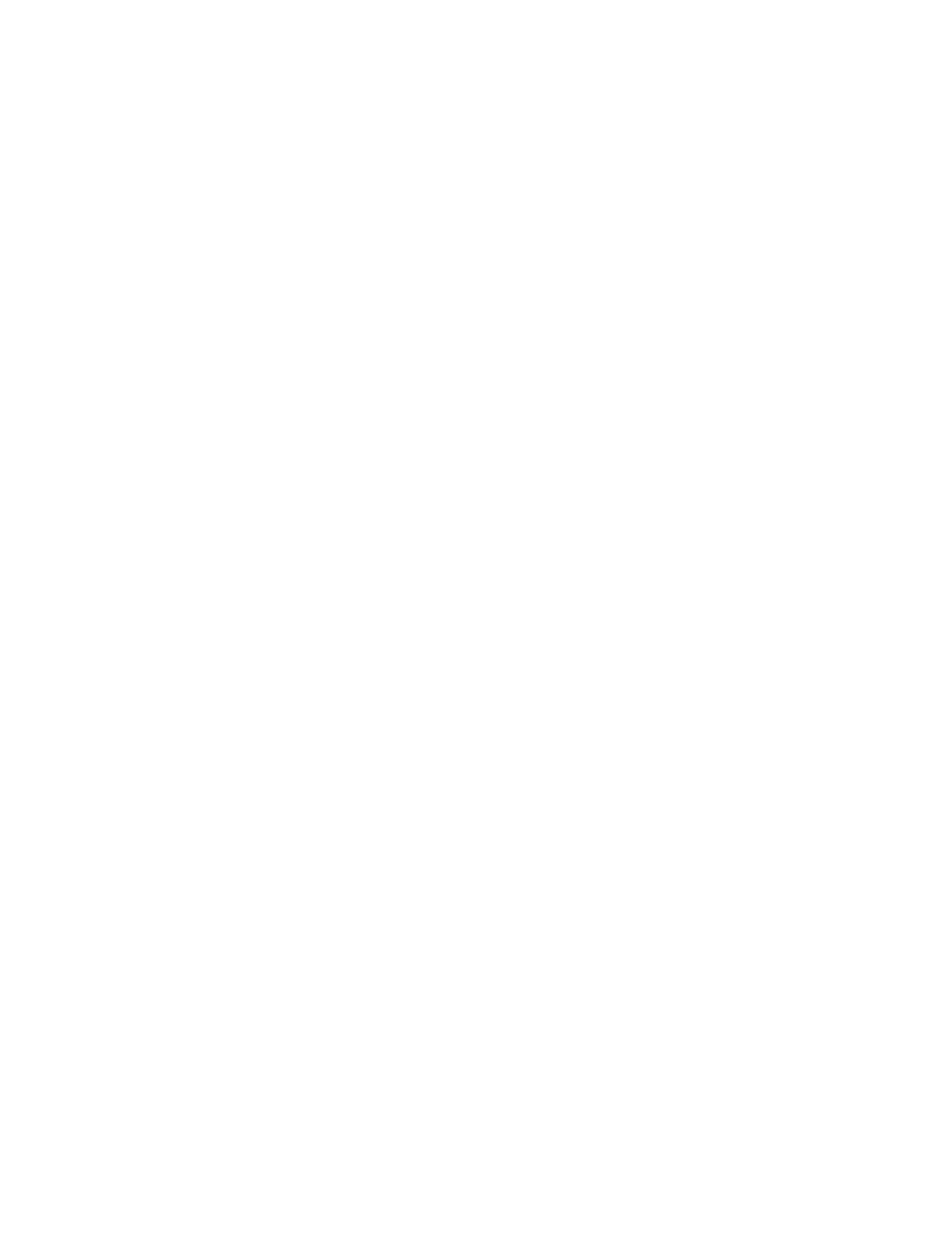grounded theory research, which commonly employs an interviewing technique, "comprehensive explanations of phenomena that are grounded in reality" can be determined<sup>10</sup> (p. 255). In short, there are many different reasons for carrying out research interviews and many different types of interviews. However, only the unstructured or semi-structured interview process, as a qualitative research process, will be discussed in this article.

### **SELECTING THE INTERVIEW PARTICIPANTS**

The researcher normally selects the participants in a non-random purposeful manner in order to establish a typical sample. The researcher searches for participants who have had the experience in which they are interested. The search process may include advertising. Then, based on carefully defined criteria, the research sample participants are selected. The researcher may also add to the sample by beginning the interviewing process with a few selected participants and then asking for referrals from the participants who may know others with similar experiences.

There are three main considerations when selecting the sample of participants: (1) Are the participants knowledgeable about the experience or situation being studied? (2) Are they willing to discuss the experience or situation? (3) If there are known differing perspectives and experiences, do the participants represent the range of differences?11 For example, if a dental hygienist/researcher interviews a sample of residents in a long-term care facility, the researcher may begin by selecting residents who are willing to be interviewed. If only females volunteer, the researcher may want to actively recruit some male residents to determine if there is any difference in their stories or experiences. Thus the researcher begins with those who are knowledgeable about their oral health needs and are willing to talk. However, if they represent just one "group (i.e., women), the researcher may return to purposefully recruiting participants from another group, that is, men. As the interview research progresses, new participants may be selected depending on the direction the research has taken to date and the perspectives gathered.<sup>11</sup>

There are situations where the researcher will have to interview the same participant more than once. Sometimes a second or third interview may be needed to follow up and clarify the previous interview content. Repeat or multiple interviews can be necessary when a subsequent interview has yielded new information and the researcher decides to re-interview the other participants (interviewed before the acquisition of the new information) to determine if they have any insight or experience in this regard. Other occasions that warrant repeat interviews with the same participant may be very sensitive or complex situations or experiences. In these situations, the researcher may need more than one interview to build a trusting relationship with the participant and thus to be more certain that the full story is being told.

The number of participants needed for a qualitative interview study is determined when data saturation is reached. The saturation point in the data collection phase

occurs when the researcher's interviews elicit little or no new information.11-13

### **UNSTRUCTURED AND SEMI-STRUCTURED INTERVIEWING**

Interviewing may involve unstructured or semi-structured individual or group interviews. The group interview, also called a focus group, is not be covered in this paper. Unstructured interviews invite the participants to "tell their story." The researcher listens, interjecting spontaneously without following a list of questions. The researcher may interject a comment as needed to gently focus the interview process but does this non-intrusively so as not to interrupt the natural flow of the participant's conversation.

Unlike the unstructured interview, the semi-structured interview typically involves the use of an interview guide (a list of open-ended questions) to focus the interview conversation. It is accepted that open-ended questions should elicit descriptive responses, as the format allows participants to tell their stories in their own words.9 When an interview guide is employed, the interviewer still has considerable latitude to pursue different aspects of topics and to offer the participant a chance to change the content of the interview depending on their own unique story or experience.2 It is important that participants are allowed to tell their stories informally so that their detailing of the experience uncovers meaning.

### *Unstructured interviews invite the participants to "tell their story."*

When approaching participants with open-ended questions, the qualitative researcher can expect the unexpected in the form of new discoveries.9 Essentially, it is important for the researcher to be flexible during the interview and pursue different directions with probing questions as the opportunities arise.2,11 Kvale5 described the semi-structured interview as a conversational process where the researcher has a sequence of themes to be covered with suggested questions but remains open to changes when it is necessary to probe further into the participant's responses. The ability to explore unexpected directions, while gathering information, is one of the benefits of and reasons for conducting an interview study. Interviews can allow the researcher a flexibility to explore various avenues of a topic/issue or experience as is deemed appropriate or necessary.

In summary, an interview guide or list of questions is often used to begin the research interviews. However, the researcher is encouraged to let go of the guide as the interview unfolds, allowing flexibility in the interviewing process. The guide should not stagnate the interview process but should be used exactly as the name implies, as a guide. Many researchers commonly state that by the third or fourth interview, the interview guide is referred to less often and the interviews flow like normal conversations between two people.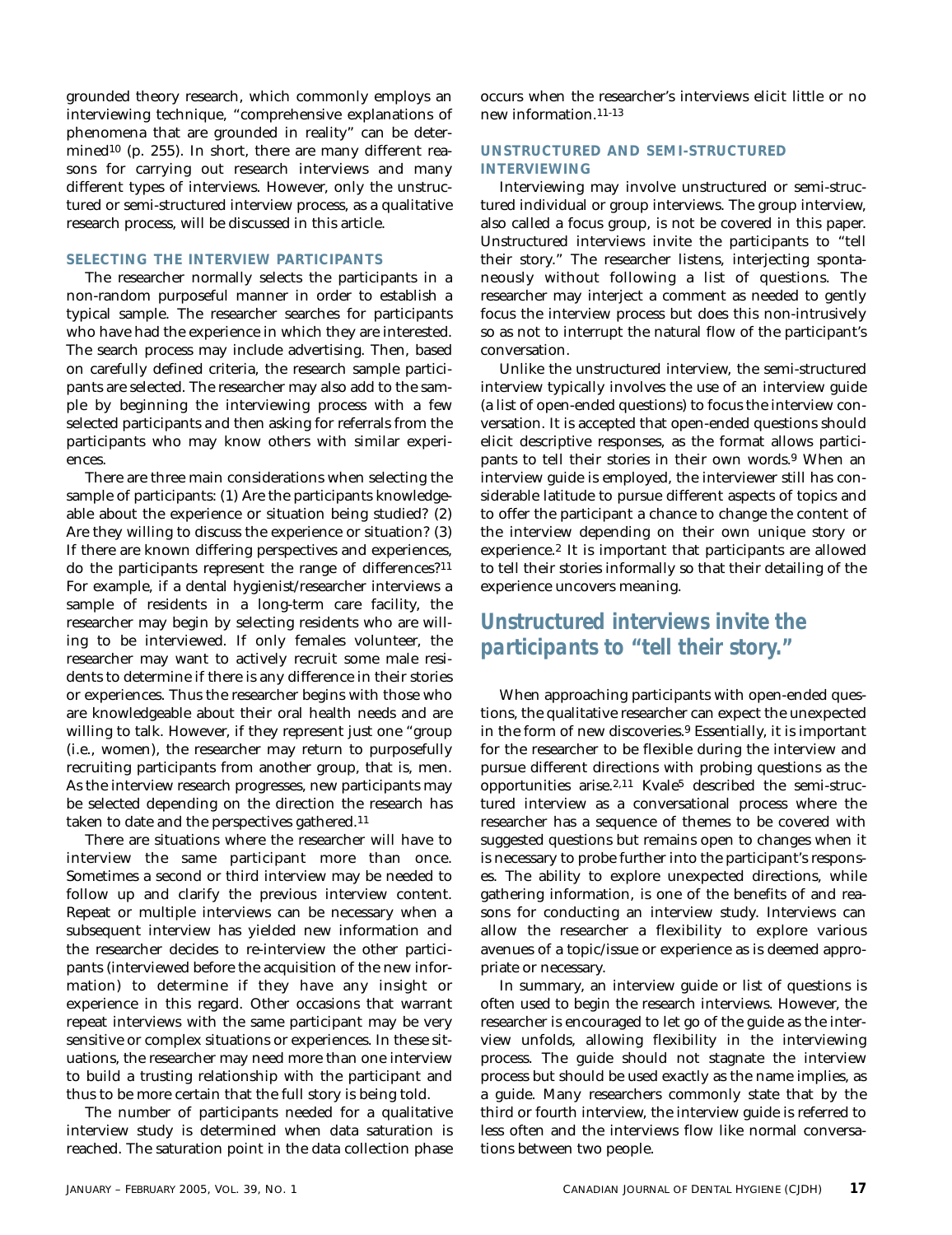### **CONSIDERATIONS FOR THE INTERVIEWING PROCESS**

For the researcher to gain maximum insight from the participant's interview, Bogdan and Biklen<sup>2</sup> recommended that,

"…the participant being interviewed should be treated as the expert,…[which] establishes the subject as the one who knows and the researcher as the one who has come to learn. It tells the interviewee that his or her ideas and opinions are respected. It is not enough for them to tell their stories but instead to encourage them to share their own ideas and observations" (p. 98).

Effective interviewing requires the researcher to be sensitive to the interview setting, and this includes the researcher's verbal and non-verbal responses during the interview. It has been emphasized that to build a welcoming and trusting environment, the researcher should show empathy by expressing appropriate feelings when participants express their feelings and emotions, by maintaining good eye contact, and by showing respect for the participant.2 Deep listening is fundamental to interviewing and usually stimulates conversation, adding richness to the responses. It is essential during interview research that the participant feel "safe" to talk since the research process relies on this for data collection. For the interviewer/ researcher to be effective, the interviewer must be perceptive and an accomplished observer. The interviewer must be sensitive to the participant's non-verbal messages, the effect of the interview setting, and to any nuances of the interaction between the interviewer and participant.4-6,8,9,14

### *Many qualitative researchers advocate audiotaping the interviews.*

The researcher as the interviewer must be mindful of the role and the possible effect their physical presence may have on the interview situation. However, it is important for the researcher to develop an atmosphere with the participant that invites their conversation. The interviewer must therefore work strategically to develop a relationship with the participant to begin the interview and then adjust as necessary. This could mean talking more or less as the interview proceeds. It could also mean changing where the interview location to move from a potentially sterile environment to one where the participant feels more or most comfortable. The researcher must consider the environment from this perspective prior to beginning the interview.

As the interviewer, the researcher is active and visible in the data collection. Therefore, one must consider the effect on data collection of any similarities or differences between the participant and the researcher in terms of gender, culture, race, socio-economic status, and possible "power" positioning. It can be assumed that "access will be granted, meanings shared, and validity of findings increased"15 (p. 406), when the researcher and participant share many of these attributes.

When researchers in the interview recognize their role and the potential influence they could have on the interview setting, researchers are able to be as non-influential as possible or desired. However, it cannot be ignored that even with a conscious effort and approach to remain noninfluential in the interview setting, the researcher's presence may affect the interview process. It has been suggested that "we can no longer remain objective, faceless interviewers, but become human beings and must disclose ourselves, learning about ourselves as we try to learn about the other"16 (p. 73).

### **MANAGING THE PARTICIPANT'S AND/OR RESEARCHER'S EMOTIONAL RESPONSE**

The interview, as a process of self-disclosure, is capable of arousing varying degrees of emotion, depending on the research question or topic and the participant's experience. The potential for an intense emotional response may be minimal when interviewing participants about many oral health–related research topics. However, it is still necessary for the researcher/interviewer to be mindful of the emotional possibility and to be prepared to manage the participant's response. The researcher must also be aware that he or she too could respond emotionally to a participant's story. Researchers who conduct interviews involving emotional and sensitive content have found the experience to be emotional.17-19 Therefore, prior to beginning any interview research, the researcher must consider the potential for an emotional response from both the participant and themselves.

### **CAPTURING THE INTERVIEW DIALOGUE**

To capture the participant's descriptions or dialogue of their experiences, interviews can be audiotaped, videotaped, or written notes can be taken during and/or after the interview.11 The least distracting method suggested to capture the interview dialogue has typically been audiotaping. Many qualitative researchers advocate audiotaping the interviews as this method allows close textual analysis following the interview,<sup>9</sup> captures the voice of the participant, and enables the researcher to report original quotations.9,19,20

### **ANALYZING AND INTERPRETING THE DATA**

Qualitative data analysis can be, and was, done manually until the recent development of computer software programs that facilitate analysis of qualitative data sets. As the amount of data increases, the manual analysis of the data becomes more time intensive. Therefore, computer software programs have become popular for qualitative researchers as these programs allow more efficient coding and retrieval of the data. However, it is important to note that even though a software program may help with the analysis process, it is still the researcher who recognizes the significance of the data and does the coding.3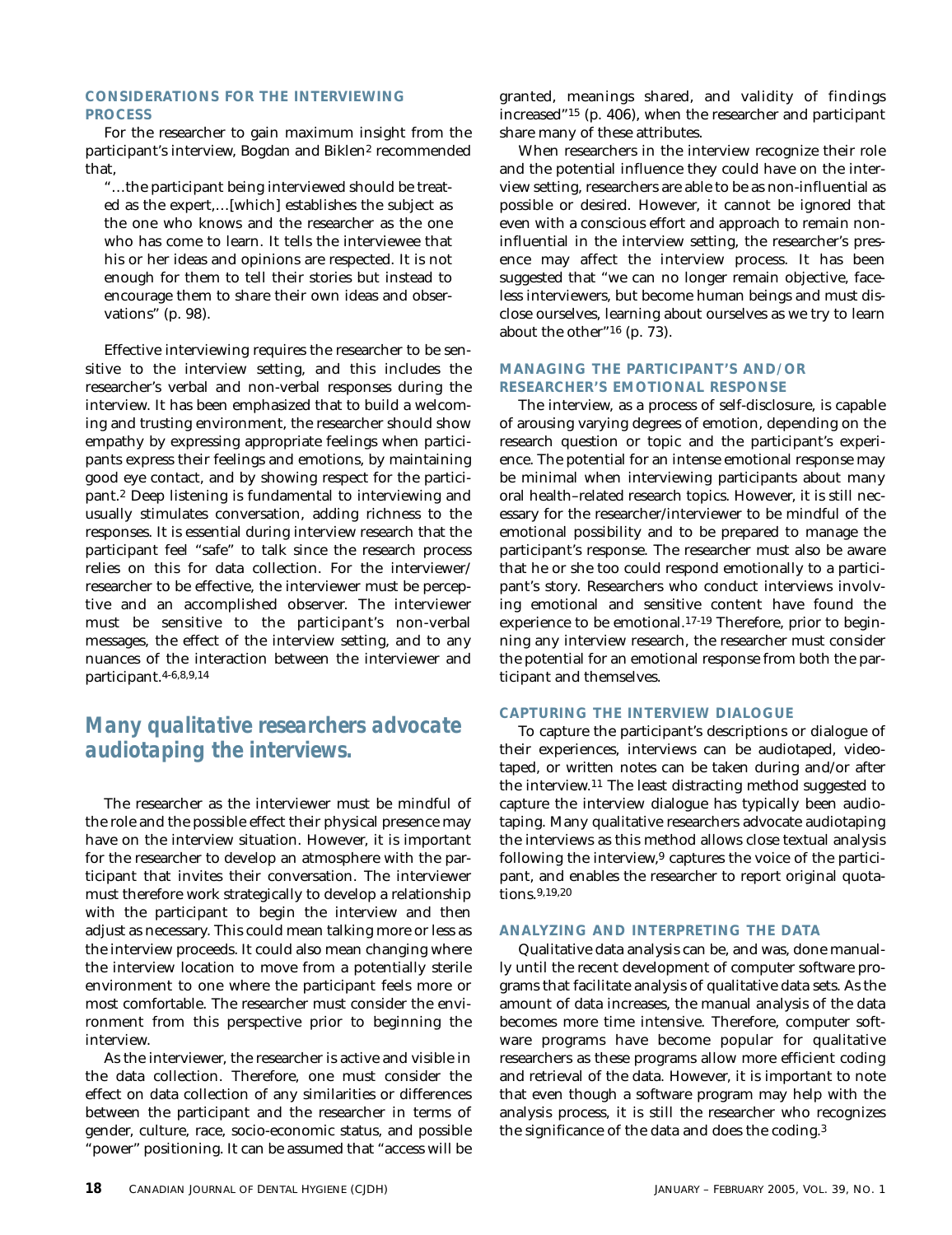Two popular computer software programs available are NUD\*IST (N4) or NVivo. In addition to these, analysis can be performed using Microsoft Word or WordPerfect wordprocessing programs.21 (Information on the process of using either of these wordprocessing software programs is contained in the reference 21.)

Many researchers believe there are two stages of data analysis in qualitative research, including qualitative interviewing.2,3,9,11,14 The common understanding is that data analysis during the interviews occurs while the data are being collected and after data collection is complete. Merriam22 explained this: "Simultaneous analysis and data collection allows the researcher to direct the data collection phase more productively, as well as develop a data base that is both relevant and parsimonious" (p. 145). Data analysis requires working with the data, organizing it into manageable units, and searching for patterns while synthesizing it.2 Researchers are cautioned, however, to keep in mind that, if they overlap the processes of data collection and data analysis, initial interpretations made *during* data collection may distort *later* additional data collection.14

### **Data analysis during data collection: Step 1**

While conducting the interviews, in addition to audiotaping, it is suggested that the researcher maintain a journal or logbook that records descriptive details of what the researcher hears, observes, and experiences during the interview that would not be apparent from the typed transcript.3 The journal entries should be written immediately following each interview in order to capture as much of the "real" situation as possible.

### *Coding is described as the process of identifying persistent words, phrases, themes, or concepts within the data.*

Journalling can include immediate thoughts, questions, and perceptions based on the interview experience. These personal writings while in the field are meant to elicit critical thinking about what is seen and heard by recording the researcher's initial feelings and thinking.2 Journal writings are typically more subjective in nature, describing emotions, personal reflections, mistakes, and successes.23 It has similarly been suggested that it is beneficial for the researcher/interviewer to take time immediately following the interview to reflect and record the immediate learning and interpersonal interactions between the researcher and participant.5 These immediate impressions and perceptions, based on the interviewee's body language, voice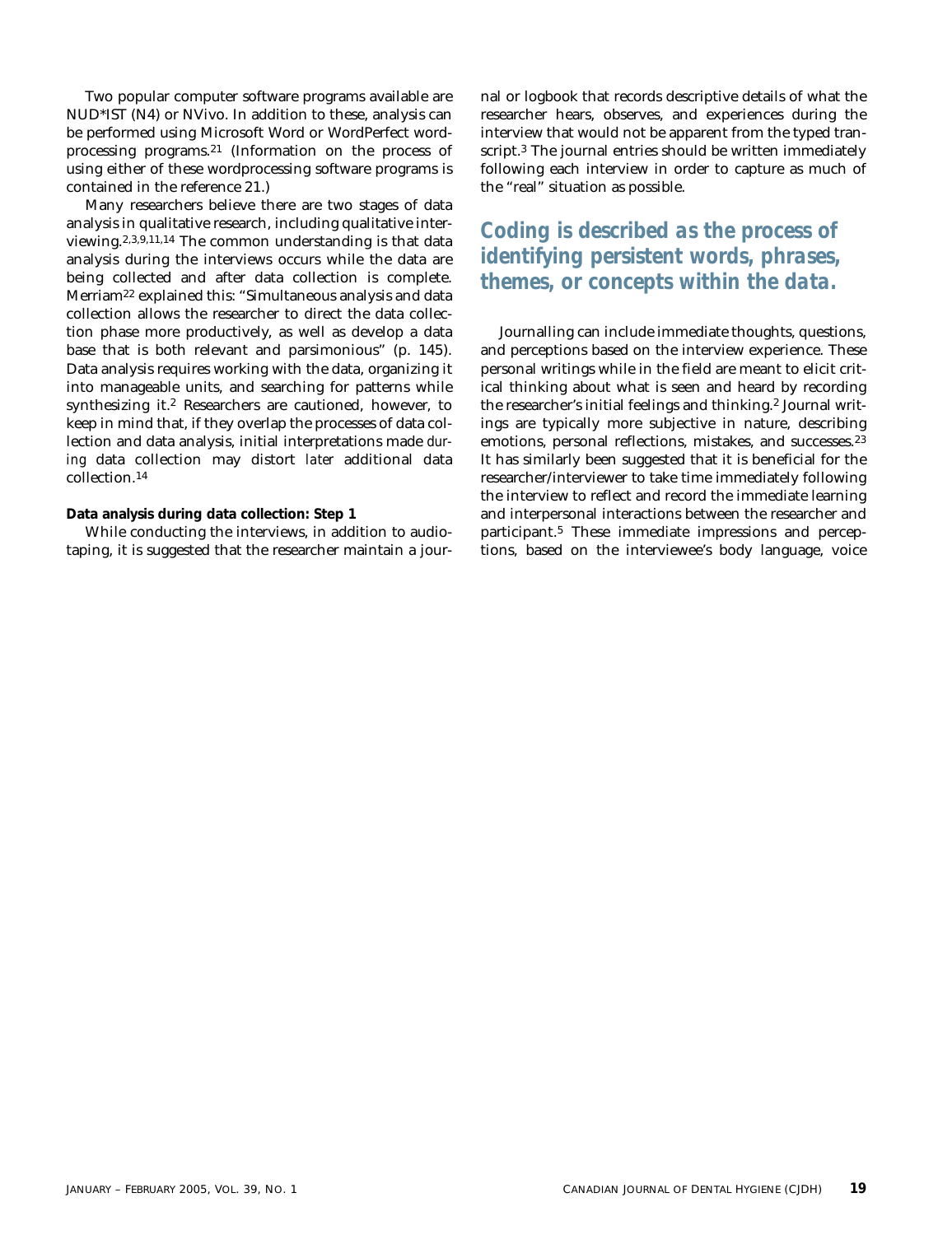intonation, and general interaction, will provide "richer access to the subjects' meanings than the transcribed texts will later"5 (p. 129).

### *Ensuring trustworthiness of the data collected in individual interviews creates a challenge for the researcher.*

In addition to journal writings right after the interviews, the researcher can also record thoughts, perceptions, and interpretations at any time during the research process. Data analysis is ongoing throughout the data collection phase of qualitative research. While in the field conducting the interviews, it is important for the researcher/interviewer to continue asking, "What is it that I do not yet know?"2 After the initial interview or interviews, it may be apparent that the interview/question guide should be reframed, adding a specific prompt for more information that was not thought of initially. Researchers will also critically read through the beginning interview transcripts, questioning where different questions or prompts may have been added. From here, the researcher/interviewer may adjust the questions prior to proceeding with further interviews.

As a component of data analysis during the data collection phase, it has been suggested that the researcher write a summary after three or four interviews have been conducted. This can help the researcher see what is emerging in the data.2 This interim summary writing provides a time for reflecting over a few cases, pondering issues that may have been raised, and pausing to relate back to the theoretical issues.

Summaries are prepared of the interview transcripts and returned to the participant for clarification of accuracy. Another component of data analysis involves the interpretation of the transcript being returned to the participant for review and verification.2,5

### **Data analysis** *following* **data collection: Step 2**

Interview data will produce numerous pages of descriptive data. Data analysis following data collection starts with searching through the content of the data for regularities and patterns. This initial step has been referred to as "coding the data"3 and allows the researcher to become familiar with the data. Coding is described as the process of identifying persistent words, phrases, themes, or concepts within the data so that the underlying patterns can be identified and analyzed.3 Following coding of the data, the researcher begins searching for themes or categories. Categorization requires the researcher to re-read the data, highlighting sections and grouping themes into categories. Many researchers have suggested that it is helpful at this point to represent the data categorizations diagrammatically.2,24,25 A tree diagram, concept map, or other visual representation can provide a different perspective through which to view the data representation.25

When the researcher is satisfied that the data are categorized accurately, summaries for each category and subcategory are written and assessed for internal homogeneity and external heterogeneity.25 Internal homogeneity concerns "the extent to which the data that belong in a certain category hold together or 'dovetail' in a meaningful way."25 External heterogeneity "concerns the extent to which differences among categories are bold and clear."25

The next phase of data analysis involves returning to the overall level of the data and asking the following questions: (a) How are the categories related? (b) What main patterns keep recurring in the data? (c) What conclusions can be drawn?16,23 The intention is to "move to a higher level of analysis by discovering relationships among the categories, to find common threads or themes in the data"23 (p. 24). In the interpretation of the data, the analysis moves from the descriptive and organizational to the interpretive.24

"Interpretation means attaching significance to what was found, offering explanations, drawing conclusions, extrapolating lessons, making inferences, building linkages, attaching meanings, imposing order, and dealing with rival explanations, disconfirming cases, and data irregularities as part of testing the viability of an interpretation" (p. 423).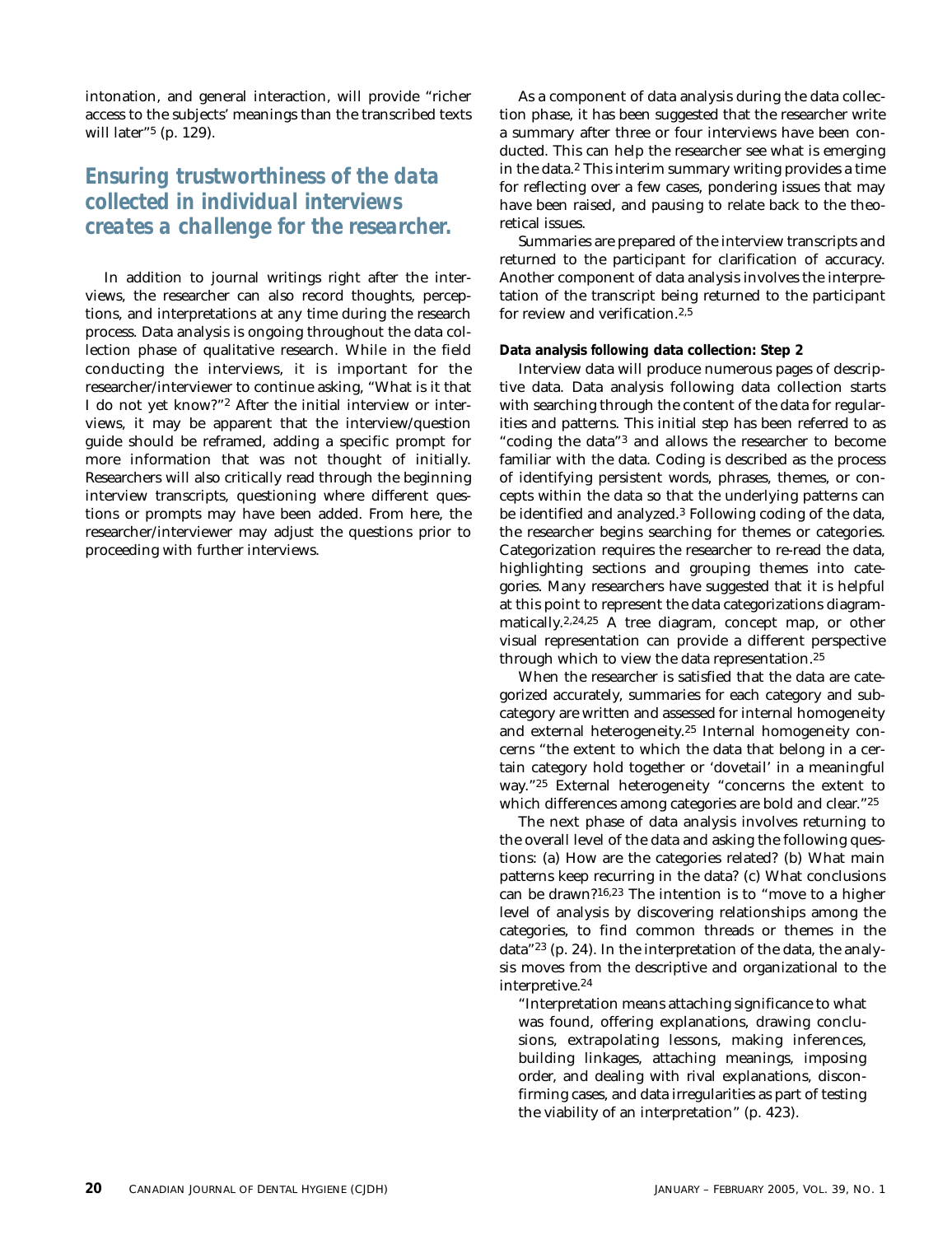### **MAINTAINING RIGOUR IN QUALITATIVE RESEARCH: ESTABLISHING TRUSTWORTHINESS**

Ensuring trustworthiness of the data collected in individual interviews creates a challenge for the researcher. There is the risk that participants will share what they think is desired by the interviewer rather than what is accurate. The problem is further compounded when participants are asked to recall past experiences. Four general criteria have been described to rigourously assess the trustworthiness of qualitative research. These are (1) credibility, (2) transferability, (3) dependability, and (4) confirmability.26 The researcher's reflective journalling also enhances the trustworthiness of the data, over and above these criteria. The reflective journal can include information about the researcher him- or herself, the "research instrument," and a trail of methodological decision making can be made available to ensure the transparency of the research process.

### **Credibility**

Sandelowski<sup>27</sup> explained that a "qualitative study may be deemed 'credible' when it presents such faithful descriptions or interpretations of a human experience that the people having that experience would immediately recognize it from those descriptions or interpretations as their own."27 In other words, do the findings match the reality of the experience of the participants?

After the researcher has prepared the data summaries, credibility can be achieved by having the participants review and clarify the content within the summaries. This is also referred to as "member checks."2,5,6,24 Following transcription of the interviews, the participants are given a summarized copy of the interview transcription and are able to add, delete, or change the content as deemed necessary.

### **Transferability**

Transferability is the criterion used to determine whether the research findings can be applied in other contexts, situations, or with other groups.3 Lincoln and Guba26 contended that the researcher cannot possibly know the situational context for which data transferability might be desired by another researcher. Therefore, providing readers with sufficient descriptive data will enable them to determine the transferability of results.

Transferability, similar to generalizability, focuses on whether the study's findings have applicability in other contexts or with other subjects.

### **Dependability**

Dependability, the third criterion used to evaluate trustworthiness, looks at whether the results would be consistent if another researcher replicated the study with the same participants or in a similar context. Most qualitative researchers discount this criterion, considering it inappropriate for qualitative research because the uniqueness of the human condition is celebrated in qualitative research and variation is expected. However, consistency could be

considered from the viewpoint of the researcher making decisions explicit so, if another researcher attempted replication, adequate details would be available to guide a parallel study.

Dependability is enhanced by having the participants verify the accuracy of the content in the written summaries of the interview transcripts that were recorded originally. The participants are reminded to verify the direct quotations included in the content summary as these may be included in the final research report.

Research colleagues can also be enlisted to verify the process used to create the summary report for each transcribed interview. The colleagues would be given the full interview transcript, the theme/category guide, and the reproduced summary of the transcript. They would verify the accuracy of what the researcher is interpreting and subsequently placing within particular themes/categories.

### **Confirmability**

Confirmability is the fourth criterion for establishing trustworthiness. It describes the process that the qualitative researcher maintains in order to establish that the findings are in fact representative of the participants and the phenomenon studied.3 The researcher must be explicit in reporting the research so the reader is able to answer the question, "Are the data confirmable?"

The creation of an "audit trail" has become a common technique of the qualitative researcher seeking confirmability in his/her studies.3,25,26 Verbatim transcriptions, field notes, summaries, and the researcher's journal provide evidence from the original data source through data analysis to final reporting. Morse and Field<sup>3</sup> emphasized the importance of the researcher's developing an audit trail that "clearly documents the researcher's decisions, choices, and insights" throughout the collection and analysis of the data and the reporting of the research.

### **CONCLUDING REMARKS**

Much has been written on the intricacies of conducting interviews in research. This article aims at introducing the reader to the many aspects of interview research (using unstructured interviews) that should be considered prior to embarking on an interview study. As this is just an introduction, it is recommended that the dental hygiene researcher study in greater depth the components of interview research prior to beginning a study. Consulting any of the references listed below would assist the researcher in understanding more thoroughly the "inter view" as a qualitative research method.

### **ACKNOWLEDGEMENTS**

I would like to acknowledge and thank Oral-B and CDHA for awarding me the Oral-B/CDHA Graduate Student Research Award in 2001 that supported my research. This article was written based on my experiences as a qualitative researcher who utilized semi-structured interviews for data collection during my doctoral research study of mentoring relationships in post-secondary institutions.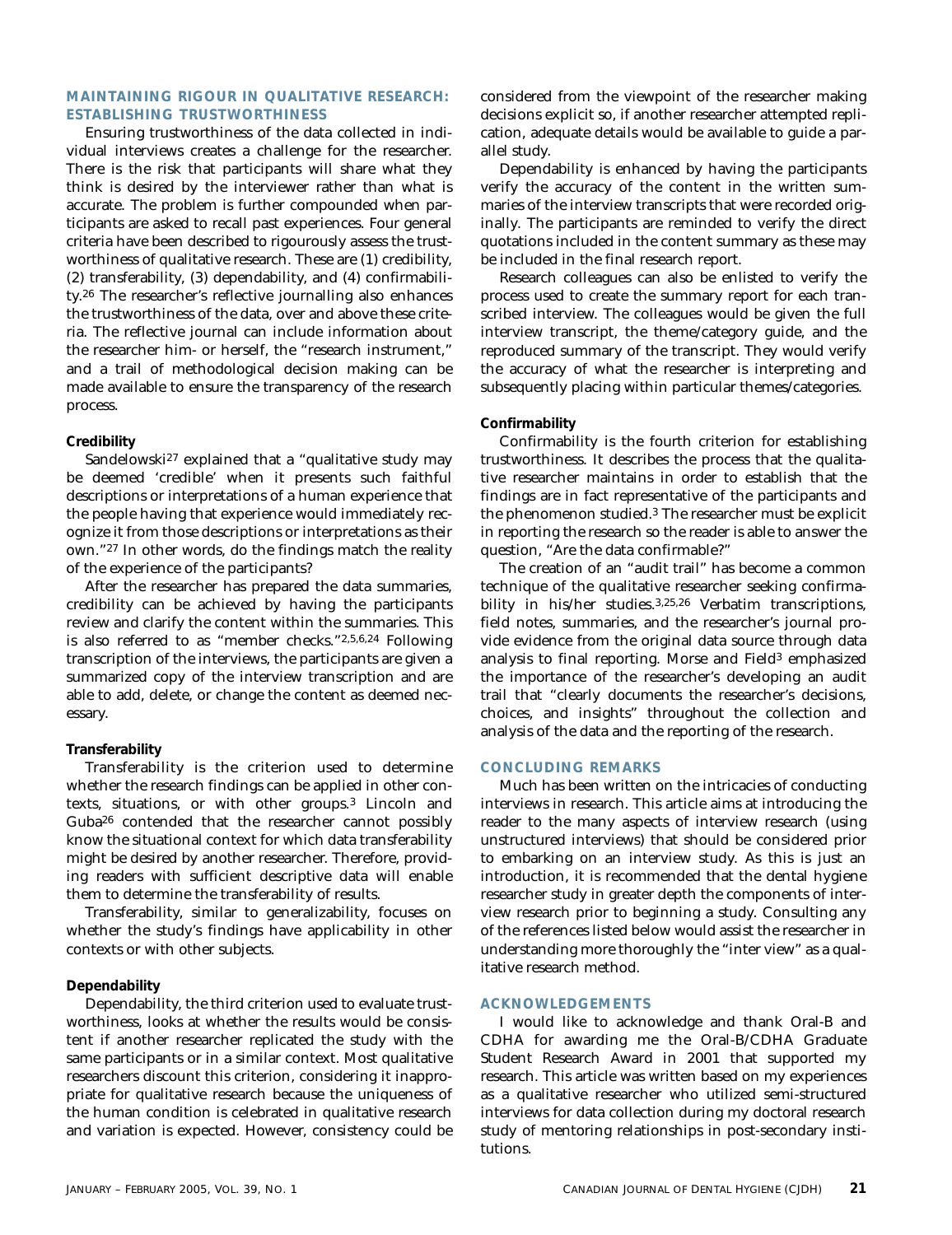#### **REFERENCES**

- 1. Schaeffer NC, Maynard DW. Standardization and interaction in the survey interview. In: Gubrium JF, Holstein JA, editors. Handbook of interview research. Thousand Oaks (CA): Sage; 2002.
- 2. Bogdan RC, Biklen SK. Qualitative research for education. 3rd ed. Boston: Allyn and Bacon; 1998.
- 3. Morse JM, Field PA. Qualitative research methods for health professionals, 2nd ed. Thousand Oaks (CA): Sage; 1995.
- 4. Creswell JW. Research design: qualitative and quantitative approaches. Thousand Oaks (CA): Sage; 1994.
- 5. Kvale S. Interviews: an introduction to qualitative research interviewing. Thousand Oaks (CA): Sage; 1996.
- 6. Denzin NK, Lincoln YS, editors. Handbook of qualitative research. 2nd ed. Thousand Oaks (CA): Sage; 2000.
- 7. Dharamsi S, Cobban SJ, Compton SM. Using qualitative research for evidence-based dental hygiene practice. Canadian Journal of Dental Hygiene. 2004;38(5):220-25.
- 8. Warren CB. Qualitative interviewing. In: Gubrium JF, Holstein JA, editors. Handbook of interview research. Thousand Oaks (CA): Sage; 2002.
- 9. Barone JT, Switzer JY. Interviewing art and skill. Boston: Allyn and Bacon; 1995.
- 10. Polit DF, Beck CT. Nursing research: principles and methods. 7th ed. Philadelphia: Lippincott Williams & Wilkins; 2004.
- 11. Rubin HJ, Rubin IS. Qualitative interviewing: the art of hearing data. Thousand Oaks (CA): Sage; 1995.
- 12. Adler PA, Adler P. Observational techniques. In: Denzin NK, Lincoln YS, editors. Collecting and interpreting qualitative materials. Thousand Oaks (CA): Sage; 1998.
- 13. Loiselle CG, Profetto-McGrath J. Canadian essentials of nursing research. Philadelphia: Lippincott Williams & Wilkins; 2004.
- 14. Denzin NK, Lincoln YS, editors. Collecting and interpreting qualitative materials. Thousand Oaks (CA): Sage; 1998.
- 15. Merriam SB, Johnson-Bailey J, Lee M-Y, Kee Y, Ntseane G, Muhamad M. Power and positionality: negotiating insider/ outsider status within and across cultures. International Journal of Lifelong Education. 2001;20(5):405-16.
- 16. Fontana A, Frey JH. Interviewing: the art of science. In: Denzin NK, Lincoln YS, editors. Collecting and interpreting qualitative materials. Thousand Oaks (CA): Sage; 1998.
- 17. Beale B, Cole R, Hillege S, McMaster R, Nagy S. Impact of indepth interviews on the interviewer: roller coaster ride. Nursing and Health Sciences. 2004;6(2):141-47.
- 18. Warr DJ: Stories in the flesh and voices in the head: reflections on the context and impact of research with disadvantages populations. Qualitative Health Research. 2004;14(4):578-87.
- 19. Murray BL. Qualitative research interviews: therapeutic benefits for the participants. Journal of Psychiatric and Mental Health Nursing. 2003;10(2):233-36.
- 20. Sandelowski M. Notes on transcription. Research in Nursing & Health. 1994;17(4):311-14.
- 21. Carney JH, Joiner JF, Tragou H. Categorizing, coding, and manipulating qualitative data using the WordPerfect word processor [on-line]. Qualitative Report. 1997;3(1). [Cited 2004 Nov 30.] Available from: www.nova.edu/ssss/QR/QR3-1/ carney.html.
- 22. Merriam S. Qualitative research and case study applications in education. San Francisco: Jossey-Bass; 1998.
- 23. Mayan MJ. An introduction to qualitative methods: a training module for students and professionals. Edmonton (AB): International Institute for Qualitative Methodology; 2001.
- 24. Patton MQ. Qualitative evaluation and research methods. 2nd ed. Newbury Park (CA): Sage; 1990.
- 25. Miles MB, Huberman AM. Qualitative data analysis: an expanded sourcebook. 2nd ed. Thousand Oaks (CA): Sage; 1994.
- 26. Lincoln YS, Guba EG. Naturalistic inquiry. Beverly Hills (CA): Sage; 1985.
- 27. Sandelowski M. The problem of rigor in qualitative research. Advances in Nursing Science 1986;8(3):27-37.

**"Keeping the Thing Going While Things Are Stirring"** *(continued from page 7)*

share knowledge to help their clients achieve optimum oral and overall physical health.

We also see evidence of this sharing of knowledge in study groups, dental hygiene societies, provincial associations, Dental Hygiene Educators Canada (DHEC), and of course your national association, CDHA. In this issue of the journal is the recent Brief to the House of Commons Standing Committee on Finance that was submitted by CDHA. This brief emphasizes the role of dental hygienists in improving the health of Canadians through sharing their expertise to promote oral health and prevent disease.

Two other articles speak to the lifelong learning behaviour of dental hygienists. The article "Qualitative Research Methods: The Unstructured Interview" explores the use of interviews in qualitative research and how they can be used to gain knowledge. The second article is a self- assessment on dental hygiene ethics, a key tool for the professional.

Sojourner Truth, in addition to being a devoted promoter of lifelong learning, was an active advocate for justice. Many dental hygiene leaders on both sides of the border are working for justice for the profession. It is just for dental hygienists to be self-regulated and to be able to choose the setting in which they can carry out the full scope of practice for which they are educated.

As we enter a new year in the cold of winter, I find warmth from the personal growth I experienced and will continue to benefit from as a result of being a member of the Sojourners team. I encourage you all to warm your hearts with the spirit that Sojourner Truth demonstrated throughout her life. She was a courageous woman who suffered double discrimination because of her colour and her gender. Yet she continued to fight for what she believed in—freedom for other slaves and for women's rights. Despite facing what to me would appear to be insurmountable odds and hostile audiences, she fought for justice and won.

"I am above eighty years old; it is about time for me to be going. I have been forty years a slave and forty years free and would be here forty years more to have equal rights for all. I suppose I am kept here because something remains for me to do; I suppose I am yet to help to break the chain."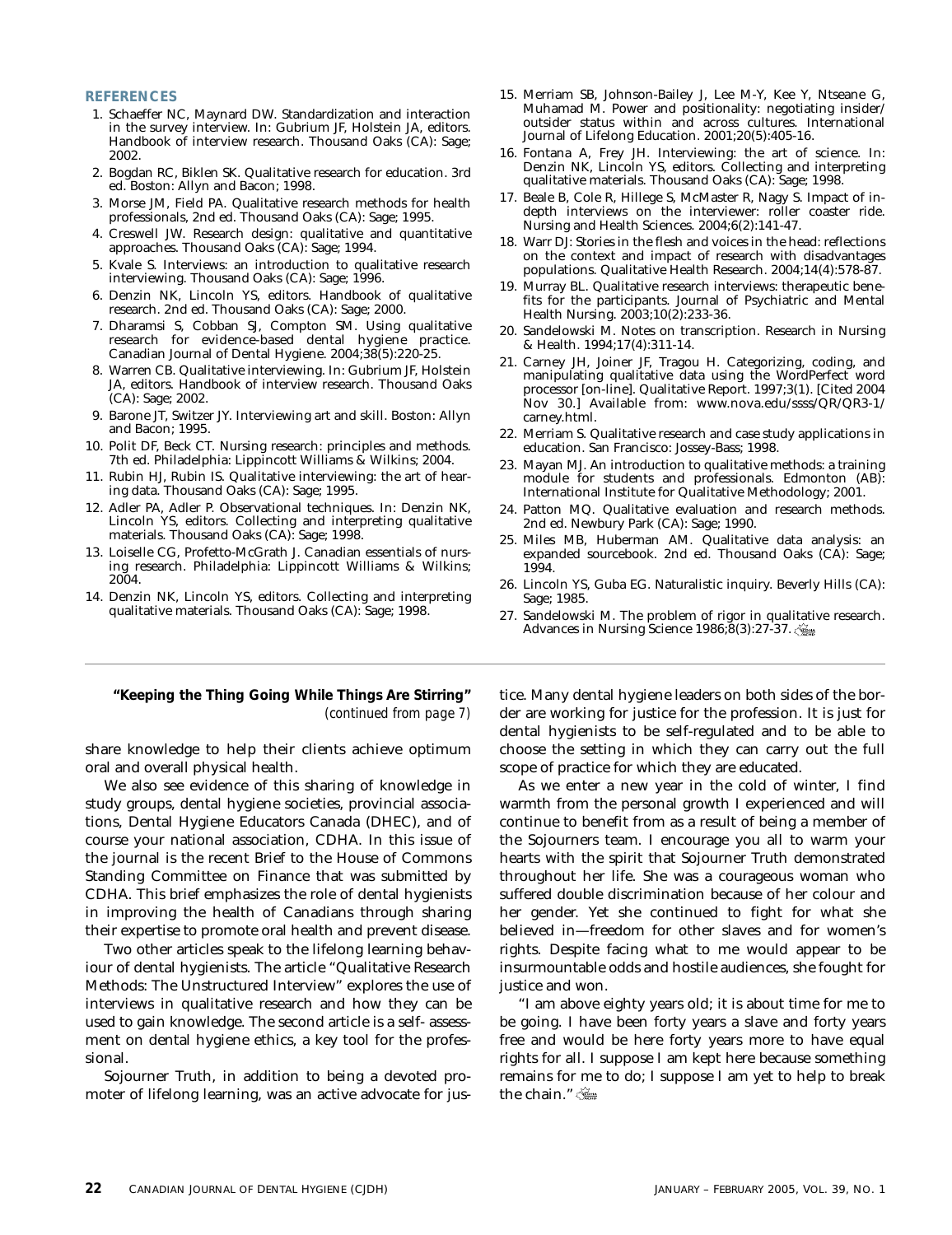# **CDHA Group RRSP, Savings, and Retirement Program**

S WE ENTER THE LAST FEW WEEKS of the 2004 RRSP contribution period, this is a good time to remember a CDHA<br>member benefit—the Group RRSP, Savings, and Retirement Program. Administered by Canada Life, this program<br>offers ma member benefit—the Group RRSP, Savings, and Retirement Program. Administered by Canada Life, this program offers many investment advantages. First, the guaranteed investments are competitive with the banks but have no minimum requirements and can be cashed in at any time at market value. Second, with any of Canada Life's 76 segregated funds, there are no "load" fees associated with buying or selling these funds. Third, there are no annual fees associated with the program. Fourth, the management fees for the segregated accounts are lower than the retail fees for most mutual funds (0.26% on average).

The last few years have seen quite a bit of volatility in the markets and many of us have seen the results in capital losses. To bolster your confidence (and courage!) about investing in your RRSP for 2004, some straight talk about volatility and how consumers should react is reprinted below.

## **Stock Market Volatility\*** *by William Sterling*

To some, investing in a volatile stock market seems as pointless as an odometer in an elevator—lots of ups and downs with very little forward progress. However, with a few simple principles and a good financial adviser, most investors learn to withstand temporary volatility for significant longterm gains.

Investors worry about losing on an investment, especially after hearing tales of the crash of 1929 or having first-hand experience of the tumble of 1987. "Sure," you say, paraphrasing John Maynard Keynes, "stocks are good long-term investments, but in the long term, I'll be dead."

1929 and 1987 are severe examples of volatile stock prices. And, like earthquakes, there will probably be others sometime in the future. No market goes up and up forever. But you don't have to hold stocks, or stock mutual funds, for a lifetime to earn good returns.

One way to compare stock with bond investments is to examine the year-by-year total returns (including capital gains, dividends, and interest) of stock and bond indexes. In Canada, the TSX 300 index is a broadly based measure of stock performance while the Scotia Capital Markets long bond index tracks long-term bonds.

According to Scotia Capital Markets, in the 42 years from 1957 to 1998, the TSX 300 and the Scotia Capital Markets long bond index were each better than the other exactly 21 times. A tie. The simple average of annual returns in those years was 10.93% for the TSX 300, slightly better than 9.3% for the long bond index. In terms of annual risk, the TSX 300 index lost money in 12 of the years and the Scotia Capital Markets long bond index lost money in 8. So, in this time span, stocks appear to offer a slightly higher return with slightly higher risk.

Three attributes are required for investors to succeed in the stock market:

- 1. Patience
- 2. Discipline
- 3. Heeding good advice

Patience means holding your ground during price dips. Investors who stayed with their investments through the 1987 tumble found they recovered most of their losses within a year. During less severe corrections, the market may recover even more quickly.

\* Reprinted with permission of CI Funds Learning Centre.

Discipline means buying low and not engaging in the frenzy of buying high, which usually indicates a market top. One excellent way to avoid panic buying or selling is called "dollar cost averaging," investing a fixed amount every week or month. Disciplined investors may also set price targets, buying when the price goes down a certain amount and selling when it goes up.

The symbols and legends in the newspaper financial section may seem as clear as a Sanskrit spelling bee. Heeding good advice will help translate the vocabulary of investing. Unless you are prepared to drop your other commitments and spend the hours required each week to research and manage your investments, good advice comes from your financial adviser.

A stock mutual fund is probably the best choice for busy investors. Professionally managed funds can take most of the guesswork out of deciding which specific stocks are good investments. Once you and your financial adviser have worked out your investment goals and capacity for risk, you can choose from among many well-managed mutual funds. During the longer term, stock mutual funds are like individual stocks. Well-managed funds are good bets to outperform more conservative investment vehicles such as T-bills or guaranteed investment certificates.

As well, a stock fund creates diversification—spreading out your risk. This is similar to "not putting all your eggs in one basket." Even if some of the stocks held by the fund are volatile, it is unlikely they will all suddenly drop in value together. By holding different stocks in a fund, the stronger ones cushion the negative effects of a few potentially volatile choices. In times of booming markets, stock funds may not do as well as individual stocks but a fund is generally less risky when markets are dropping.

There is also a risk in not investing, called "purchasing power risk." This is the risk that your dollars will deteriorate relative to a price index. If your money is in your mattress, or a regular bank savings account, price increases may eat away at your purchasing power. You may find that your dollars are worth less than when you saved them. Purchasing power risk is the financial equivalent of moths.

Don't let the moths eat away at your savings. With patience, discipline, and good advice, you should be able to weather the temporary volatility of stocks and be on your way toward building a valuable investment portfolio.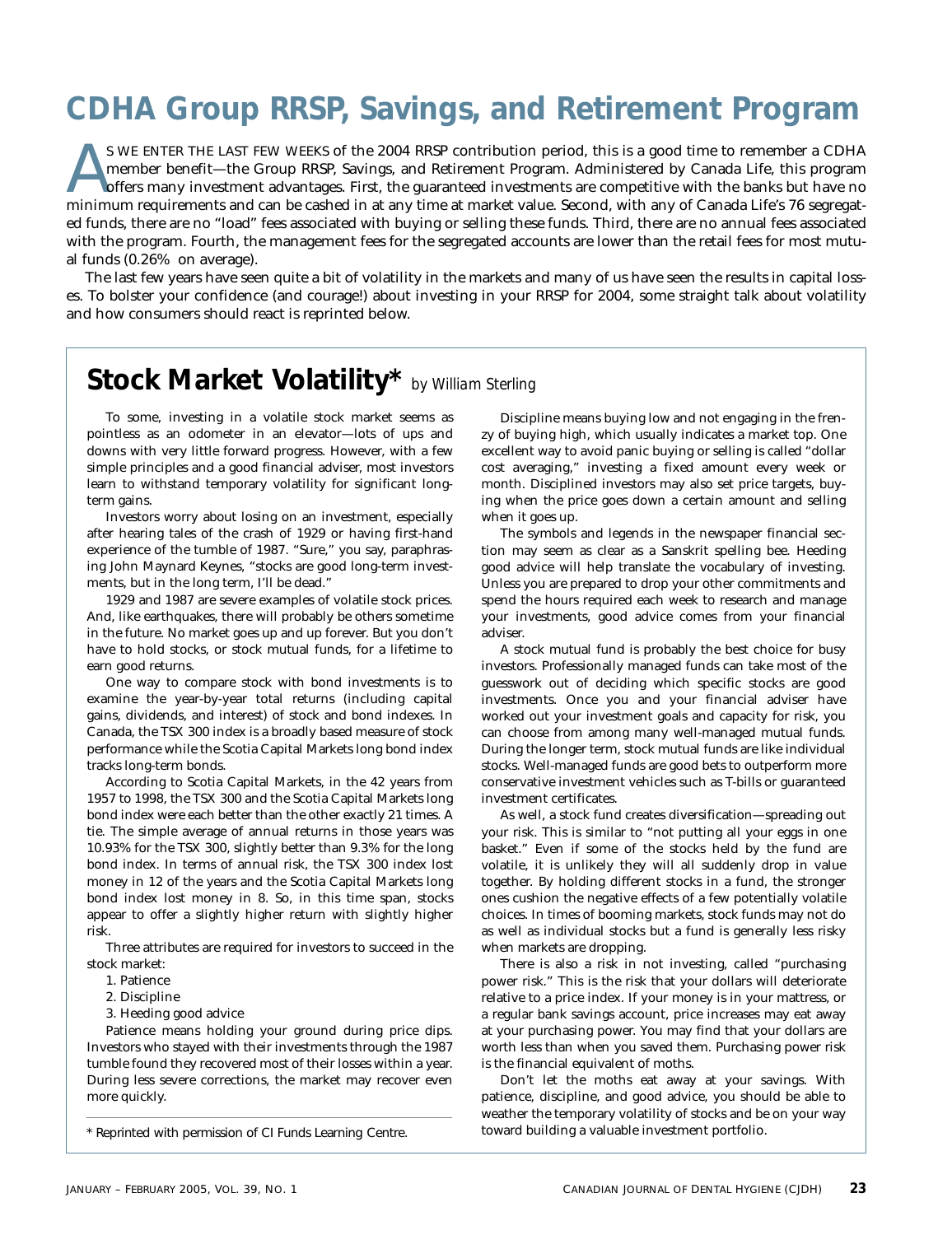## **Self-Assessment on Dental Hygiene Ethics**

*by Evie Jesin, RRDH, BSc\**

ENTAL HYGIENISTS UNDERTAKE ETHICAL DECISION-<br>making and exhibit professional behaviour in all<br>aspects of the dental hygiene practice setting. Each<br>day dental hygienists face ethical issues or ethical dilemmaking and exhibit professional behaviour in all aspects of the dental hygiene practice setting. Each day dental hygienists face ethical issues or ethical dilemmas. The following self-assessment exercise encourages dental hygienists to reflect on their ethical duties to clients.

- 1. When a client presents with candidiasis, Kaposi's sarcoma, and hairy leukoplakia, the dental hygienist, who is three months pregnant, informs the dentist that she has a headache and is unable to work on the client. By refusing to treat the client, what should the dental hygienist understand?
	- a. The dental hygienist has breached the dental hygiene core value of fidelity because she suspects the client has hepatitis C infection.
	- b. The dental hygienist has breached the dental hygiene core value of justice because she suspects the client has HIV-1 infection.
	- c. The ethical hierarchy of values permits the dental hygienist to protect her unborn fetus by refusing care.
	- d. The ethical hierarchy of values permits the dental hygienist to select clients based on health status due to her pregnancy.
- 2. A dental hygienist observes that a staff member has entered the treatment room and commenced the clinical re-care examination without donning a new pair of gloves. Which one of the following ethical principles has been violated?
	- a. Autonomy
	- b. Beneficence
	- c. Justice
	- d. Fidelity
- 3. Dental hygienists have an obligation to ensure that the clinical practice is safe for all clients. Which one of the following clients must be treated in a latex-free environment?
	- a. A client with spina bifida who is allergic to avocado, banana, and kiwi fruit.
	- b. A client with genitourinary anomalies who is allergic to avocado, sesame seeds, and pineapple.
	- c. A client who undergoes renal dialysis three times

per week and who is allergic to avocado, cherries, and lemons.

- d. A client who undergoes a heart by-pass operation and who is allergic to avocado, apples, and pears.
- 4. A dental hygienist observes a dental staff member advancing the dial on the autoclave machine in order to leave early from work at the end of the day. Which ethical dental hygiene core value is being compromised by this situation?
	- a. Veracity
	- b. Confidentiality
	- c. Autonomy
	- d. Beneficence
- 5. A dental hygienist observes a persistent thick, white hyperkeratotic lesion on the right buccal mucosa. The client reports no discomfort from the lesion that has been present for about two weeks. The client has a history of tobacco and alcohol use as well as cheek biting. Which one of the following procedures is appropriate according to the CDHA Code of Ethics?
	- a. Dental hygienists should refer all white lesions for biopsy.
	- b. Dental hygienists should refer all white lesions for cytologic smear technique.
	- c. Dental hygienists should refer any unusual lesion that has not shown evidence of healing in two weeks and that is accompanied by significant risk factors.
	- d. Dental hygienists should document any lesions and accompanying risk factors and monitor suspicious lesions until the next re-care appointment.
- 6. A parent refuses to allow the dental hygienist to provide topical fluoride to a child with rampant caries. The dental hygienist has discussed the treatment recommendations, the potential risks, complications, and consequences of the proposed dental hygiene treatment plan. Which one of the following principles is the parent demonstrating?
	- a. Implied consent
	- b. Informed consent
	- c. Informed refusal
	- d. Contributory negligence
- 7. A dental practice has a policy to reuse disposable saliva ejectors and rubber polishing cups by soaking them in a cold disinfectant solution for one hour. The dental hygienist is concerned about the infection control procedures carried out in the office. What is the most appropriate action for the dental hygienist?

Professor for dental hygiene, dental assisting, denturist, and restorative dental hygiene students at George Brown College of Applied Arts and Technology in Toronto. She has served multiple terms as president and vice-president of the College of Dental Hygienists of Ontario. Ms. Jesin is also a consultant to various organizations, regulatory bodies, and agencies.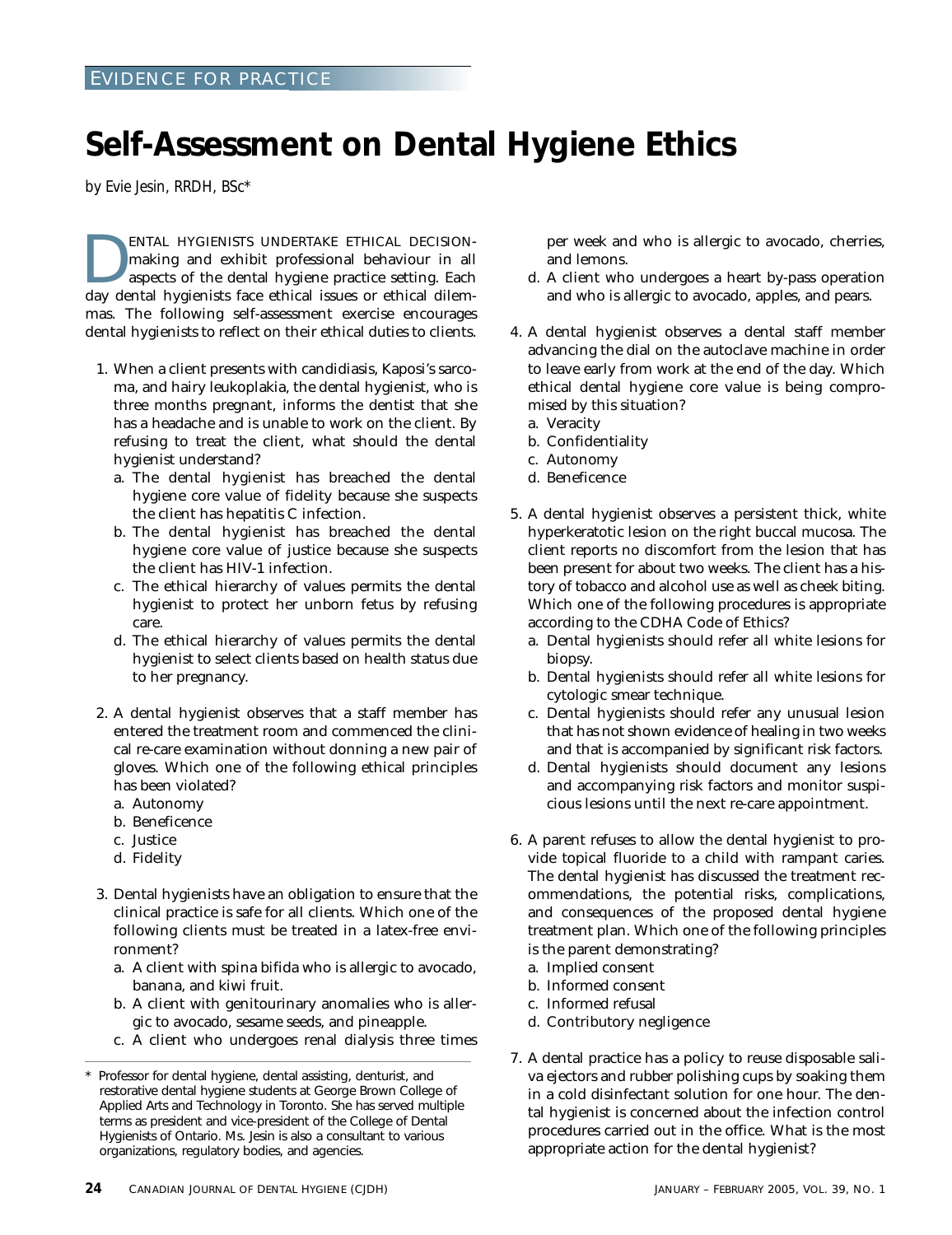- a. The dental hygienist should purchase more saliva ejectors and rubber polishing cups for her/his operatory.
- b. The dental hygienist should cold-soak the items for an additional 30 minutes.
- c. The dental hygienist should cold-soak the items for an additional 2 hours.
- d. The dental hygienist should report the incident to the regulatory body since all clients are at risk in this practice.
- 8. A dental hygienist breaks the tip of a 204S scaler in the gingival sulcus. Which one of the following is the best course of action for the dental hygienist?
	- a. Move the client's head so the dental hygienist can see the tip and retrieve it; do not inform the client but maintain the tip in the client's chart.
	- b. Use air/water syringe and suction to remove broken tip; do not inform the client and maintain the tip in the client's chart.
	- c. Examine the gingival sulcus with a curette applied gently with a spoon-like stroke, inform the client of the occurrence, and maintain the tip in the client's chart.
	- d. Dry the area, examine the tooth, and inform the client of the occurrence and document the incident in the chart.
- 9. Information acquired about a client during the course of dental hygiene treatment is considered privileged communication even in a court of law. Exceptions to

### **ANSWERS**

1b. The dental hygienist has breached the dental hygiene core value of justice that encompasses fair treatment for all clients because candidiasis, Kaposi's sarcoma, and hairy leukoplakia are highly correlated with advanced HIV-1 infection.

*References:* Wilkins, Esther M. *Clinical Practice of the Dental Hygienist.* 9th ed. Baltimore (MD): Lippincott, Williams and Wilkins; 2005; p. 16, 41. *Code of Ethics.* Ottawa: CDHA; 2002.

- 2b. Beneficence. This core value—performing services for the good of the client—has been violated. *Reference:* Wilkins, p. 16, 60. CDHA *Code of Ethics.*
- 3a. Clients with multiple medical surgeries or treatments for spina bifida and documented food allergies to avocado, banana, kiwi fruit, chestnuts, and papaya have a high risk of latex sensitivity. *Reference:* Wilkins, p. 60-61. CDHA *Code of Ethics.*
- 4d. Beneficence. This core value—performing services for the good of the client—includes proper universal precautions for all clients.

*Reference:* Wilkins, p. 16, 70. CDHA *Code of Ethics.*

5c. Any lesion that has not shown evidence of healing in two weeks should be considered malignant until proven otherwise. A persistent thick, white, hyperkeratotic lesion should be sent for biopsy.

this rule are made when clients exhibit signs or symptoms of

- a. Alcoholism
- b. Child abuse
- c. Illegal drug use
- d. Over-medication due to use of multiple drugs
- 10. A client requires a prophylactic antibiotic regimen due to a history of infective endocarditis. The client is allergic to penicillin and refuses to take any antibiotics prior to a scaling and root planing appointment but recently the client has been diagnosed with acute leukemia. What is the appropriate course of action for the dental hygienist?
	- a. Accept the client's right of autonomy, proceed with no antibiotic premedication, but record the information in the client chart.
	- b. Accept the client's right of autonomy and proceed with no antibiotic premedication providing the client signs a release form.
	- c. Discuss the importance of premedication, ensure that the client has taken Clindamycin 600 mg one hour before the procedure, or no treatment is provided since the dental hygienist's core value of beneficence exceeds the client's principle of autonomy.
	- d. Discuss the importance of premediation, ensure that the client has taken Cephalexin 200 mg one hour before the procedure or no treatment is provided since the dental hygienist's core value of beneficence exceeds the client's principle of autonomy.

*Reference:* Wilkins, p. 185. CDHA *Code of Ethics.*

- 6c. The client's right to autonomy in making decisions regarding oral treatment requires the dental hygienist to respect a client's decision to refuse treatment. *Reference:* Wilkins, p. 370. CDHA *Code of Ethics.*
- 7d. Whistle-blowing involves reporting lack of infection control procedures to the regulatory body. *Reference:* Wilkins, p. 581. CDHA *Code of Ethics.*
- 8c. The best course of action is to examine the gingival sulcus using a curette applied gently with a spoonlike stroke and inform the client of the occurrence. Dental hygienists have an obligation to inform the client of the occurrence, to take the appropriate action, and to maintain the tip in the client's chart. *References:* Wilkins, p. 674. CDHA *Code of Ethics.*
- 9b. Child abuse and neglect requires mandatory reporting by dental hygienists. *Reference:* Wilkins, p. 966. CDHA *Code of Ethics.*

10c. Clients allergic to Penicillin should take

Clindamycin 600 mg. one hour before the procedure. A client with a history of acute leukemia has a reduced capacity to resist infection and must require antibiotic premedication. *References:* Wilkins, p. 122-124, 1131. CDHA *Code of Ethics.*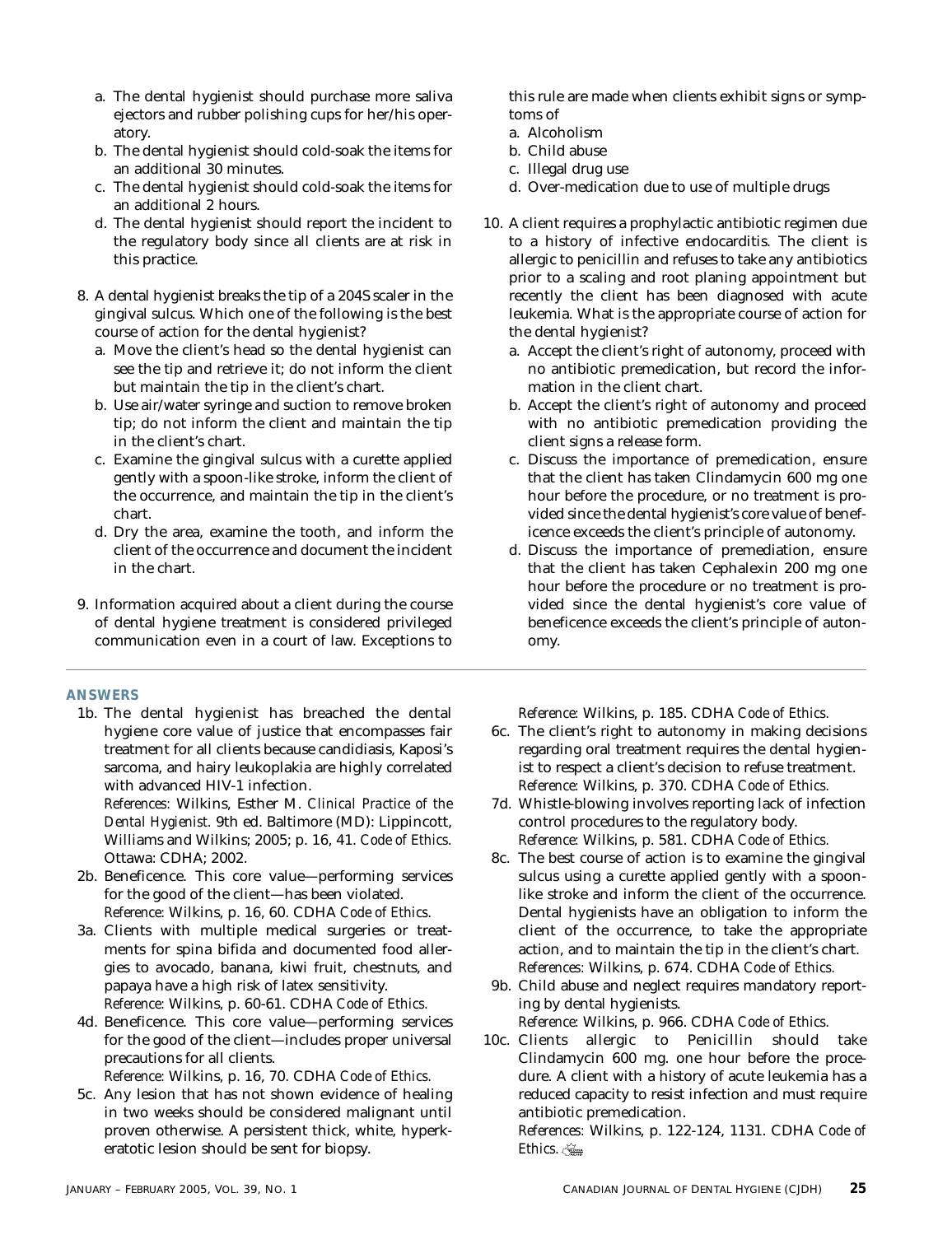# **Investing in Oral Health — The Missing Link in the Health System**

**Brief Submitted to the House of Commons Standing Committee on Finance, 2004 Pre-Budget Consultation, November 18, 2004**

*by the Canadian Dental Hygienists Association*

### **EXECUTIVE SUMMARY**

Oral health services are the missing link in the health system. They have traditionally been neglected since they are almost exclusively privately funded and the mouth has customarily been considered as separate from the body.

This brief calls for the mouth to be reconnected to the rest of the body, a call based on research showing a link between periodontal and systemic disease. To improve the general health of Canadians, oral health services must be integrated into general health services, and public oral health programs—which have been eroded over the last several years—must be re-built.

A considerable segment of the population, including low-income Canadians, seniors, and Aboriginal peoples, has limited access to oral health services. Low income, lack of dental insurance, and difficulty with transportation to the dental office are some of the causes. Significant disparity in oral health status results, between high- and low-income Canadians and between Aboriginal peoples and non-Aboriginal peoples. This access problem can be addressed by creating federal public oral health programs for all low-income Canadians, and by increasing the funding for the Non-Insured Health Benefits Program of the First Nations and Inuit Health Branch of Health Canada.

Dental hygienists' promotion of oral health and prevention of disease is linked to improved productivity and a competitive workforce. Two initiatives in oral disease prevention—water fluoridation and fissure sealants—are particularly cost-effective. But fewer than half of Canadians have access to public water fluoridation, and fissure sealant programs are greatly underutilized in public health programs. Federal initiatives on both of these fronts would produce positive oral health outcomes for the nation.

Public health in Canada may be at the dawn of a new era with the Public Health Agency of Canada taking a prominent role in public health matters. This Agency must have a strong role in three areas: oversight of the implementation of a Canadian Oral Health Strategy; surveillance of oral health status; and increased support for front-line local public oral health programs. Meeting these goals requires strong, stable funding for federal public health functions.

Human resources planning and research are both critical in ensuring that the Canadian public receives quality oral health services. The federal government can take a lead role in collecting accurate data on oral health human resources, in ensuring oral research is appropriately funded, and in developing a mechanism for systematic review of the evidence for effectiveness of public oral health interventions.

### **INTRODUCTION**

The Canadian Dental Hygienists Association (CDHA), a national professional organization since 1964, represents the voice of Canada's 14,000 dental hygienists. CDHA's Board of Directors is appointed by the nine provincial dental hygienists' associations and also includes representatives of the Quebec members, from the Federation of Dental Hygiene Regulatory Authorities, and the Dental Hygiene Educators of Canada. Our mission is as follows:

*The Canadian Dental Hygienists Association is the collective voice and vision of dental hygienists in Canada advancing the profession, supporting its members and contributing to the oral health and general well-being of the public.*

CDHA's position is that oral health—a significant component of overall health—is the right of all Canadians. Lack of access to oral health care is a critical issue and dental hygienists are vital in solving this problem. The CDHA promotes access to oral health by working in cooperation with government, health agencies, public interest groups, and other health professions. The association also serves the public by developing national positions and standards related to dental hygiene practice, education, research, and regulation. The CDHA also provides services to its members, including continuing education, professional development, and representation on various external agencies. Through this work, the association is able to better prepare its members to provide the Canadian public with high-quality, accessible oral health care.

Dental hygienists are registered primary oral health care providers,<sup>1</sup> so in many cases they are the first contact with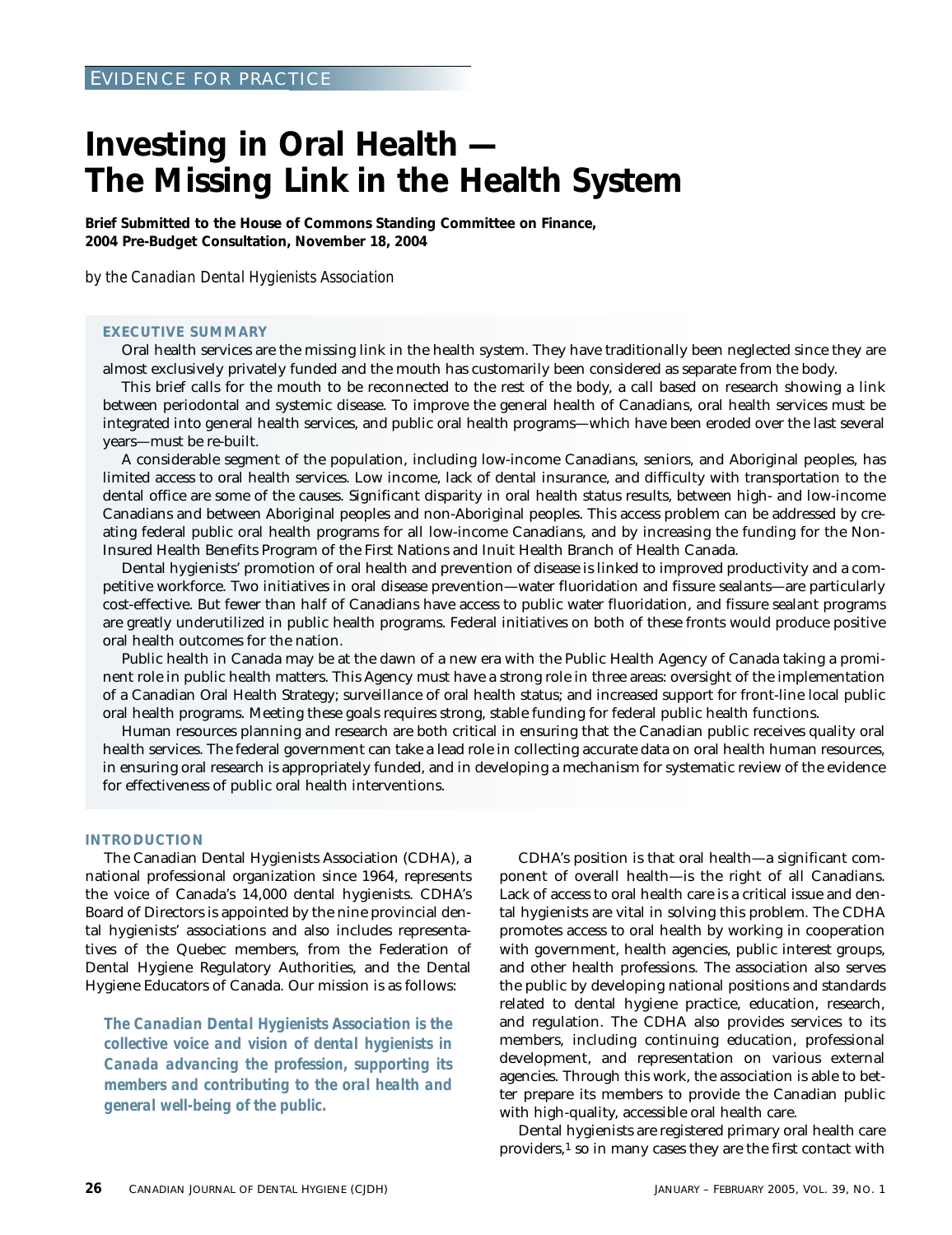the oral health system. They have provided accessible, affordable oral health care in Canada for more than 50 years. They are integral members of the oral health system, concentrating on preventive, educational, clinical, health promotion, and therapeutic services. The dental hygiene process of care includes assessment, treatment planning, treatment, and evaluation. Registered dental hygienists have a unique body of knowledge, distinct expertise, recognized standards of education and practice, and a code of ethics.

We would like to thank the House of Commons Standing Committee on Finance for the opportunity to contribute this brief to the discussion of health financing. We look forward to working collaboratively in constructive partnership with governments at all levels, with the public, and with other stakeholders to ensure effective, long-term change that will lead to positive oral health outcomes for all Canadians.

### **ORAL DISEASE PREVENTION AND HEALTH PROMOTION**

The Canadian health system is well equipped to provide services for many diseases. However, as the Minister of State for Public Health, Carolyn Bennett, points out, we have a "health-care system where the mouth is not considered a part of the body."2 Recent research showing a link between periodontal disease and systemic disease provides an impetus for reconnecting the mouth with the body. Periodontal disease is a serious gum infection that destroys attachment fibres and supporting bone that hold teeth in the mouth. Periodontal disease is linked with heart disease, preterm low birth weight babies, diabetes mellitus, and respiratory disease.3,4,5

Research on these links provides a persuasive argument for discarding the notion that oral health is a separate entity from general health:

- Diabetic subjects have a reduced need for insulin following periodontal treatment.6,7
- Diabetic subjects' blood glucose levels are easier to control after dental hygiene treatment for periodontitis. In fact, they can have as much as an 11 percent reduction in glycated hemoglobin, a measure of long-term blood sugar levels.
- Risk of respiratory infection in high-risk individuals is reduced by dental hygiene treatment of periodontal disease; in one study, it was reduced by about 50 percent.8
- Women with periodontal disease show a prevalence of 19.9 percent preterm births.9
- In one study on women with periodontitis, as much as an 84 percent reduction in spontaneous preterm births occurred when these women received dental hygiene treatment involving scaling and root planning.10
- Persons with periodontal disease have a 1.04 to 2.8 fold greater risk of incurring cardiovascular disease than persons without periodontal disease.
- Studies also show that loss of life and disability due to cardiovascular disease may be prevented with dental hygiene prevention and treatment of periodontal disease.

### *Dental hygienists are registered primary oral health care providers, so in many cases they are the first contact with the oral health system.*

To appreciate the significance of these oral-systemic disease links, we need to put the risk factors and ratios into perspective. The risk of heart disease from poor oral health may not seem significant until we recognize that cardiovascular diseases comprise one of the major causes of

### **RÉSUMÉ**

Les services d'hygiène bucco-dentaire constituent le chaînon manquant dans le système de santé. On les a toujours négligés, étant donné qu'ils sont financés presque exclusivement par des régimes privés et qu'on a l'habitude de dissocier la bouche du corps.

Le présent mémoire demande que la bouche soit rattachée de nouveau au reste du corps. Cette demande s'appuie sur des recherches selon lesquelles il existe un lien entre la maladie du périodonte et la maladie systémique. Si l'on veut améliorer la santé générale des Canadiens et des Canadiennes, il faudra intégrer les services de santé bucco-dentaire dans les services de santé généraux et reconstruire les programmes de santé bucco-dentaire, car ils se sont érodés ces dernières années.

Un segment considérable de la population a un accès limité aux services de santé bucco-dentaire – les Canadiennes et les Canadiens à faible revenu, les personnes âgées et les Autochtones, notamment. Cela s'explique entre autres par la faiblesse du revenu, l'absence d'assurance dentaire et la difficulté à se rendre au cabinet du dentiste. Ce phénomène engendre une importante disparité de situation sur le plan de la santé bucco-dentaire entre les Canadiens à revenu élevé et ceux à faible revenu ainsi qu'entre les Autochtones et les non-Autochtones. La création, par le gouvernement fédéral, de programmes publics de santé bucco-dentaire à l'intention de tous les Canadiens à faible revenu et l'accroissement du financement destiné au Programme des services de santé non assurés de la Direction générale de la santé des Premières nations et des Inuits de Santé Canada permettraient de régler ce problème d'accès.

La promotion, par les hygiénistes dentaires, de la santé bucco-dentaire et de la prévention de la maladie est liée à l'amélioration de la productivité et à la compétitivité de la main-d'œuvre. Deux mesures en matière de prévention de la maladie bucco-dentaire – la fluoration de l'eau et le ciment dentaire – sont particulièrement rentables. Mais moins de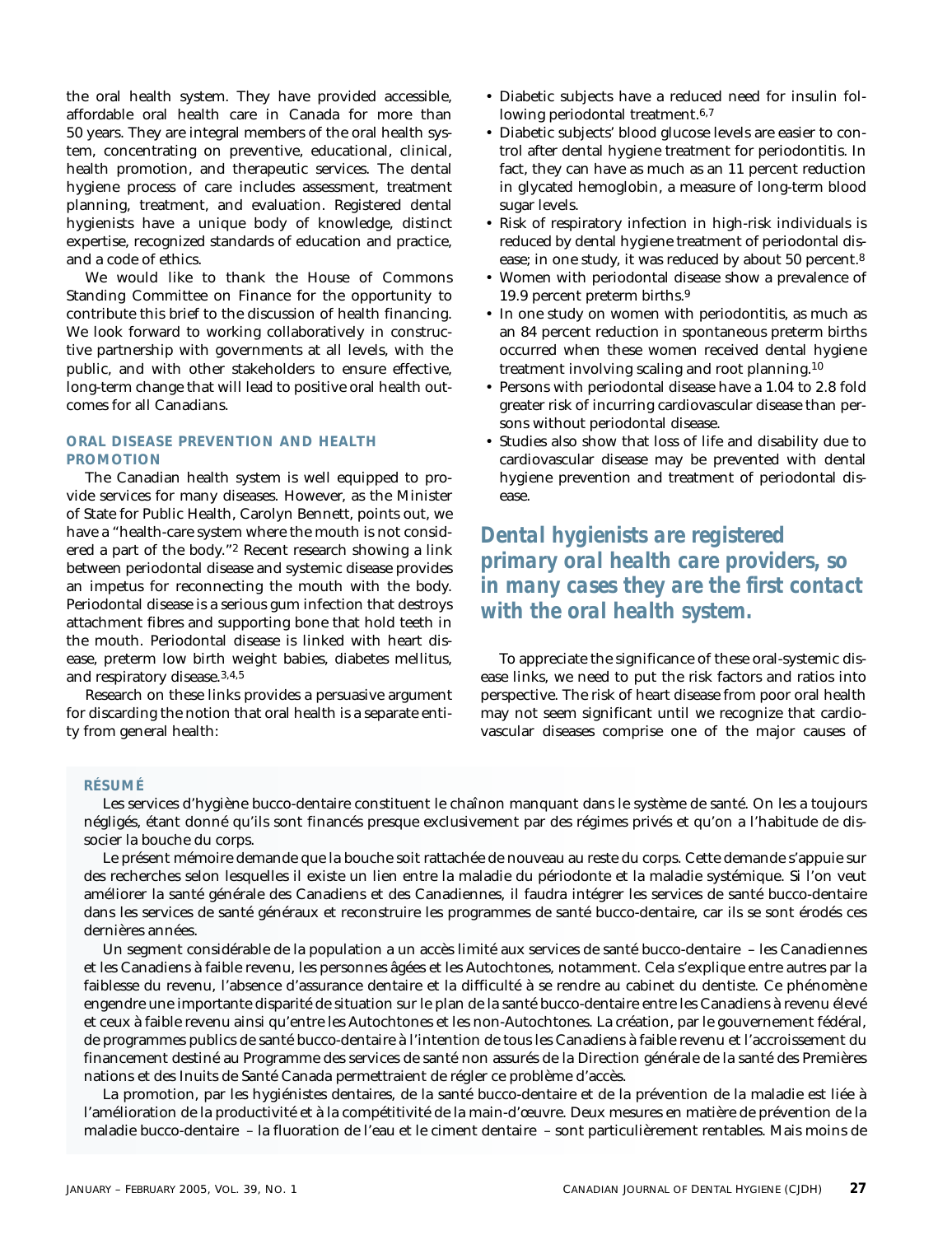death.11 Preterm low birth weight (PLBW) babies create a significant public health cost, since preterm delivery plus low birth weight is a major cause of perinatal morbidity. This includes neurological abnormalities, mild learning disabilities, breathing problems, such as asthma and developmental problems.12 One study calculated that the reduction in PLBW babies due to dental hygiene treatment would prevent 45,000 preterm births in the United States each year. This would save \$1 billion in intensive care costs alone.13

As periodontal disease is a potentially modifiable risk factor for different systemic diseases, one can conclude from this research that dental hygienists' work in oral health promotion and disease prevention can help decrease the incidence and severity of these diseases. We need to stop viewing the teeth and mouth as second-class body parts and to see their health as an essential component of overall health. Oral health promotion and disease prevention services should be, not a luxury, but a way to improve overall health and reduce long-term health care costs.

A number of health experts confirm that health promotion and disease prevention programs are successful in reducing general health care costs. "Preventive health activities are estimated to be 6 to 45 times more effective than dealing with health problems after the fact."14 Health policy experts declare that health promotion and disease prevention can generate substantial long-term benefits, both by reducing overall costs to the health care system and by improving quality of life.15 There is also mounting evidence that workplace health promotion, when included in a broader, more integrated approach to employee health, can result in cost savings, higher levels of productivity, and enhanced worker engagement and retention. A recent report from the United States identifies the cost savings for workplace health promotion programs: for every US\$1 spent on workplace health promotion programs, the organization saved US\$1.50 to \$2.50 on health care costs and absenteeism.16

An ounce of prevention equals a pound of cure. This old adage is still applicable today, particularly since oral diseases are for the most part preventable. Money spent on oral health promotion and disease prevention programs will help produce a better return on the health care dollar, a competitive workforce, and a robust economy for a number of reasons. Such an investment decreases the need for oral health care services. This is definitely less expensive than the alternative of treating oral disease after it occurs. It also helps to lower losses in productivity due to ill health. This in turn enables workers to contribute more to federal revenues through tax contributions.

la moitié de la population canadienne a accès à la fluoration de l'eau par les services publics; quant aux programmes de ciment dentaire, ils sont grandement sous-utilisés dans les programmes de santé publique. Des initiatives fédérales sur ces deux fronts produiraient des résultats positifs sur le plan de la santé bucco-dentaire dans tout le pays.

La santé publique au Canada est peut-être à l'aube d'une nouvelle ère : l'Agence de santé publique du Canada joue en effet un rôle de premier plan dans les questions de santé publique. Cette agence doit avoir un rôle clé dans trois domaines : la supervision de la mise en œuvre d'une Stratégie canadienne de santé bucco-dentaire; la surveillance de la situation en santé bucco-dentaire; enfin, un soutien accru pour les programmes publics locaux de première ligne en santé bucco-dentaire. Pour atteindre ces objectifs, il faudra financer de façon solide et stable les fonctions qu'exerce le gouvernement fédéral en santé publique.

La planification des ressources humaines et la recherche sont toutes deux essentielles pour que le public canadien reçoive des services de santé bucco-dentaire de qualité. Le gouvernement fédéral a la possibilité d'assumer un rôle de chef de file : il peut recueillir des données exactes sur les ressources humaines en santé bucco-dentaire, s'assurer que la recherche dans ce domaine est financée adéquatement et mettre au point un mécanisme pour examiner systématiquement les preuves de l'efficacité des interventions publiques en santé bucco-dentaire.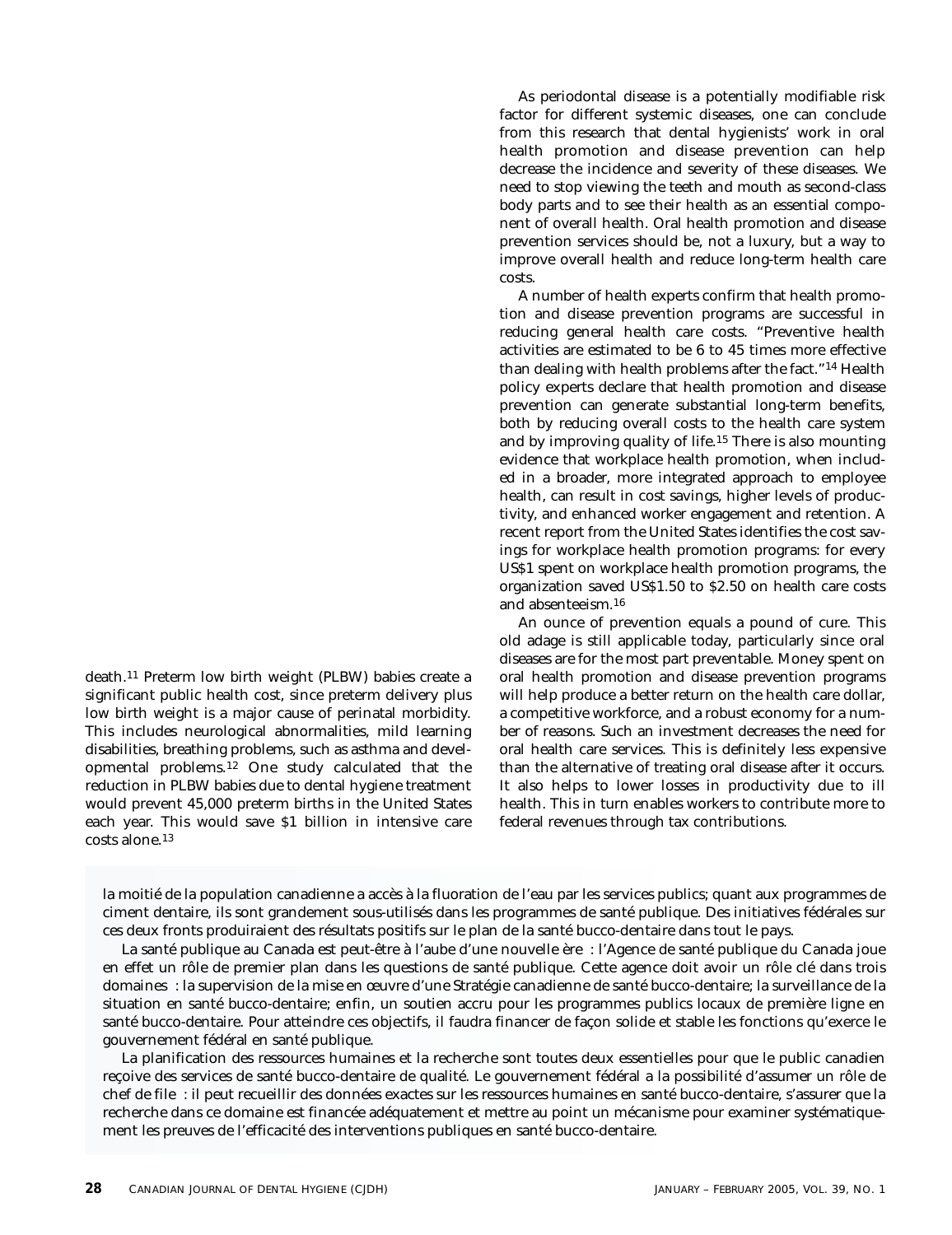The following studies and reports provide graphic examples of how dental hygienists' health promotion and disease prevention activities can prevent costly health care expenses. The studies/reports also show how oral diseases, because of their link with systemic health diseases and illnesses, can increase health costs. In 1997, the British Columbia Provincial Health Officer's Annual Report concluded that dental procedures are the most common surgical procedures that children receive in hospitals.17 In-hospital dental procedures, usually as day-surgeries, include tooth extractions, fillings, and other restorative dental work. All of these are carried out under general anesthesia. Many of these surgeries could be prevented if more children received oral health instruction and preventive services from dental hygienists. The overall financial savings due to reduced surgical costs for nurses, anesthetists, and dentists illustrate the cost-effectiveness of the care provided by dental hygienists.

Fissure sealants have been tested since 1979.18 Highquality, level A research<sup>19</sup> consistently shows this preventive measure is highly effective in preventing pit and fissure decay. Economic benefits also result from fissure sealants, as shown by nine studies: one from Canada; five from Australia, New Zealand and Europe; and three from the United States.20 This research has been overlooked for the most part, and as a result, fissure sealants are greatly underutilized in the public health system. We call on the federal government to implement a national public oral health sealant program that targets high-risk individuals.

The majority of public health prevention measures lack economic evaluations. However, water fluoridation has strong evidence to support its use. A May 2004 report describes the economic benefits of community water fluoridation.21 Eight studies mentioned in this report indicated significant cost-saving results from community water fluoridation. Although water fluoridation has high initial costs and delayed benefits, the net benefits for the payer were as high as \$5.3 million. Since Health Canada reports that only 40 percent<sup>22</sup> of Canadians have access to fluoridated water, there is a strong role for public health to play in this area.

Statistics from 1998 show that 1,022 Canadians died from oral cancers.<sup>23</sup> But this high mortality rate can be prevented and oral cancers can be successfully treated when diagnosed at an early stage—a fortunate situation. Dental hygienists are actively involved in screening for and preventing oral cancer by obtaining health history information, which may reveal possible risk factors for oral cancers; conducting oral cancer examinations; and tobacco cessation counselling.

Evidence also reveals that oral health promotion and disease prevention have a positive impact on the economy through increased productivity. A lack of productivity in the workforce is partly due to absenteeism because of poor health—individuals are either ill themselves or have to care for a child with health problems. Since periodontal disease and caries (tooth decay) are prevalent diseases, contribute to poor overall health, and directly impact on important aspects of life—including attendance and performance at work—they contribute to a lack of productivity in the Canadian economy. Data from a 2003 U.S. report24 demonstrates the loss of productivity from oral diseases: adults lost more than 164 million work hours per year due to dental disease or dental visits. This is a sizeable loss of productivity for the population as a whole.

A shift to a health promotion and disease prevention model from the current disease treatment focus will mean a restructuring of oral health human resources. Such a shift in resources would reduce costs since the majority of professional costs would be for dental hygienists whose salaries are, on average, approximately 40 percent of dentists' earnings.

*Money spent on oral health promotion and disease prevention programs will help produce a better return on the health care dollar.*

CDHA asserts that dental hygienists' preventive work can contribute to a productive, competitive, healthy workforce. This in turn would enhance Canada's economic position by increasing the standard and quality of life enjoyed by Canadians. In addition, dental hygienists can help contain health care costs by reducing the costs associated with oral health and systemic problems linked to periodontal diseases. Unless our health care services and the way we deliver them are refocused on illness *prevention* rather than on just treatment, Canadians will be mired in a spiral of increasing public and private expenditures.

### **CDHA RECOMMENDS THAT:**

- the federal government call on the provincial/territorial governments to earmark 10 percent of the increased resources provided in the First Ministers 2004 10-year plan for public health activities including,
	- oral health promotion and disease prevention programs, including programs in schools, community health centres, and long-term care facilities;
	- oral health programs integrated into pre-natal public health education, provided to individuals at high risk for respiratory infection in intensive care units and long-term care facilities, and to persons with diabetes;
	- water fluoridation and fissure sealant programs.

### **ACCESS TO CARE**

In the existing health care system, where services are predominantly publicly funded, public oral health services are an anomaly. Virtually all oral health services are privately delivered and privately funded, mainly through employer-sponsored oral health benefits. Since oral health care is predominantly a private enterprise and very little is offered publicly, it comes as no surprise that the government takes far less responsibility for oral health care than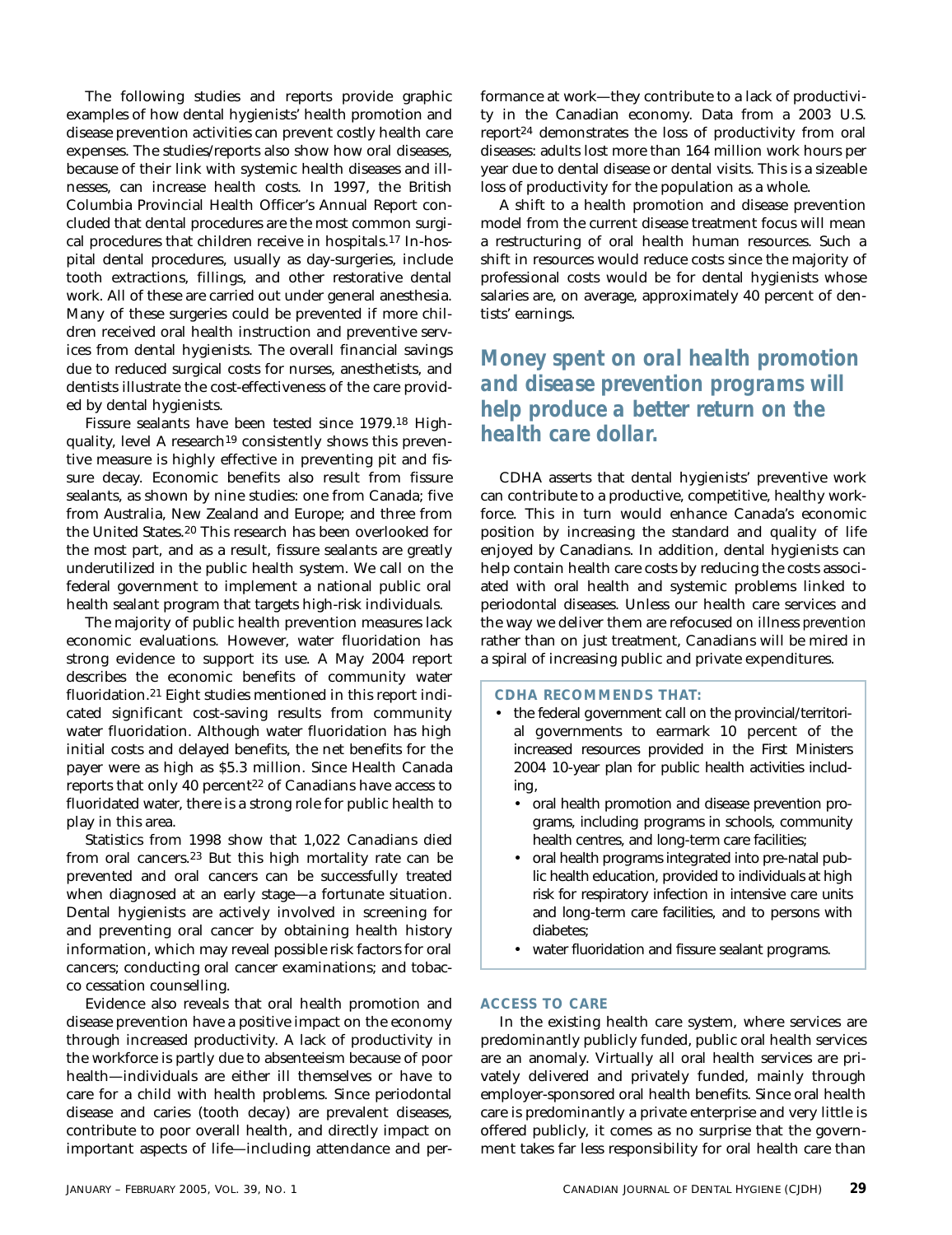the individual citizen. What is surprising is that among OECD nations, Canada had the third highest per capita oral health expenditures, but the second lowest per capita *public* oral health expenditures.25 We are falling far below other OECD nations in our responsibility to assist those in need of oral health care.

How does this lack of government financial responsibility impact Canadians? Although 63 percent of Canadians were able to access oral health services in 2003, 37 percent—a considerable part of the population—had no access to oral health services. Daily functioning and quality of life for these people continues to be profoundly affected by oral pain, abscesses, masticatory problems, infections, and missing teeth. Access to oral health services varies widely between the have and have-not provinces, from a low of 46 percent in Newfoundland and Labrador to highs of 70 percent in Ontario and 67 percent in British Columbia.26 Currently in Canada, 60 to 80 percent of dental caries are in disadvantaged and remote populations, including Aboriginal peoples, the elderly, and people who are cognitively and/or physically disabled.27

### *"The cost of a dental visit is the same as a month's worth of groceries. What would you pick?"*

### **Low-income Canadians and seniors**

Dental insurance coverage is strongly associated with the level of household income, and both insurance coverage and income are related to oral health service use. At the highest income level, the rate of coverage was about triple that of the lowest level (70 percent vs. 23 percent).28 In addition, over 70 percent of individuals with dental insurance visited the dentist in the past 12 months compared with 47 percent of those without insurance.<sup>29</sup> Between 20 and 51 percent of citizens with incomes below the national median said they needed oral health care but did not get it because of costs.30

This creates a significant disparity in oral health status between high- and low-income Canadians. Numerous studies have documented that individuals in lower socioeconomic groups have inferior oral health compared with those in wealthier groups.31,32,33,34 Regardless of the reasons for the differences in rates from one population to the next, it is clear that oral health care is an example of the inverse-care law: individuals with the greatest need for services tend to be those with the least ability to pay for services and therefore with the lowest level of access to services.

For lower socio-economic individuals and families, limited finances must first be spent on food, shelter, and clothing. Prevention and treatment of oral disease has to take a back seat. An unemployed mother of two children describes the stark choices she faces when managing the many demands on her limited finances: "The cost of a dental visit is the same as a month's worth of groceries. What would you pick?"35

Poor oral health has a range of consequences including systemic health outcomes (described in the section above), but it also negatively affects functional well-being. There are direct health effects including pain, difficulty eating, and the avoidance of certain foods, which can lead to wider health problems. There are also social and economic consequences, such as loss of self-esteem, impaired speech, restricted social and community participation. Overall, there is a negative impact on a person's health status and quality of life.

Children from low socio-economic status (LSS) families are particularly susceptible to oral health problems and severe tooth decay. They suffer twice as many dental caries as their more affluent peers.36,37,38,39,40 These children are not only more susceptible to poor oral health, their general health is also compromised as healthy teeth contribute in a number of ways to a child's health, growth, and development. Children's teeth are involved in nutritional intake, development of proper speech, and normal jaw development. They also guide the permanent teeth into proper position and contribute to a child's appearance and healthy self-esteem. In addition, severe dental decay undermines the quality of life of young children through pain and sleeping, eating, and behavioural problems and can be a contributing factor in a "failure to thrive."41

Childhood caries does not get the attention it warrants. In 1997, B.C.'s Provincial Health officer reported that dental treatments were the most common hospital-based surgical procedure for children under the age of 14, at an estimated cost of about \$2.9 million for hospitalization, excluding the cost of dental treatment.<sup>42</sup> This high cost of treating oral diseases, plus the cost of human suffering, could be avoided by improving public oral health programs. We must shift the focus from invasive tooth surgery to preventive public oral health programs for children. These programs could be offered in schools and community health centres and a simple application of fluoride varnish or fissure sealant applied by a dental hygienist could contribute significantly to shifting this focus.

Provincial governments provide a range of oral health programs; however, these are rife with administrative difficulties for the provider and program limitations for the client. For example, in Toronto, Ontario, and Victoria, British Columbia, between 20 and 23 percent of lowincome clients were refused dental treatment by a dentist,43,44 mainly because of the low reimbursement rate for oral health professionals.45 The provincial ministry's fee guide is up to 50 percent below the dentists' fee schedule. A similar situation is reported in Belleville, Ontario, where public health officials reported that welfare recipients have trouble getting dental treatments partly due to the low fees paid by the province compared with market rates.<sup>46</sup>

Program flaws include limited coverage of certain oral health services. This means that individuals must pay for a number of expenses from their own pocket and in many instances, they cannot afford these services that are then denied.47 For individuals with limited finances and skills to advocate for themselves, these system flaws have a profoundly negative effect on their oral health.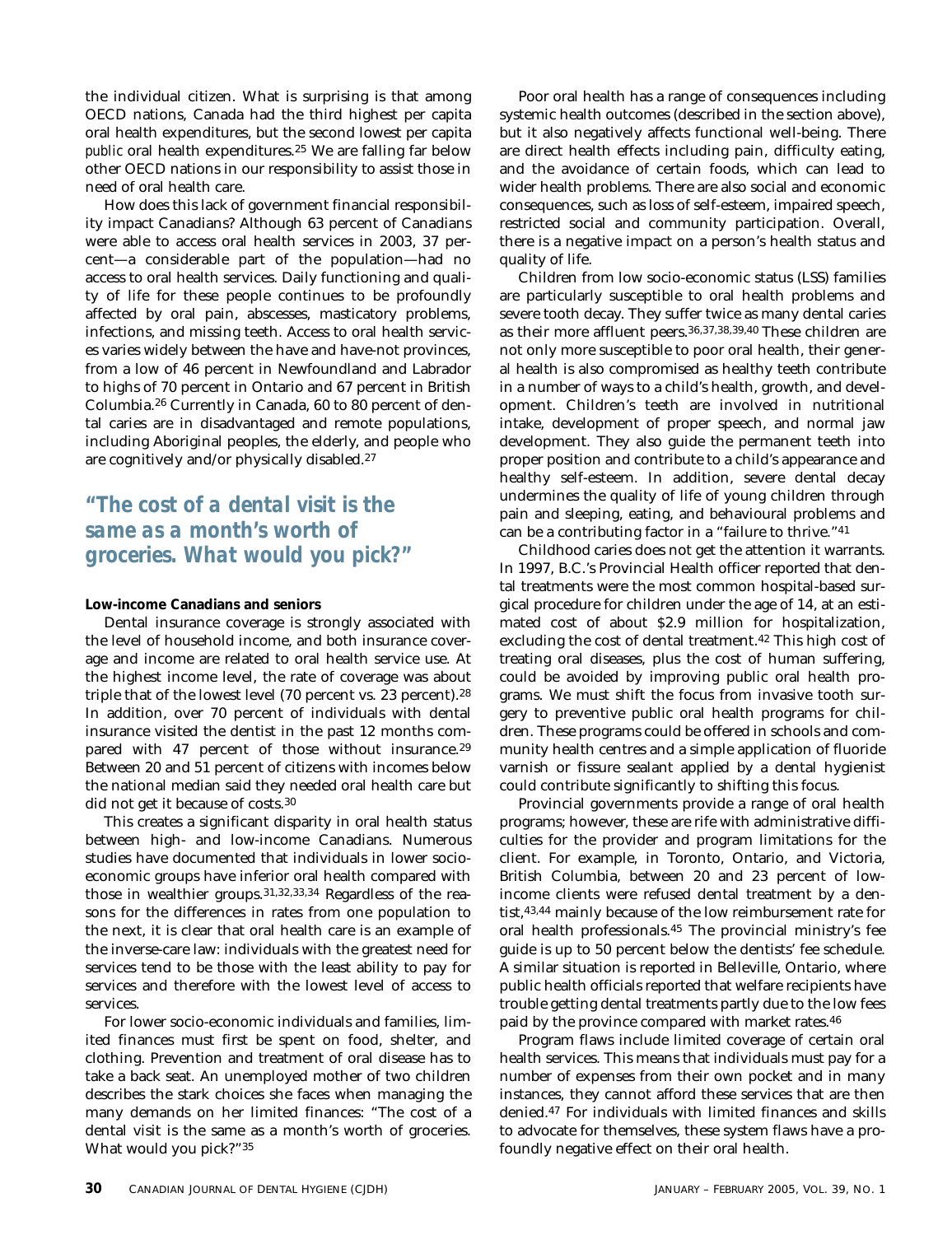The current fee-for-service, private-practice delivery of oral health care does not ensure adequate service delivery for many seniors. In fact, the likelihood of having access to oral health services declines steadily with age, with only 46 percent of seniors accessing oral health services.48 This lack of access shows in the high rates of oral disease that has become so prevalent that some health professionals refer to it as a "silent epidemic."49 The following Canadian and American statistics reveal the extent and severity of seniors' oral disease:

- The root caries rate was more than three times greater for seniors over the age of 65 than for those under age 45.50
- For people aged 65 to 74, 31 percent had tooth surfaces decayed or filled, compared with 10 percent of people aged 18 to 24.51
- Cancers of the lip, tongue, mouth, gum, pharynx, and salivary glands increase with age.52
- Over half of adults aged 55 or more have periodontitis.<sup>53,54</sup>
- Of homebound seniors, 60 to 90 percent reported a need for dental services but only 26 percent reported visiting a dentist at least once every two years; 12 to 16 percent had not visited a dentist in over five years.<sup>55,56,57</sup>
- For seniors in institutions, 9 to 25 percent see a dentist once a year; 30 to 78 percent have not visited a dentist in over five years.<sup>58,59,60</sup>
- A summary of six studies indicates a high degree of dental disease and unacceptable levels of oral health in residents of nursing homes and long-term care facilities.61,62,63, 64,65

Despite this well-established high need, seniors—particularly those in longterm care facilities—have trouble accessing services for a number of reasons: poverty, restricted mobility, transportation difficulties, poor overall health, and long-term care facilities with a limited capacity to deliver oral health services. As well, retirement often means losing private dental insurance. In fact, Canada has a startling rate of 75 percent of senior men and 83 percent of senior women who do not have dental insurance.<sup>66</sup> This lack of coverage for women, who account for up to three-quarters of the institutionalized elderly,<sup>67</sup> indicates that the provision of oral health care services in long-term care facilities is an important women's issue.

Furthermore, a demographic and epidemiological study shows that seniors' oral health concerns have changed over time. Trends show lifespans increasing with fewer and/or less severe carious teeth but a much greater potential for gingivitis and mild forms of periodontitis.68 Oral diseases and disorders are progressive and cumulative if untreated and thus become more complex over time. These factors will place greater demands on the oral health system and on the limited budgets of seniors. In addition, baby boomers' unprecedented retention of natural teeth will have enormous implications for oral health care delivery systems.69 If current trends persist, millions of seniors will needlessly lose teeth and endure pain. Also, seniors' oral infections can contribute to worsened chronic or systemic diseases to which they may have less immunity, compromising their overall health and well-being. Oral health problems can also lead to further general health problems such as malnutrition and weight loss.

### **CDHA RECOMMENDS:**

- creation of federal public oral health programs for all low-income Canadians, including those receiving social assistance and those working, seniors, and persons with disabilities; these programs should include basic oral health programs and services and necessary restoration, maintenance, prevention, and health promotion and should be offered in schools, community health centres, long-term care facilities, and in outreach programs for homebound seniors and persons with disabilities;
- government reimbursement schedules for oral health care providers that are based on average market rates.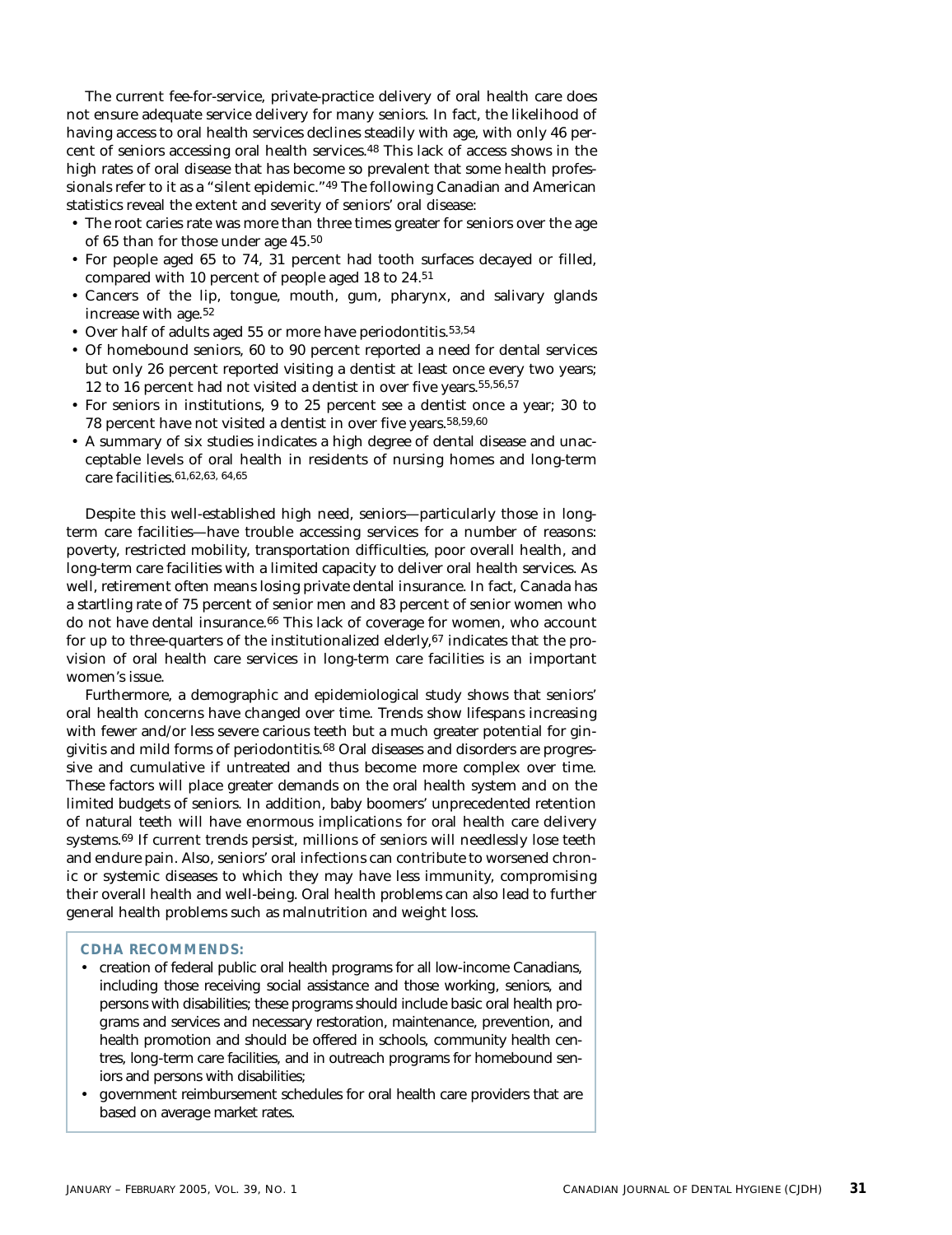### **Aboriginal peoples**

The Canadian Dental Hygienists Association applauds the federal government's September 2004 announcement of \$700 million for greater Aboriginal participation in the health professions, chronic diseases, and the Aboriginal Health Transition Fund to better adapt existing health care services to Aboriginal needs. It is possible that some of this money may filter down to oral health services for Aboriginal communities. However, this financial injection omits the grossly underfunded Health Canada, Non-Insured Health Benefits Program. This program desperately needs increased funding so that it can deliver necessary and effective oral health services.

Aboriginal peoples' oral health is a stain on Canada's reputation. A wide gap exists between the oral health status of Aboriginal children and non-Aboriginal children. In 2003, dental decay rates for Aboriginal children in Ontario were two to five times higher than rates among non-Aboriginal children.70 In 2004 in Nunavut, about half of infants suffer from a chronic epidemic of baby bottle tooth decay and 25 percent need dental surgery with general anesthetic to have rotting teeth removed.71 In addition, in 1999–2000, the dental decay rates for First Nations and Inuit people of all ages ranged from three to five times greater than the non-Aboriginal Canadian population.72

Although the Non-Insured Health Benefits (NIHB) program at Health Canada provides some oral health services to Aboriginal peoples, this program fails Aboriginal peoples for a number of reasons: underfunding, a lack of coordination of services, and difficulties with benefits administration. In addition, limited numbers of professionals work in rural and northern communities so services may be either non-existent or require lengthy travel.

There are a number of human resources, administrative, and cost inefficiencies that plague the program. The NIHB program reaches only 38 percent of the eligible population, since oral health providers are not located in all of the areas where Aboriginal peoples live.73,74 Even the dentists who are providing services in Aboriginal communities are opting out of the NIHB program because of the lengthy administrative requirements.75,76,77 In addition, clients find program coverage and services confusing with substantial administrative requirements.78

A dental hygienist from the Sandy Lake Reserve provides a clear example of program cost inefficiencies. She sees many children with cellulitis, an infection of the soft tissue, that is related to dental caries. These children must take a one-hour plane ride to the nearest hospital in Sioux Lookout. It is likely a similar situation occurs in a number of other northern communities. Although the NIHB program does not expect to have a breakdown of transportation costs for the dental program until 2004, an analysis of NIHB expenditures by benefit indicate that transportation costs are the second largest cost after pharmacy.79 If the NIHB program for children made use of dental hygiene services, including the application of sealants and topical fluoride, children's pain and suffering and transportation costs would be reduced.

In June 2003, the House of Commons Standing Committee on Health made a number of important recommendations to the House of Commons on Health Canada changes to improve First Nations and Inuit oral health.80 Highlights of these recommendations follow:

- Permit and facilitate a more independent role for dental hygienists, allowing them to bill directly up to a predetermined amount of \$200 per client annually.
- Undertake a new approach to oral health based on a wellness model that gives priority to promotion and prevention strategies.
- Improve public education and awareness on oral health as a key element of overall well-being.

The federal government has a responsibility to expand the oral health safety net so all Canadians have equal access to oral health care. This call to action is in keeping with a new CIHI publication *Improving the Health of Canadians*,81 which calls for the federal government to do a better job in addressing the inequalities in health in Canada. We must summon the political will to invest in oral health if we are to decrease the health disparities in Canada.

### **THE CDHA RECOMMENDS:**

increased financial support for the NIHB program of the First Nations and Inuit Health Branch of Health Canada in order to

- undertake a new approach to oral health based on a wellness model that gives priority to promotion and prevention strategies;
- make better use of mobile dental hygienists to serve remote areas;
- permit and facilitate a more independent role for dental hygienists allowing them to bill directly up to a predetermined amount of \$200 per client annually;
- streamline the NIHB program to reduce administrative requirements; improve public education and awareness on oral health as a key element of overall wellbeing.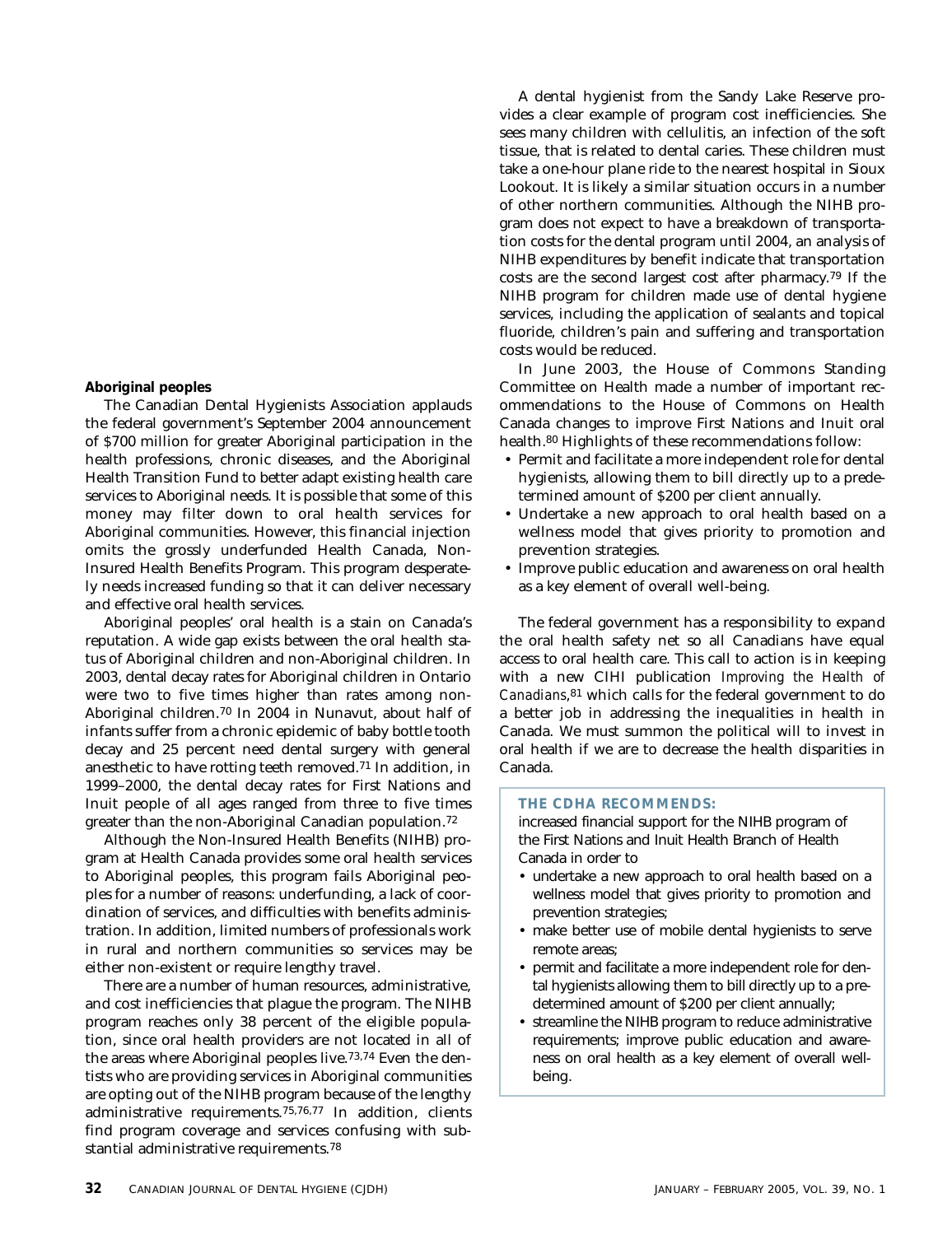### **PUBLIC HEALTH AGENCY OF CANADA FUNDING**

Public health in Canada may be at the dawn of a new era with the Public Health Agency of Canada taking a prominent role in public health matters. The Canadian Dental Hygienists Association (CDHA) commends the government for establishing this new Agency and appointing the new Chief Public Health Officer. It is a significant step forward for Canadians to have an agency with the mandate to provide leadership and action on public health matters and address population health from a broad perspective. CDHA sees a strong role for the new Public Health Agency in three different areas: the oversight of the implementation of a Canadian Oral Health Strategy; surveillance of oral health status; and increased support for front-line regional/local public oral health programs.

We anticipate that the Agency will incorporate into its planning and development of a Canadian Public Health Strategy some recent work undertaken in the oral health field. In 2004, the Canadian Oral Health Strategy<sup>82</sup> was developed by the Federal/Provincial/ Territorial Dental Directors, in consultation with numerous oral health organizations including the Canadian Dental Hygienists Association. This Strategy highlights some practical goals and strategies for the improvement of the oral health of Canadians. There is an urgent need for the Public Health Agency of Canada to take a leadership role on the following activities:

- Creation of a Chief Oral Health Officer position located within the Public Health Agency, to oversee oral health policies at all levels of government, oversee oral health issues from a national perspective, oversee the recommendations in the Canadian Oral Health Strategy, and make centralized, integrated decision-making about oral health care delivery. Other than those administering and delivering the First Nations and Inuit Health Branch programs, there are currently no oral health personnel within Health Canada. Therefore, in order to create a higher priority for oral health in the federal government, there is a need to create a high-level position to oversee this area.
- Provide comprehensive public oral health awareness and education programs, including programs in schools, health units, community health centres, and long-term care facilities.
- Ensure that oral health issues are included in all chronic disease initiatives.

Surveillance information on oral health provides decision makers and clinical practitioners with data that are crucial to decision making about policy, practice, and programs. This information is also important for understanding the health status of a population; it allows the public to improve its own self-care and the oral health practitioner to provide evidence-based practice. In the long term, this information contributes to improved health outcomes for individuals and populations.

Health Canada is to be commended on the development of a national framework for health surveillance. For the most part, however, diabetes and breast cancer are the only chronic diseases with a national surveillance system. Despite the recently recognized connection between oral health and general health, national surveillance information on oral health diseases, risk determinants, and the impact of treatment on outcomes is nearly non-existent. A national oral health surveillance system that would provide information for a national report on Canada's oral health status can be a key driver for a public oral health system.

### *Health Canada is to be commended on the development of a national framework for health surveillance.*

The Public Health Agency of Canada also needs to provide funding for front-line local and regional oral health programs. Front-line programs are suffering a severe blow from a reduction or discontinuation of public oral health programs. For example, in Vancouver, the Ministry of Children and Family Development discontinued a busing program that brought more than 330 children from the Lower Mainland to the University of British Columbia for free dental care each spring.83 In September 2004, Prince Edward Island made significant changes to the children's dental care program. This program was once one of the most inclusive and extensive programs in Canada but now families earning over \$30,000 must pay a \$15 per child registration fee and 20 percent of the treatment services.84 In September 2004, two dental health educator positions were abolished in the Province of Saskatchewan, with budget pressures cited as the justification.85 In 2003, in Alberta, the province discontinued funding for a dental care program that helped more than 2,700 Calgary seniors in nursing homes.86 These are just several examples of the decline of the public oral health system over the last several years.

### **CDHA RECOMMENDS:**

• The federal government increase to \$1.4 billion per year its core funding for federal public health functions, including a portion earmarked specifically for the operation of the Public Health Agency of Canada and front-line oral health programs and services.

### **HEALTH HUMAN RESOURCES AND RESEARCH**

Human resources planning and research are both critical for ensuring the Canadian public receives quality oral health services. Oral health human resources are also a central issue in resolving the oral health disparities that exist across Canada. The Canadian Dental Hygienists Association has been involved with the Oral Health Sector Study, a study that is vital for conducting long-term planning for the delivery of oral health services. Unfortunately, this project has two significant drawbacks. First, there were some difficulties with data availability. Until a system is in place to appropriately gather accurate data on the oral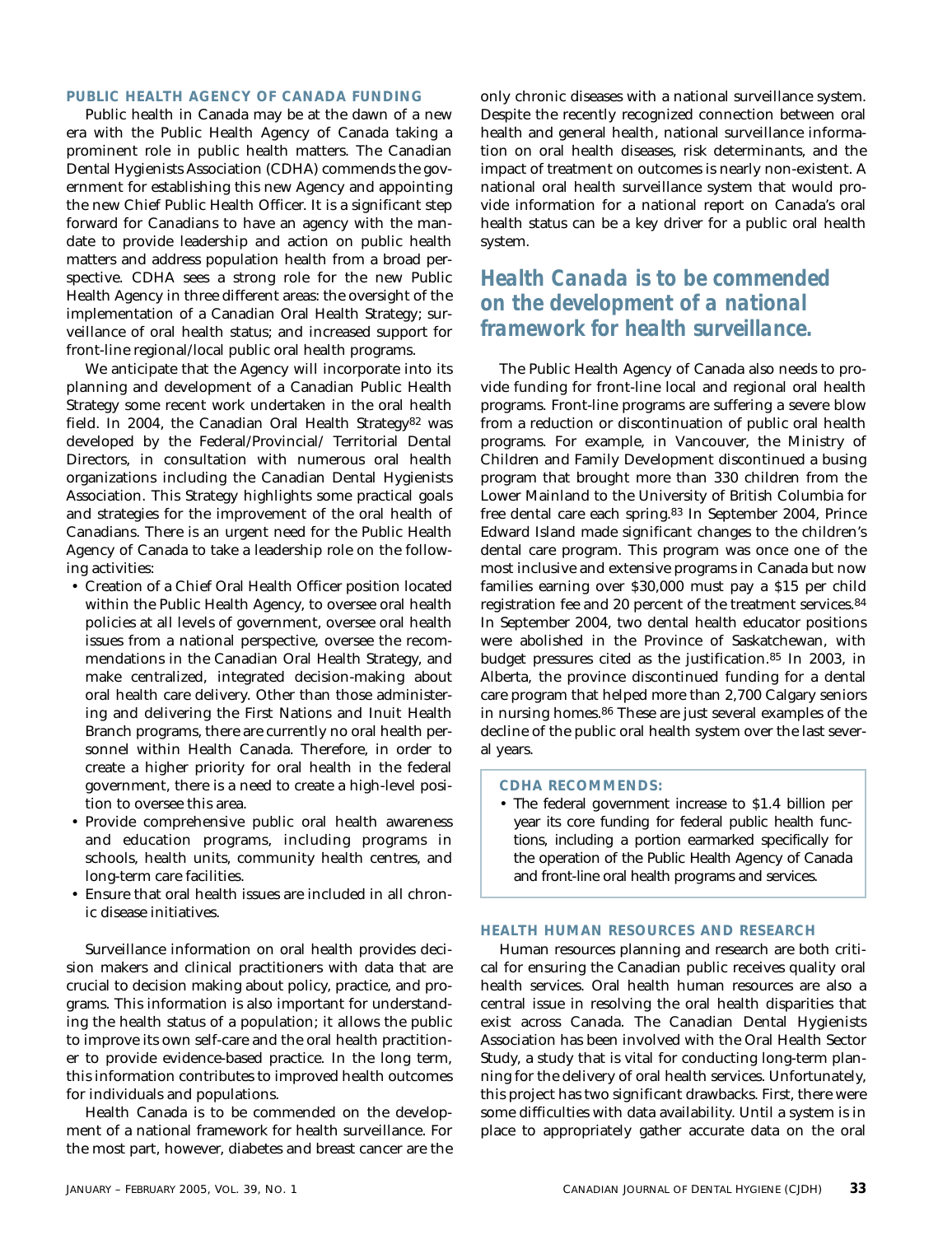health sector, this project will grind to a halt. Second, this study along with the six other health human resources sector studies are all conducted in isolation. Conducting an integrated study is particularly timely, given the recent emphasis on collaborative patient-centred care and evidence that the provision of oral health services in an integrated setting with other health providers improves access to oral health care for Canadians.87

CDHA welcomes the government's 2004 announcement of \$15 million to create seven Centres for Research Development, to be funded by CIHR's Institute of Population and Public Health. These Centres will contribute significantly to resolving the disparity between scientific achievements and the delivery of public health. Population health and the determinants of health are important in oral health research and practice, since there is evidence that levels of employment, income, dental insurance coverage, and education have an impact on oral health status.<sup>88</sup> However, overall, there is a dearth of Canadian research on oral health. There are no baseline data reflecting the oral health status of Canadians and no pan-Canadian standardized method for assessing oral health status. This makes it difficult to compare provincial/territorial studies. Furthermore, there is little research on the evidence for the effectiveness of preventive oral health measures. We look to these Centres to ensure that oral disease prevention and health promotion are an integral aspect of the research undertaken in at least one of the seven Centres.

*CDHA welcomes the government's 2004 announcement of \$15 million to create seven Centres for Research Development.*

The development of a national oral health research agenda has been prominent on the agenda of several organizations. The Institute of Musculoskeletal Health and Arthritis recently laid the groundwork for a national oral health research strategy that includes both research priorities and training programs for oral health research.89 The Canadian Dental Hygienists Association has developed a Dental Hygiene Research Agenda<sup>90</sup> that is consistent with the strategic initiatives of Canadian Institutes of Health Research's (CIHR) first corporate plan.91 The seven values that guide CIHR are similar to the five guiding principles identified by CDHA. In addition, CIHR's research agenda, with attention to the prevention of illness and the promotion of health, fits well with dental hygienists' research priorities focusing on oral health promotion and disease prevention. The CIHR strategic initiatives also identify as a priority the strengthening of Canada's health research community. This is in keeping with the CDHA's recommendation for increasing dental hygiene research capacity. CDHA will look to CIHR for funding to implement

many of the recommendations identified in our Dental Hygiene Research Agenda. The impact of dental hygiene research will be improved health for individuals and populations and affirmation of the health benefits of dental hygiene services.

### **CDHA RECOMMENDS:**

- the federal government allocates sufficient funds through Human Resources and Skills Development Canada and Health Canada to:
	- collect accurate data on oral health human resources; and
	- conduct a multidisciplinary sectoral study of Canada's public health workforce.
- CIHR's Institute of Population and Public Health ensure that oral disease prevention and health promotion are integral aspects of the research they undertake, including research on the efficacy of oral health promotion and disease prevention.
- the Public Health Agency of Canada have a mechanism for systematic review of the evidence for effectiveness of public oral health interventions.

#### **ENDNOTES**

- 1. Canadian Institute of Health Information and Statistics Canada. Health care in Canada, 2003. Ottawa: CIHI; 2003.
- 2. Picard A. Painful dental bills hurt health care. Globe and Mail. 2004 Aug 5;Sect. A:13.
- 3. Canadian Dental Hygienists Association, Lavigne S. Your mouth—portal to your body. Canadian Dental Hygienist Association position paper on the links between oral health and general health: Part l. Probe 2004;38(3):115-34.
- 4. Canadian Dental Hygienists Association, Lavigne S. Your mouth—portal to your body. Canadian Dental Hygienist Association position paper on the links between oral health and general health: Part II. Probe 2004;38(4):155-71.
- 5 . American Academy of Periodontology. Periodontal disease as a potential risk factor for systemic diseases. Position paper of the American Academy of Periodontology. J Periodontol 1998;69(7):841–50.
- 6. Miller LS, Manwell MA, Newbold D, Reding ME, Rasheed A, Blodgett J, Kornman KS. The relationship between reduction in periodontal inflammation and diabetes control: a report of 9 cases. J Periodontol 1992;63(10):843-48.
- 7. Taylor GW, Burt BA, Becker MP, Genco RJ, Shlossman M, Knowler WC, Pettitt DJ. Severe periodontitis and risk for poor glycemic control in subjects with non-insulin-dependent diabetes mellitus. J Periodontol 1996;67(10 Suppl):1085-93.
- 8. Teng YA, Taylor GW, Scannapieco F, Kinane D, Curtis M, Beck J, Kogon S. Periodontal health and systemic disorders. J Can Dent Assoc 2002;68(3):188-92.
- 9. Mitchell-Lewis D, Engebretson SP, Chen J, Lamster IB, Papapanou PN. Periodontal infections and pre-term labour: early findings from a cohort of young minority women in New York. Eur J Oral Sci 2001;109(1):34-39.
- 10. Jeffcoat MK, Hauth JC, Geurs NC, Reddy MS, Cliver SP, Hodgkins PM, Goldenberg RL. Periodontal disease and preterm birth: results of a pilot intervention study. J Periodont 2003;74(8):1214-18.
- 11. Statistics Canada. The people: major causes of death [on-line]. Ottawa: Statistics Canada [cited 2003 Aug 8]. Available from: http://142.206.72.67/02/02b/02b\_003\_e.htm.
- 12. Offenbacher S, Jared H, O'Reilly P, Wells S, Salvi G, Lawrence H, Socransky S, Beck J. Potential pathogenic mechanisms of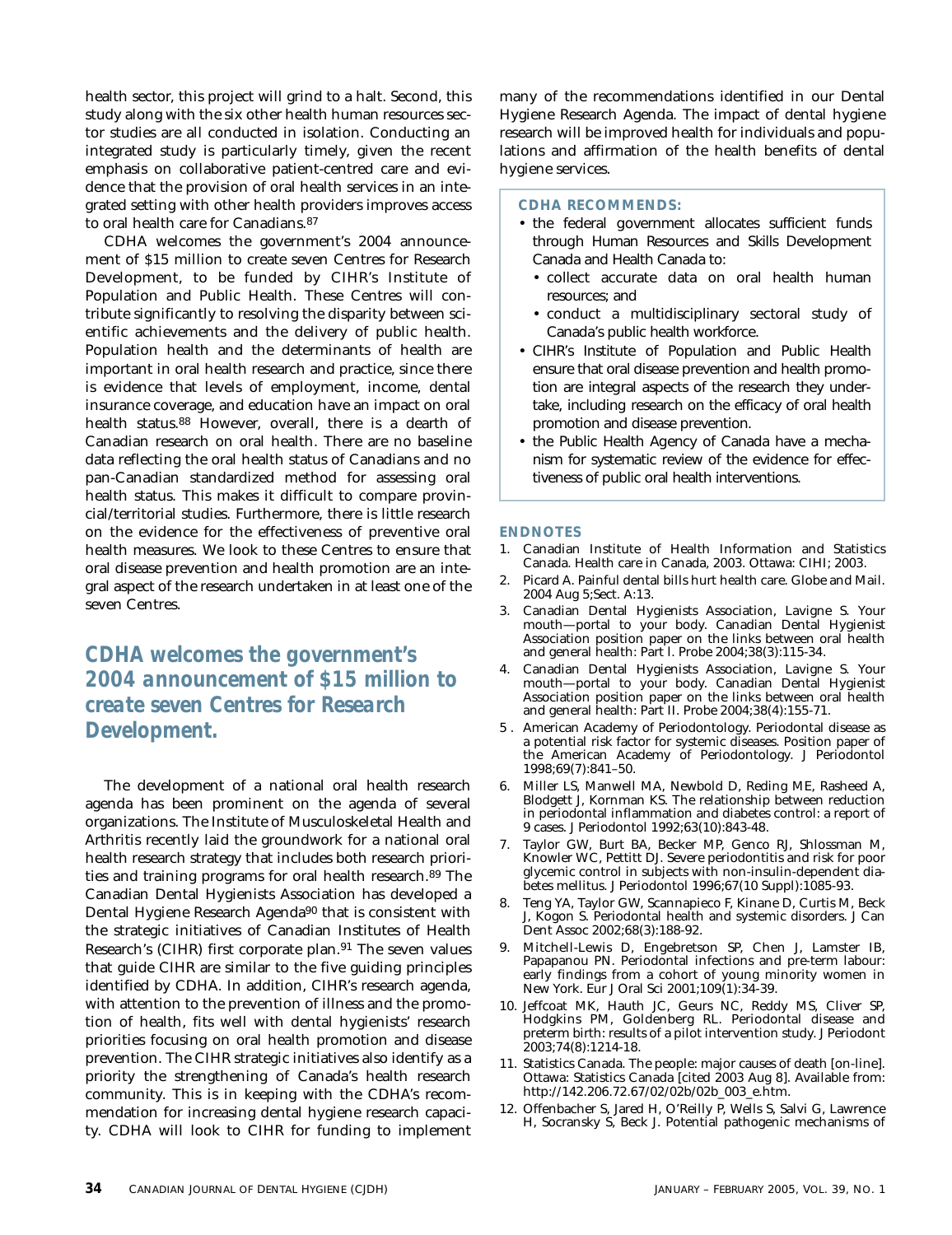periodontitis-associated pregnancy complications. Ann Periodontol 1998;3(1):233-50.

- 13. Offenbacher S, Beck J. Periodontitis: a potential risk factor for spontaneous preterm birth. Compend Cont Ed Dentistry 2001;22(2)(Special Issue):17-20.
- 14. Office of the Auditor General of Canada, Health Canada. A proactive approach to good health. Chapter 9 [on-line]. In: Report of the Auditor General of Canada 2001. Ottawa: Auditor General; 2001 [cited 2003 Aug 28]. Available from: http://www.oag-bvg.gc.ca/domino/reports.nsf/html/0109ce .html.
- 15. Canada. Senate. Standing Senate Committee on Social Affairs, Science and Technology. The health of Canadians—the federal role. Volume 4. Issues and options. Ottawa: The Senate; 2001. p 55.
- 16. Conference Board of Canada. Health promotion programs at work: a frivolous cost or a sound investment? Ottawa: Conference Board; October 2002.
- 17. British Columbia. Provincial health officer's annual report 1997. Victoria: Ministry of Health and Ministry Responsible for Seniors; 1998. p. 92.
- 18. Canadian Task Force on the Periodic Examination. Prevention of dental caries [on-line]. In: The Canadian guide to clinical dental health care. Ottawa: Minister of Supply and Services Canada; 1994 [cited 2004 Nov 4]. Available from: http://www.hc-sc.gc.ca/hppb/healthcare/pdf/clinical \_preventive/s4c36e.pdf.
- 19. The Canadian Task Force on Preventive Health Care rates research evidence according to a scale that rates evidence as A (highest level), B, C, D, E (lowest level).
- 20. Goldsmith LJ, Hutchison B, Hurley J. Economic evaluation across the four faces of prevention: A Canadian perspective. Hamilton (ON): McMaster University and Centre for Health Economics and Policy Analysis; May 2004
- 21. Ibid.
- 22. Canada. Health Canada. It's your health: fluorides and human health [on-line]. Ottawa: Health Canada; 1999 [cited 2004 Aug 24]. Available from: www.hc-sc.gc.ca/english/iyh/ fluorides.html.
- 23. Clovis J, Horowitz AM, Poel DH. Oral and pharyngeal cancer: knowledge, opinions, and practices of dental hygienists in British Columbia and Nova Scotia. Probe 2003;37(3):109-22.
- 24. U.S. Department of Health and Human Services. National call to action to promote oral health. Rockville (MD): U.S. Department of Health and Human Services, Public Health Service, National Institutes of Health, National Institute of Dental and Craniofacial Research. NIH Publication No. 03- 5303; Spring 2003 [cited 2003 Sept 2]. Available from: http://www.nidr.nih.gov/sgr/nationalcalltoaction.htm
- 25. Baldota KK, Leake JL. A macroeconomic review of dentistry in Canada in the 1990s. J Can Dent Assoc 2004;70(9):604-9.
- 26. Statistics Canada. Health Reports 2004;16(1):[n.p.]
- 27. Institute of Musculoskeletal Health and Arthritis. Foci overview. Ottawa: IMHA; January 2003.
- 28. Millar WJ, Locker D. Dental insurance and use of dental services. Statistics Canada Health Reports 1999;11(1):[n.p.].
- 29. Joint Canada–US Survey of Health. Findings and public use microdata file. Ottawa: Statistics Canada; 2004 [cited 2004 Aug 16]. Available from: http://www.statcan.ca/english/freepub/82M0022XIE/2003001/report.htm#19.
- 30. Blendon RJ, Schoen C, DesRoches CM, Osborne R, Scoles KL, Zapert K. Inequities in health care: a five-country survey. Health Affairs 2002;21(3):182-91.
- 31. Brodeur JM, Benigieri M, Olivier M, Payette M. Use of dental services and the percentage of persons possessing private dental insurance in Quebec. J Can Dent Assoc 1996;62(1):83-90.
- 32. Charette A. Dental health. In: Stephens T, Fowler GD, editors. Canada's health promotion survey, 1990: Technical Report. Ottawa: Health and Welfare Canada; 1993. p. 211-22. Cat. H39-263/2-190E.

### *CDHA will look to CIHR for funding to implement many of the recommendations identified in our Dental Hygiene Research Agenda.*

- 33. Locker D, Leake JL. Income inequalities in oral health among older adults in four Ontario communities. Can J Public Health 1992;83(2):150-54.
- 34. Barer ML, Evans RG. Op cit.
- 35. Wallace BC. Brushed aside: Poverty and dental care in Victoria. A report from the Vancouver Island Public Interest Research Group [on-line]. Victoria (BC): The Group; 2000. Available from: http://www.vipirg.ca/assets/publications/ research\_reports/dental\_web.pdf.
- 36. Acs G, Lodolini G, Kaminsky S, Cisneros G. Effect of nursing caries on body weight in a pediatric population. Pediatr Dent 1992;14(5):302-5.
- 37. Ayhan H, Suskan E, Yidirim S. The effect of nursing or rampant caries on height, body weight and head circumference. J Clin Pediatr Dent 1996;20(3):209-12.
- 38. Acs G, Shulman R, Ng MW, Chussid S. The effect of dental rehabilitation on the body weight of children with early childhood caries. Pediatr Dent 1999;21(2):109-13.
- 39. Burns R, Krause B. Policy academy: Improving children's oral health [on-line]. National Governors Association and NGA Center for Best Practices [cited 2002 Sept 7]. Available from: www.nga.org/center/divisions/1,1188,T\_CEN\_HES^C\_ISSUE\_ BRIEF^D\_3915,00.html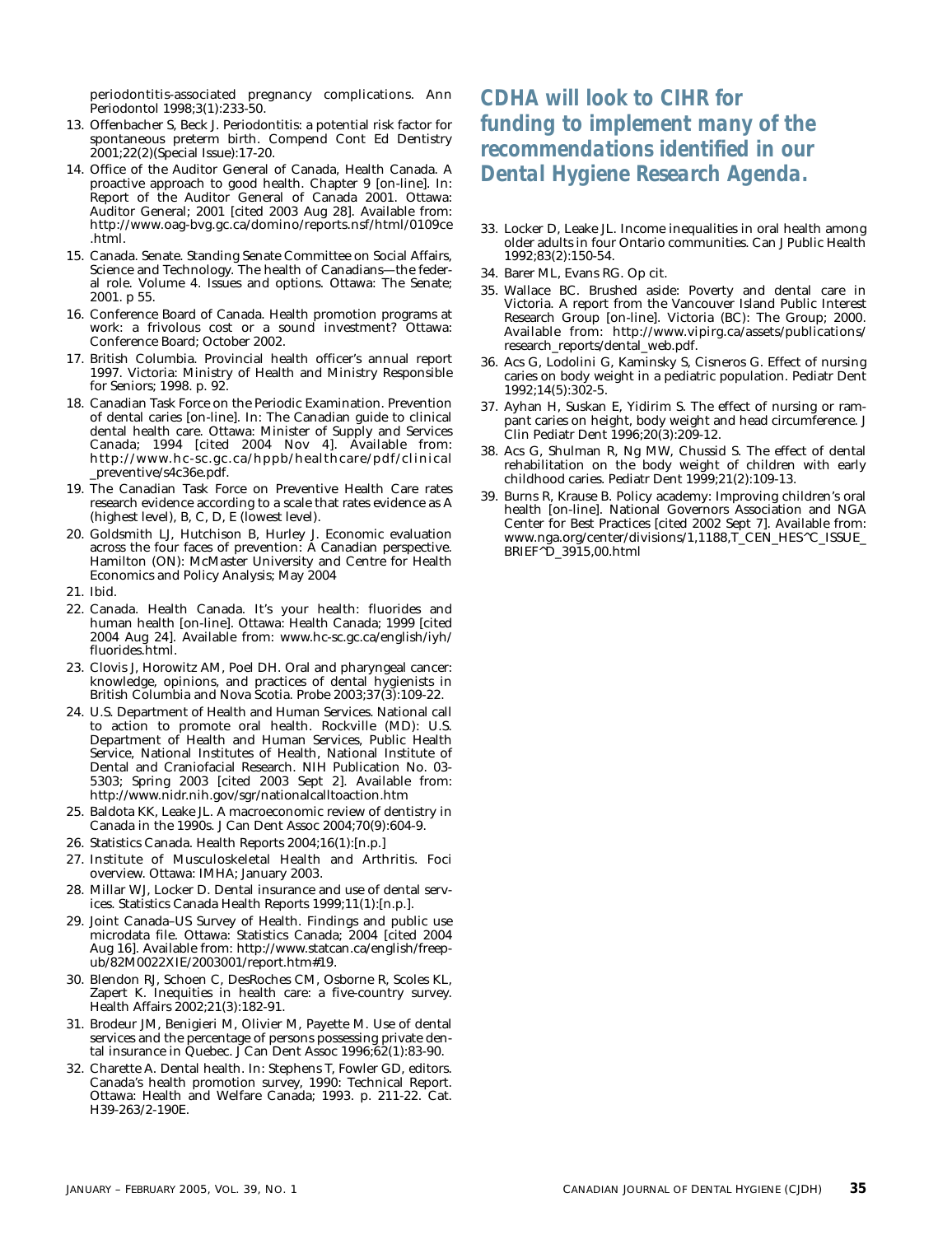- 40. Dental caries: the medical term for cavity; decay and crumbling of a tooth; an infectious disease with progressive destruction of tooth substance, beginning on the external surface by demineralization of enamel or exposed cementum.
- 41. Locker D, Matear D. Oral disorders, systemic health, wellbeing and the quality of life. Community Dental Health Services Research Unit, Faculty of Dentistry, University of Toronto; 2000
- 42. British Columbia. Provincial health officer's annual report 1997. Victoria: Government of British Columbia; 1998. p. 92.
- 43. Ung H. An assessment of oral health needs of the community served by West Central Community Health Centres. Toronto: Faculty of Dentistry, University of Toronto; 1994. p. 53.
- 44. Wallace BC. Brushed aside. Op cit.
- 45. Ontario Dental Association. Health Policy and Government Relations Core Committee. Final report of the Access to Care Working Group. Toronto: ODA; February 2000.
- 46. Thomas M. Welfare recipients and dental treatment [radio broadcast]. Newsclip: Dr. B. Riding, Public Dental Health Officer. CBC-FM Radio 1, Toronto. 2003 Apr 27.
- 47. Canadian Dental Hygienists Association. Access angst: A CDHA position paper on access to oral health services. Probe 2003;37(6):261-72.
- 48. Statistics Canada. Health Reports 2004;16(1):[n.p.]
- 49. Atlantic Health Promotion Research Centre. The oral health of seniors project [on-line]. Dartmouth (NS): Dalhousie University; [n.d.] [cited 2002 Sept 3]. Available from: www.medicine.dal.ca/ahprc/oralhealth/.
- 50. Hooyman NR, Kiyak HA. Social geronotology: a multidisciplinary perspective. 6th ed. Boston: Allyn & Bacon; 2002. p. 124- 31.
- 51. Ibid.
- 52. Ibid.
- 53. Periodontitis: a chronic, progressive disease of the tissues that help to support the teeth.
- 54. Albandar JM, Brunelle JA, Kingman A. Op. cit.
- 55. Ontario Dental Association. Final report of the Access to Care Working Group. Op cit.
- 56. MacEntee MI. Dental epidemiological considerations in the elderly population. Paper presented at the Symposium on Aging, Osteoporosis and Dental Implants. Toronto, November 24, 2000.
- 57. Berkey DB, Berg RG, Ettinger RL, Meskin LH. Research review of oral health status and service use among institutionalized older adults in the United States and Canada. Spec Care Dentist 1991;11(4):131-36.
- 58. Ontario Dental Association: Op. cit.
- 59. MacEntee MI. Op. cit*.*
- 60. Berkey et al. Op. cit.
- 61. U.S. Department of Health and Human Services. Op. cit.
- 62. Kiyak HA, Grayston MN, Crinean CL. Oral health problems and needs of nursing home residents. Community Dent Oral Epidemiol 1993;21(1):49-52.
- 63. Thompson GW, Lewis DW. Changes in utilization of dental services of Alberta's universal dental plan for the elderly. J Can Dental Assoc 1994;60(5):403-6.
- 64. Mojon P, Rentsch A, Budtz-Jorgensen E, Baehni PC. Effects of an oral health program on selected clinical parameters and salivary bacteria in a long-term care facility. Eur J Oral Sci 1998;106(4):827-34.
- 65. Frenkel H, Harvey E, Newcombe RG. Oral health care among nursing home residents in Avon. Gerodontology 2000;17(1):33-8.
- 66. Canada. Health Canada. Statistical report on the health of Canadians. Op. cit.
- 67. Armstrong P. Speaking notes for the public consultations of the Commission on the Future of Health Care. National Coordinating Group on Health Care Reform and Women. May 30, 2002
- 68. Manga P. The independent practice of dental hygiene: economics, politics and policy. Draft paper, September 2001.
- 69. McNally M, Lyons R. The silent epidemic of oral disease: evaluating continuity of care and policies for the oral health care of seniors. Dartmouth (NS): Atlantic Health Promotion Research Centre and Dalhousie University, Faculty of Dentistry; 2004.
- 70. Health Canada. A statistical profile on the health of First Nations In Canada. Ottawa: Health Canada; 2003 [cited 2004 Sept 14]. Available from: http://www.hc-sc.gc.ca/fnihbdgspni/fnihb/sppa/hia/publications/statistical\_profile.pdf.
- 71. Quarter of Inuit babies need dental surgery. Whitehorse Star. 2004 May 26;Sect. News.
- 72. Canada. Health Canada. First Nations and Inuit Health Branch: Community health programs: 1999–2000 annual review [on-line]. Ottawa: Health Canada; August 2000 [cited 2003 Sept 2]. Available from: www.hc-sc.gc.ca/fnihb-dgspni/ fnihb/cp/annualreview/dental\_health.htm.
- 73. Canada. Health Canada. First Nations and Inuit Health Branch: An oral health plan. Presentation to the Federal Dental Care Advisory Committee (DCAC), June 17, 2002
- 74. Wente M. Op. cit.
- 75. Ibid.
- 76. First Nations dental health alarming: dental association [radio broadcast on-line]. CBC News Online. 2002 Jun 7 [cited Aug 8]. Available from: www.cbc.ca/stories/2002/06/07/dental\_afn 020607.
- 77. Canada. Health Canada. An oral health plan. Op. cit.
- 78 . Ibid.
- 79. Canada. Health Canada. Non-insured health benefits program 2001-2002 Annual Report. Ottawa: Health Canada; 2002.
- 80. House of Commons Standing Committee on Health. First Nations and Inuit Dental Health. Ottawa: The Committee; 2003 Jun 18 [cited 2003 Sept 2]. Available from: http://www.parl.gc.ca/InfoCom/CommitteeReport.asp?Langu age=E&Parliament=9&Joint=0&CommitteeID=247.
- 81. Canadian Institute for Health Information. Improving the health of Canadians. Ottawa: CIHI; 2004 Feb 25 [cited 2004 Oct 7]. Available from: http://secure.cihi.ca/cihiweb/dispPage .jsp?cw\_page=PG\_39\_E&cw\_topic=39&cw\_rel=AR\_322\_E.
- 82. Federal/Provincial/Territorial Dental Directors. Canadian oral health strategy, 2004 [on-line]. [Cited 2004 Nov 5.] Available from: http://www.fptdd.ca/.
- 83. Association of Dental Surgeons of British Columbia. Thousands of kids without access to dental care [press release, on-line]. Vancouver: The Association; 2002 Jul 8 [cited 2003 Apr 3]. Available from: http://www.adsbc.bc.ca/jsp/mediadetial.jsp?item=1.
- 84. Children's dental program modified: Liberals call it a two-tier system. Summerside Journal-Pioneer. 2004 Sept 15;Sect. News.
- 85. Communication from the Dental Health Promotion Program, Prairie North and Heartland Health Regions, North Battleford, Sask., 2004 Sept 17.
- 86. Braid D. Saving the cost of feed produces sick chickens. Calgary Herald. 2003 Oct 26;Column.
- 87. Canadian Dental Hygienists Association. Access angst. Op cit.
- 88. Statistics Canada. Health reports 11(1):55-67. Cat No. 82-003- XIE.
- 89. Institute of Musculoskeletal Health and Arthritis. Oral Health Research Planning Workshop. Ottawa, 2002 Jun 14.
- 90. Canadian Dental Hygienists Association. Dental hygiene research agenda. Draft 2003 Aug 20. Ottawa: CDHA; 2003
- 91. Canadian Institutes of Health Research. Investing in Canada's future: CIHR blueprint for health research and innovation. CIHR Strategic Plan 2003/4–2007/8. Draft 2003 Jul 4. Ottawa: CIHR; 2003 Jul 4.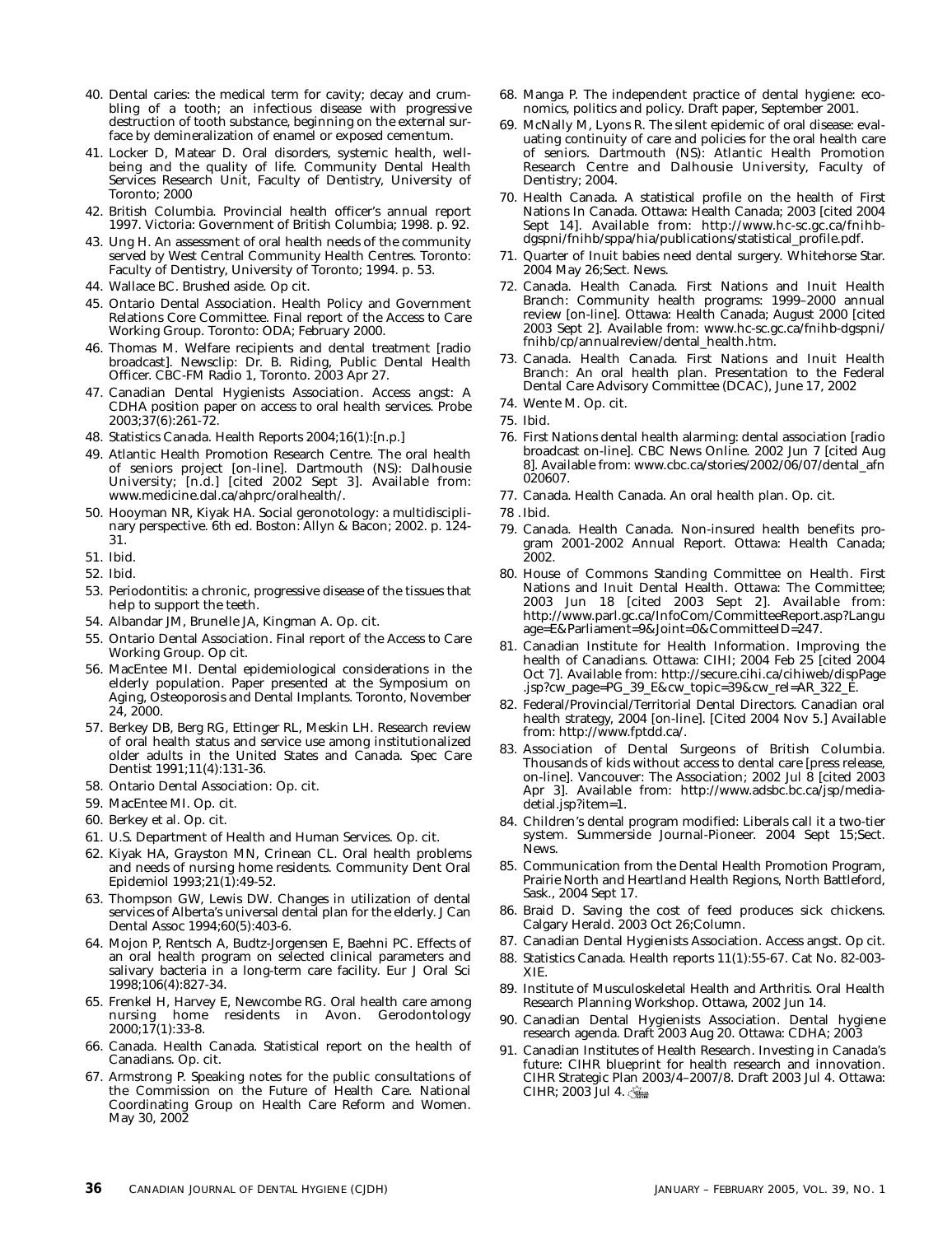## **Probing the Net**

*by CDHA Staff*

WE CONTINUE TO FIND INTERESTING AND INFORM-<br>first group of sites introduces you to the various<br>types of research and research techniques. The second ative sites on the various types of research. The first group of sites introduces you to the various types of research and research techniques. The second group points out two search engines, one dedicated to oral concerns, the second a newly developed site by Google that searches publications. With the snow and freezing rain making Internet surfing very attractive (and warm), your checking out these sites will be richly rewarded.

### *An Introduction to Qualitative Research*

#### www.uea.ac.uk/care/elu/Issues/Research/Res1Cont.html

This site is on the Enquiry Learning Unit (ELU) website of the Centre for Applied Research in Education, University of East Anglia, Norwich, England. "ELU was initially developed to respond to the increasing demands of professionals for learning to be founded upon real life professional practice." This particular guide "has been used as an introductory text…. It is not meant to be definitive. Its purpose is to begin the process of people thinking about doing their own research for their own purposes."

#### *Using Interviews in Research*

#### http://www.rider.edu/~suler/interviews.html

A concise website that gives good but succinct information about interviews, the unstructured versus the structured interview, content versus process of the interview, steps in conducting the interview, basic interview techniques, ending the interview, taking notes, and how to use the interview data in your paper.

### *Research Techniques: Guideposts to Value (Public Works and Government Services Canada)*

### www.communication.gc.ca/services/por\_rop/rtr\_toc.html

This on-line publication gives a good overview of various research techniques (as the name implies!). It looks at the two fundamental approaches to research (qualitative and quantitative), gives sample scenarios and explains why a certain approach would be better than another, discusses data collection methods in the section "Do I Need a Survey or Focus Groups," looks at emerging technologies (on-line research techniques), and has a glossary of key research terms.

### *Introduction to Interviewing Techniques*

#### www.wpi.edu/Academics/Depts/IGSD/IQPHbook/ch11.html#11

This is from the book Handbook for IQP Advisors and Students, prepared for the Interdisciplinary and Global Studies Division, Worcester Polytechnic Institute, Worcester, Maine. This chapter concentrates on "in-depth qualitative interviews, focus groups, and standardized interviews."



### *The Qualitative Report* www.nova.edu/ssss/QR/index.html

This site, "An online journal dedicated to qualitative research since 1990," has the full text of its articles online as well as valuable links such as Qualitative Research Web Sites, Journals, Quality in Qualitative Research References. One feature is Practicing Qualitative Research. "This section of the journal includes shorter pieces in which the author(s) present exercises, activities, and techniques for qualitative researchers to try. The goal of this section is to provide practitioners and teachers of qualitative research with an array of practical, hands-on activities through which they or their students can hone their skills and improve their practice of and thinking about qualitative research."

### *EviDents Search Engine for Evidence-Based Dentistry*

### http://medinformatics.uthscsa.edu/EviDents/

A very specialized search engine with the ability to narrow searches to certain clinical areas such as Endodontics, Oral Medicine/Oral Pathology, Periodontics, Orthodontics, Prosthodontics, Implants, TMD. You can also further narrow the search to the areas of Diagnosis, Treatment, Prognosis, Etiology/Causation. You can search just for Systematic Reviews if you wish or exclude those studies that use only animal subjects. The site searches PubMed for appropriate results.

#### *Google Scholar*

### http://scholar.google.com/

This site, launched with high expectations, is well worth exploring. From the section "About Google Scholar" is this description: "Google Scholar enables you to search specifically for scholarly literature, including peerreviewed papers, theses, books, preprints, abstracts and technical reports from all broad areas of research. Use Google Scholar to find articles from a wide variety of academic publishers, professional societies, preprint repositories and universities, as well as scholarly articles available across the web." It is easy to use, fast, and quite impressive.

Until next time...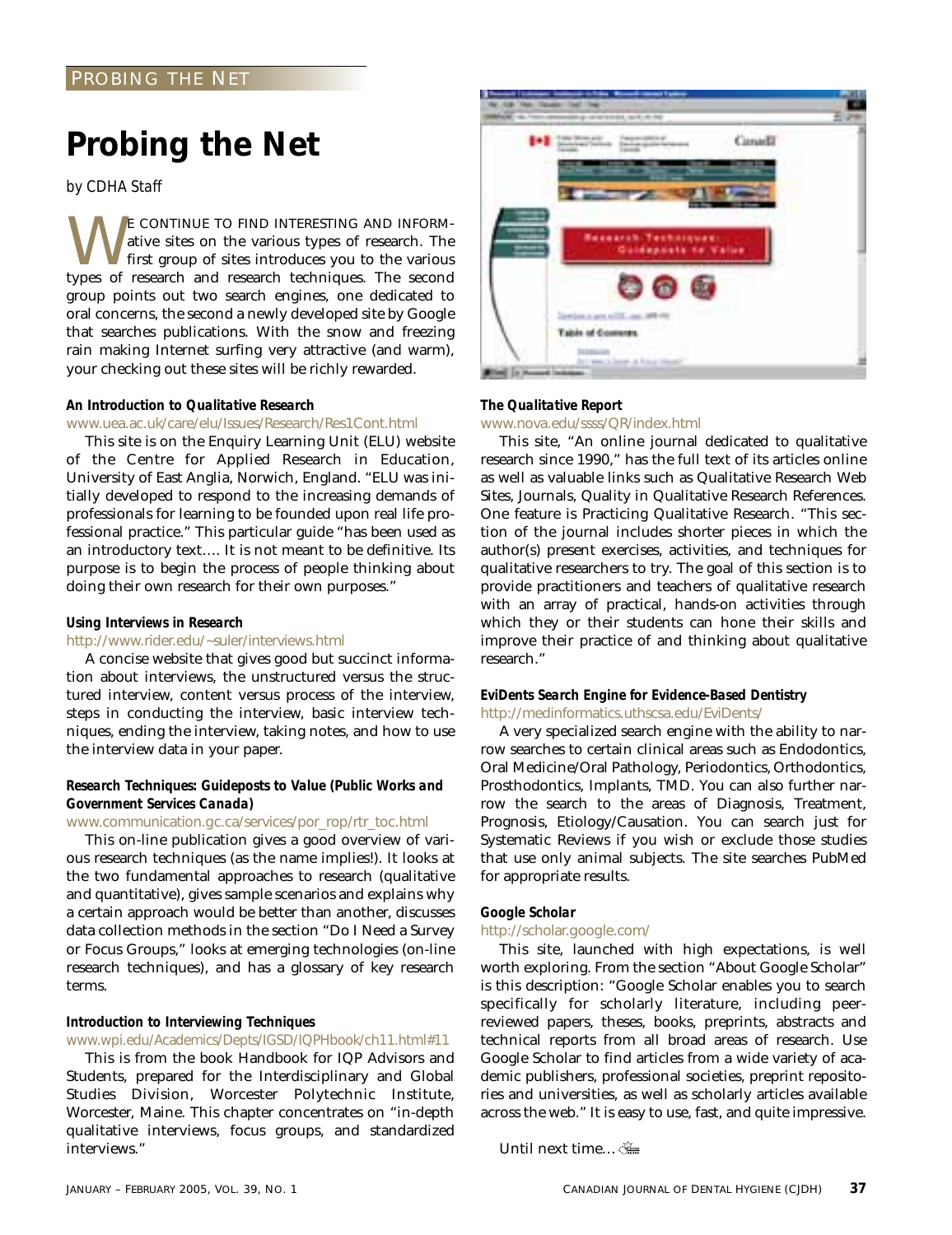## **CDHA Board Meeting, October 16, 2004, in Ottawa —Highlights**

The Board accepted the monitoring reports provided by the Executive Director for the policies of the organization. These reports showed progress on the Ends of the association as well as assurance that the Executive Limitations have not been violated. The Board reviewed the Ends items for decision and made no revisions to them.

The Board reviewed its compliance with its governing policies and made revisions to the policies as appropriate. The Board will provide CDHA members with a timely report on highlights of relevant information following each board meeting.

CDHA is honoured to have been chosen as the host country for this international symposium scheduled for July 2007. The decision followed a presentation at this year's symposium in Madrid, Spain, by the CDHA President, Patty Wickstrom. The theme for the Toronto meeting is "The Many Cultures of Dental Hygiene," a fitting subject this international federation.

As it is very important for the Board to be connected with the association's membership, various ways of engaging our 11,000 members were discussed and a plan was drafted. The Board will continue to hold town hall meetings at the annual conference and will conduct a state-ofthe-community assessment survey in the coming months with a random sample of the membership. The aim of this survey is to capture a sense of the common needs and interests and to exchange ideas to allow the Board to develop its collective voice on issues of mutual concern.

Feedback is always welcomed. The report from the town hall meeting in June 2004 was discussed and it was decided to implement a simple e-mail address for Board members to receive communications from those they represent.

The next Board meeting is scheduled for March 17-19, 2005.

### **Call for Nominations**

## **CDHA Distinguished Service Award and Life Membership**

The **CDHA Distinguished Service Award** recognizes significant contributions for a minimum of four years by a dental hygienist or other person to the advancement of the dental hygiene profession or of CDHA at the national level.

The nominee's contribution may include, but is not limited to, work on a task force, committee, or innovative project. The service must have been national in focus, made a positive impact on the profession, and involved a substantial amount of personal commitment on behalf of the recipient.

**CDHA Life Membership** is awarded to an active member, in good standing, of the Canadian Dental Hygienists Association, who has made an outstanding contribution to both dental hygiene and the association at the national level.

Dental hygienists nominated for Life Membership shall fulfill the following qualifications:

- 1. They will have maintained continuous CDHA membership in the active category for a minimum of 15 years.
- 2. They will have been involved in dental hygiene at the national level and in an official capacity for a minimum of 10 years.
- 3. They will have made a significant contribution to the growth and achievement of the national association, compared with others involved for the same length of time and in similar capacities.

For nominations to be considered by CDHA, we require the written support of two CDHA members in good standing. Nominators may submit only one nomination for this award. Submissions must be accompanied by a detailed curriculum vitae of the individual being nominated, as well as an outline of accomplishments at the national level that the nominators consider worth of this award.

The Distinguished Service Award and Life Membership Award will be bestowed during CDHA's 16th Annual Professional Conference in Ottawa, Ontario, in June 2005. The Board of Directors will designate the Distinguished Service Award recipient and Life Member Award at the Board meeting in March 2005. It would therefore be appreciated if you would submit your recommendations no later than February 28, 2005. Submissions should be sent to the Canadian Dental Hygienists Association, 96 Centrepointe Drive, Ottawa, ON K2G 6B1.

### **Call for Nominations**

### **Scientific Committee Chair, CDHA/IFDH 2007 Symposium Scientific Advisory Committee**

CDHA is hosting the International Federation of Dental Hygiene (IFDH) International Symposium in Toronto, Ontario, in July 2007. A Scientific Committee will be established to assist in the development and implementation of the symposium's scientific program. The Scientific Committee Chair will head this committee.

The Scientific Committee Chair will assist CDHA with the selection of the committee members and will provide leadership and guidance to the committee. The Chair would also oversee the development of guidelines/themes for the call for abstracts for oral presentations, poster presentations, and table displays; oversee the development of evaluation criteria for abstracts; assist in the blind peerreview process of submitted abstracts; and assist CDHA with any other scientific program requirements as they arise.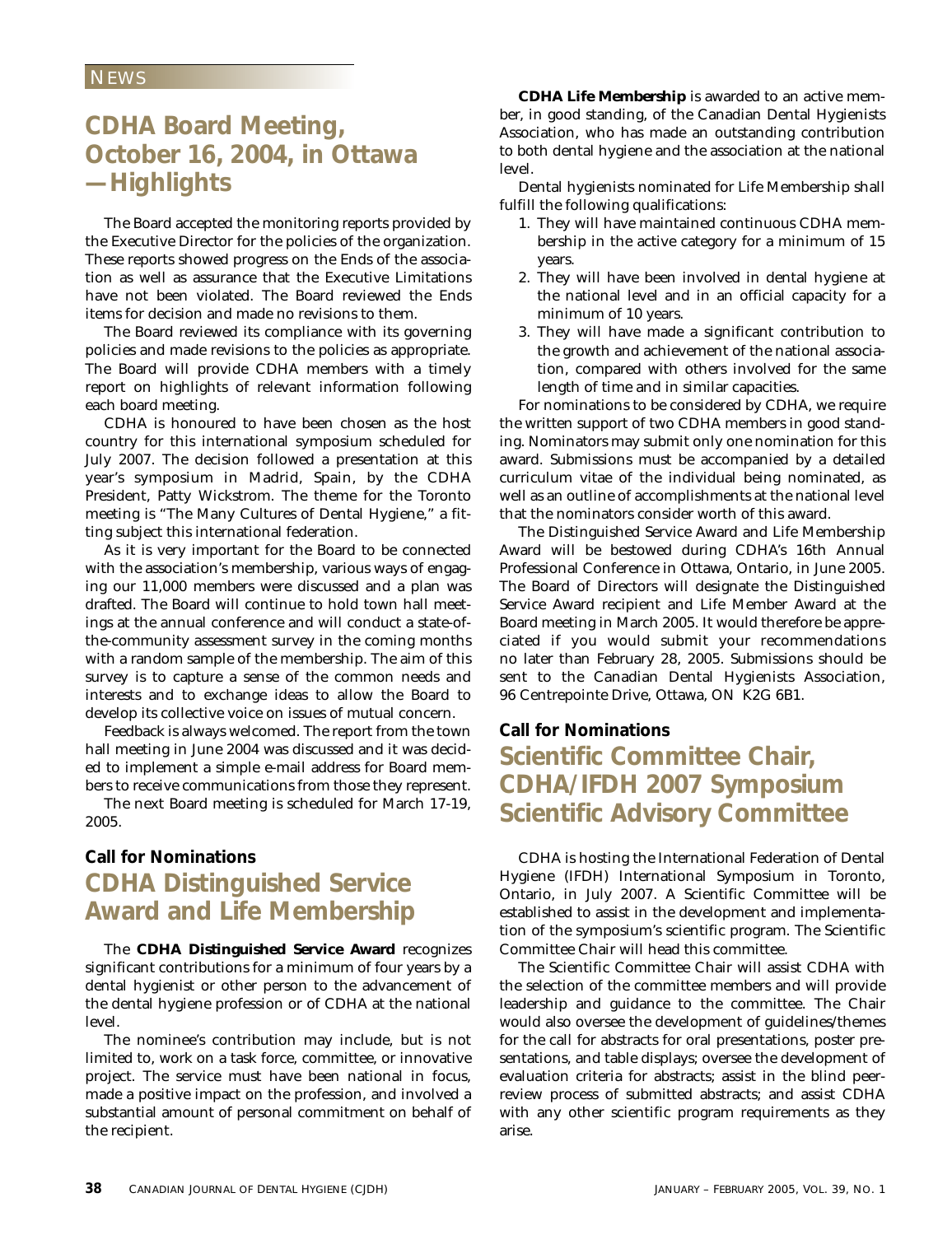The successful candidate will have a masters or doctoral degree, experience in research, and be a published author in a peer-reviewed journal. He or she must be a CDHA member in good standing and have demonstrated leadership qualities.

CDHA invites its members to submit nominations for the IFDH Symposium Scientific Committee Chair position. We also encourage and welcome self-nominations from interested individuals. The appointment will commence no later than May 1, 2005, and will end in August 2007, after the Symposium closes. The successful candidate will be expected to attend the Symposium in Toronto; CDHA will cover expenses related to his or her participation on the committee and in the Symposium.

The deadline for nominations is 12 midnight Eastern Time, Friday, March 18, 2005. Nominations may be submitted by e-mail to **abstracts@cdha.ca** or by fax to **613- 224-7283.**

Invitations will be sent to candidates for the IFDH Symposium Scientific Committee after the Scientific Committee Chair has been selected. Further details will be posted on the CDHA website and in the *Canadian Journal of Dental Hygiene.*

### **NDHW Report from Saskatchewan**

In the March/April 2004 issue of Probe, the winners of the Oral-B Health Promotion Awards were profiled. In the Clinic Teams Category, Saskatchewan's Sheila Petrollini and Veronica Hermiston triumphed. They were going for a Guinness World Record for "simultaneous dental flossing—using one continuous piece of floss"!

Well, they are now holders of the world record and want to show how they "strutted their stuff" in the local community parade in June 2004. In the parade are clients, colleagues, and family, some of whom are also record holders. In their matching uniforms, they tossed Satin Floss samples into the crowd. The wind made it a little difficult to hold the signs steady but we certainly had a lot of fun and enjoyed a good response from the community.

Keep flossing!

– Veronica Hermiston, Wynyard, Saskatchewan



Heather Brown with 4-year-old preschool children in Fredericton, New Brunswick

### **NDHW Report from New Brunswick**

Dental hygienists in New Brunswick wanted to share with Canadians the important work that they do. This initiative encouraged all members to promote dental hygiene to the public and to increase awareness of both dental hygiene and dental hygienists.

**Moncton:** Several dental hygienists made visits to elementary schools in the area and handed out toothbrushes after a presentation that promoted good oral hygiene and the importance of visiting a dental hygienist regularly. Oral hygiene packages (toothbrushes, floss, stickers, etc.) were donated to the Albert County Food Bank to be included in food boxes. Mary Pelletier and Natalie Smith set up a kiosk in Champlain Place, providing information about dental hygiene and samples. Mary also presented on oral health at the monthly meeting of the Ileitis and Colitis Association.

**Saint John:** The dental hygienists' group here sponsored the Canadian Blood Services, providing the blood donors with toothbrushes and educational posters.

**Fredericton:** Local radio stations ran advertisements for six days on "Brushing" and "Flossing." Area dental hygienists travelled to preschools to speak to the children about the importance of our teeth and the role that the dental hygienist plays in keeping the teeth healthy.

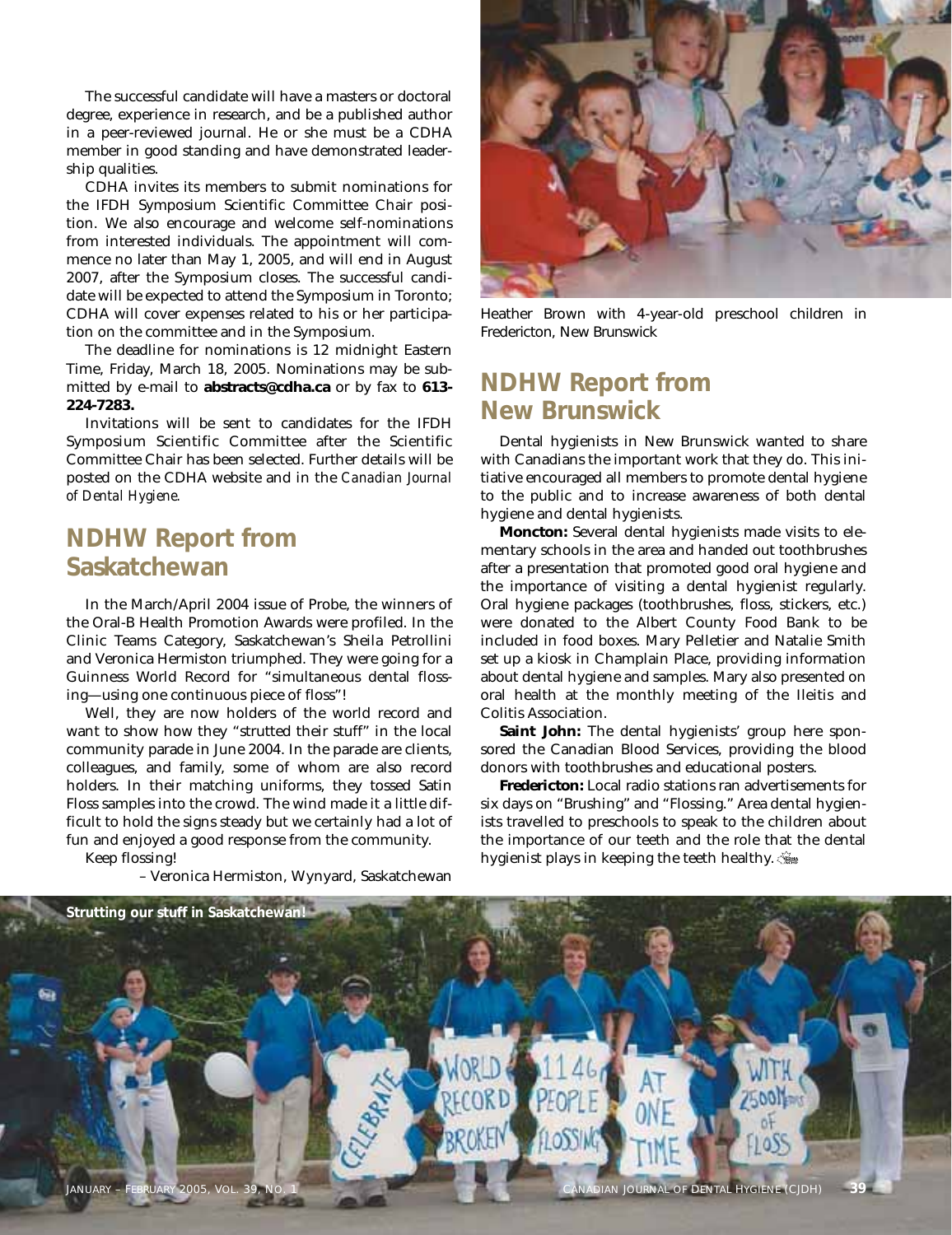



2005

DHA

... célébrons le passé, présent et le futur!

**Join us in Ottawa from June 17–19, 2005, for the CDHA 16th Annual Professional Conference. Come celebrate with your colleagues from across the country CDHA's 40 years of collaboration and community building in the dental hygiene profession in Canada!**

... celebrating the past,

present and future!

The 16th annual professional conference will provide a bilingual scientific program that will appeal to dental hygienists in all practice settings—whether you are in private practice or community health, whether you are an educator or work for industry, the program will have something of interest for you. The Exhibit Hall will permit you to stay abreast of the opportunities emerging in the profession by learning about new trends and products in the industry. And the Saturday evening gala will provide everyone with the opportunity to celebrate the profession and the CDHA's 40th anniversary.

Mark your calendars and be sure to join us in Ottawa from June 17–19, 2005 for the CDHA 16th Annual Professional Conference. Stay tuned to your journal and the CDHA website for details as they become available.

**Joignez-vous à nous du 17 au 19 juin 2005, à l'occasion de la 16e Conférence professionnelle annuelle de l'ACHD. Venez célébrer avec vos collègues des quatre coins du pays les 40 ans de l'ACHD, 40 ans de collaboration et de développement de la conscience communautaire au sein de la profession d'hygiéniste dentaire au Canada.**

*La 16e Conférence professionnelle annuelle offrira un programme scientifique bilingue qui plaira aux hygiénistes dentaires de tous les milieux de pratique. Que vous travailliez en pratique privée ou dans le domaine de la santé communautaire, dans l'enseignement ou dans l'industrie, le programme aura de quoi susciter votre intérêt. La salle des exposants vous permettra de vous tenir au courant des possibilités nouvelles qu'offre la profession : vous y trouverez des renseignements sur les nouvelles tendances et les nouveaux produits qu'offre l'industrie. Et le gala du samedi soir fournira à tous l'occasion de célébrer la profession et le 40e anniversaire de l'ACHD.*

*Inscrivez cet évènement à votre calendrier et ne manquez pas de vous joindre à nous à Ottawa, du 17 au 19 juin prochain, pour la 16e Conférence professionnelle annuelle de l'ACHD. Consultez votre journal ainsi que le site Web de l'ACHD pour obtenir des précisions dès qu'elles seront rendues publiques.*



Parliament/Parlement





Ottawa is best known as Canada's national capital. However, the city and the National Capital region are more than the seat of the federal government: the city and its surrounding area provide visitors with a unique combination of urban and rural experiences. For more information on all that Ottawa and the National Capital region have to offer, visit Ottawa Tourism's website at www.ottawatourism.ca.

*Ottawa est surtout connue en tant que capitale du Canada. Toutefois, la ville et la région de la capitale nationale constituent plus que le siège du gouvernement fédéral : la ville et ses environs offrent aux visiteurs une combinaison sans pareille d'expériences urbaines et rurales. Pour de plus amples renseignements sur Ottawa et la région de la capital nationale, visitez le site de l'Office du tourisme d'Ottawa au www.ottawatourism.ca.*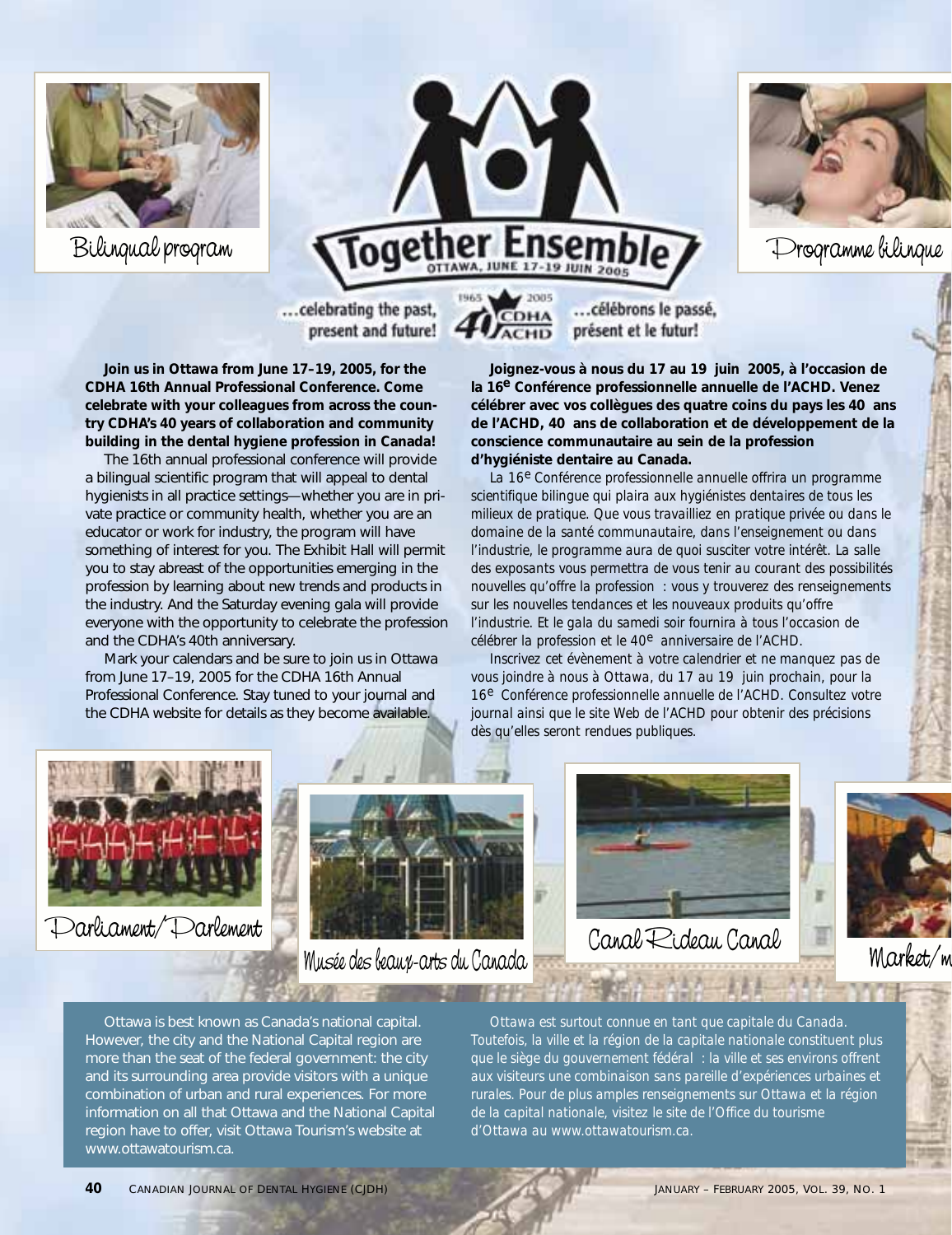

Join us/Joignez-vous à nous



arché



Museums/musées

A downtown landmark since 1967, the Crowne Plaza Ottawa Hotel has taken its rightful place among business-class properties in the nation's capital. With a sophisticated art deco style and upgraded amenities throughout the hotel, all 411 guestrooms overlook the beautiful city of Ottawa and include a long list of amenities. For more information on the Crowne Plaza Ottawa, visit their website at <www.crowneplazaottawa.com>. To book your reservation, call the toll-free reservation line at 1.800.2CROWNE and ask for the CDHA conference rate!

*Site bien connu du centre-ville depuis 1967, l'hôtel Crowne Plaza Ottawa assume de plein droit la place qui lui revient au sein des aménagements d'affaires de la capitale nationale. Aménagées dans un style sophistiqué art déco, et offrant un confort haut de gamme dans leur ensemble, les 411 chambres d'hôtes commandent une vue magnifique de la ville d'Ottawa et comprennent une longue liste de commodités. Pour de plus amples informations sur l'hôtel Crowne Plaza Ottawa, veuillez visiter leur site web au < www.crowneplaza ottawa.com/francais >. Pour faire votre réservation, communiquer au sans frais 1.800.2CROWNE et demander pour le tarrif du congrès de l'ACHD.*

### **Preliminary Conference Schedule**

11:30 a.m. to 1 p.m. Lunch

12 noon to 1 p.m. Lunch

ŧΕ

### **Thursday, June 16, 2005** 4 p.m. to 7 p.m. Conference registration opens

### **Friday, June 17, 2005**

7 a.m. to 8 a.m. Conference registration and continental breakfast 8 a.m. to 9 a.m. Opening ceremonies 9 a.m. to 10 a.m. Nutrition break and Exhibit Hall 10 a.m. to 11:30 a.m. Concurrent scientific sessions

1 p.m. to 2:30 p.m. Concurrent scientific sessions 2:30 p.m. to 3:30 p.m. Nutrition break and Exhibit Hall 3:30 p.m. to 5 p.m. Concurrent scientific sessions TBA President's Welcome Reception

### **Saturday, June 18, 2005**

7 a.m. to 8:00 a.m. Conference registration and continental breakfast 8 a.m. to 9:30 a.m. Concurrent scientific sessions 9:30 a.m. to 10:30 a.m. Nutrition break and Exhibit Hall 10:30 a.m. to 12 noon Concurrent scientific sessions

1 p.m. to 2 p.m. Exhibit fair, poster presentation, and table displays 2 p.m. to 3:30 p.m. Concurrent scientific sessions 3:30 p.m. to 4 p.m. Nutrition break and Exhibit Hall 4 p.m. to 5:30 p.m. Concurrent scientific sessions TBA Saturday evening gala

### **Sunday, June 19, 2005**

8 a.m. to 11 a.m. Breakfast, keynote address, and closing ceremonies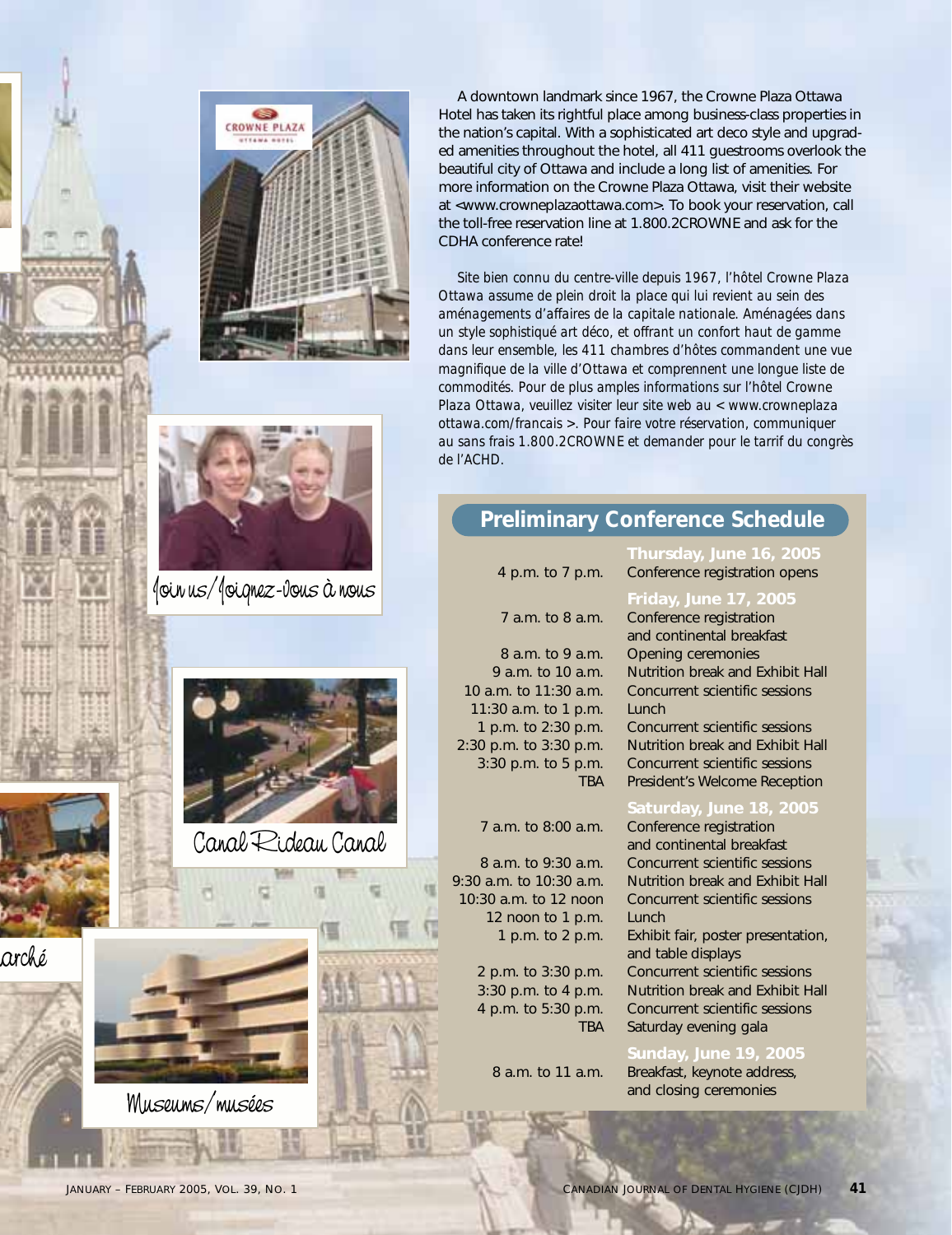### CLASSIFIED ADVERTISING

CDHA and *CJDH* take no responsibility for ads or their compliance with any federal or provincial/territorial legislation.

### **BRITISH COLUMBIA**

**INVERMERE** F/T dental hygienist. Are you ready for adventure? Do you want to enjoy the outdoors and a healthy lifestyle? Are you are a friendly, energetic person with a zest for life? Come live in Invermere, B.C., and enjoy a fun-filled, stress-free work environment. Ski pass provided for local world-class mountain. Contact us at **drsmiley5@hotmail. com.**

### **ALBERTA**

Hygienist required in a small mountain town of 4000 people, located two hours south of Grande Prairie. No evenings or weekends. Relocation assistance available. Salary is \$55 per hour, and benefits include uniform and continuing education allowances. Holidays and hours are flexible. Please e-mail résumé to **tlingc@telus.net** or fax it to **1-780-827-4567.**

**COLD LAKE** Long-established family practice currently seeking a personable and compassionate Registered Dental Hygienist with excellent communication skills to join our Hygiene Department. This is a perfect opportunity for experienced dental hygienists and conscientious new grads. If you're looking to provide exceptional patient care, with an office that truly appreciates its team of professionals, contact Kelly Avery at Tri-Town Dental Centre, Box 1710, Cold Lake, AB T9M 1P4. Tel: **780-594-5984**; fax, **780-594-5965.**

### **SASKATCHEWAN**

**PRINCE ALBERT** Permanent F/T hygienist required Monday through Thursday. We offer a competitive salary. Contact Office Manager at **306-763-8525** or fax résumé to **306-763- 6433.**

### **NORTHWEST TERRITORIES**

**FORT SMITH** The Fort Smith Dental Clinic is a well-established family practice that has been in business for 11 years. We are looking for a dental hygienist with strong teamwork skills and an ability to work independently to join our team. Please contact Dr. Hill at **867-872-3509** for enquiries or fax your résumé to **867-872-5813.** E-mail, **whill@auroranet.nt. ca.**

### **CDHA CLASSIFIED ADS**

**Classified job ads** appear primarily on the CDHA's website (www.cdha.ca) in the Career Centre (*Members' Only* section). On-line advertisers may also have their ad (maximum of 70 words) listed in the journal *CJDH* for an additional \$50. If an advertiser wishes to advertise only in the print journal, the cost will be the same as an on-line ad. These classified ads reach over 11,000 CDHA members across Canada, ensuring that your message gets to the target audience promptly. Contact CDHA at **info@cdha.ca** or **613-224-5515** for more information.

### **INTERNATIONAL**

**AUSTRALIA, Queensland** Seeking enthusiastic and energetic full-time dental hygienist to join our practice. Successful applicant will enjoy an excellent salary plus a commitment to continuing education. You will be responsible for a variety of clinical duties. These include regular hygiene maintenance, periodontal maintenance, and certain orthodontic procedures. Please send your CV to High Street Dental Surgery, PO Box 5500, Central Queensland Mail Centre, Queensland Australia, 4702. Tel: **0749286000;** fax, **0749265448;** e-mail, **manager@earldental.com.au.**

**CHINA, Shanghai** Registered dental hygienist needed to work in vibrant Shanghai! Two-year term. Please send your résumé to Dr. Kee-Hau Wong, SMILElink Dental Centre, No. 88, Xian Xia Rd., Sun Plaza, East Tower, 2nd Floor, Room B5- B6, Shanghai, China 200336; e-mail **keehau@pacific.net.sg;** fax +**86 6208 5229.**

**SWITZERLAND, Gstaad** We are looking for a dental hygienist to start as soon as possible. We have a new, modern office in the Swiss Alps in Gstaad in the German part of Switzerland. 100 meters from ski station and 400 meters from train station. If you are interested and want more information, please call +**4133 744 90 61** or +**41 79 632 45 04**, e-mail to **arkdent@ bluewin.ch,** or write to Med. Dent, Per Arman, Promenadenweg, CH-3778 Schönried.

### **OTHER**

**FOR SALE** Gray MDEC mobile dental hygiene chair. Excellent condition. Very portable, weighing 25 pounds. Price includes zippered carrying case, 2' x 3' x 1'. Will cover mailing/delivery cost if needed. \$1000 firm. Contact Linda at **604- 231-9747.**

### **Advertiser's index**

| British Columbia Dental Association  31 |
|-----------------------------------------|
|                                         |
| Colgate-Palmolive Canada Inc. 4         |
|                                         |
| Hu-Friedy Manufacturing Company Inc OBC |
|                                         |
|                                         |
|                                         |
|                                         |
|                                         |
|                                         |
| Tillotson Heathcare Corporation 32      |